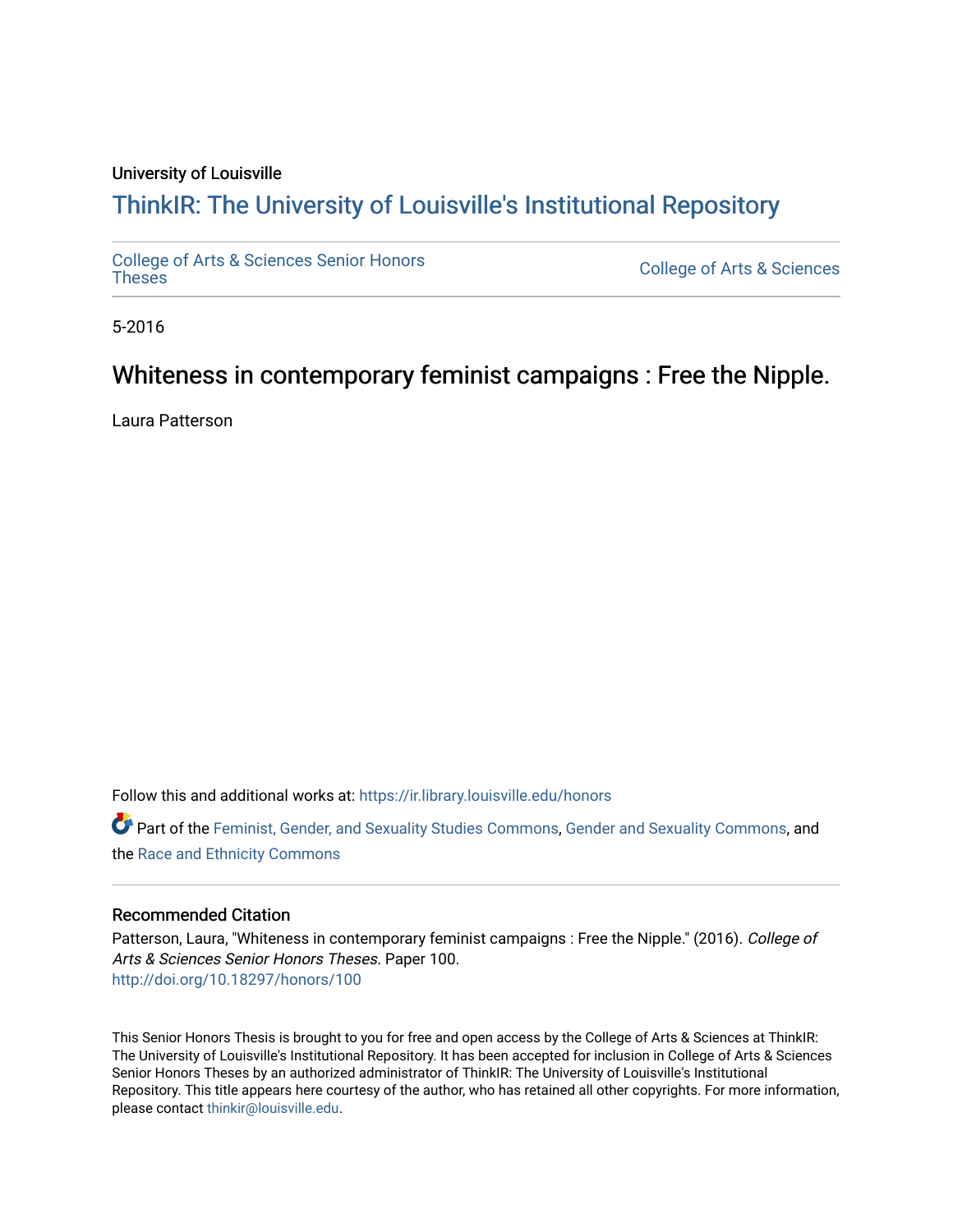# WHITENESS IN CONTEMPORARY FEMINIST CAMPAIGNS: FREE THE NIPPLE

By Laura Patterson

Submitted in partial fulfillment of the requirements for Graduation *summa cum laude*

> University of Louisville Undergraduate Honors Thesis

> > Approved on 24 March 2016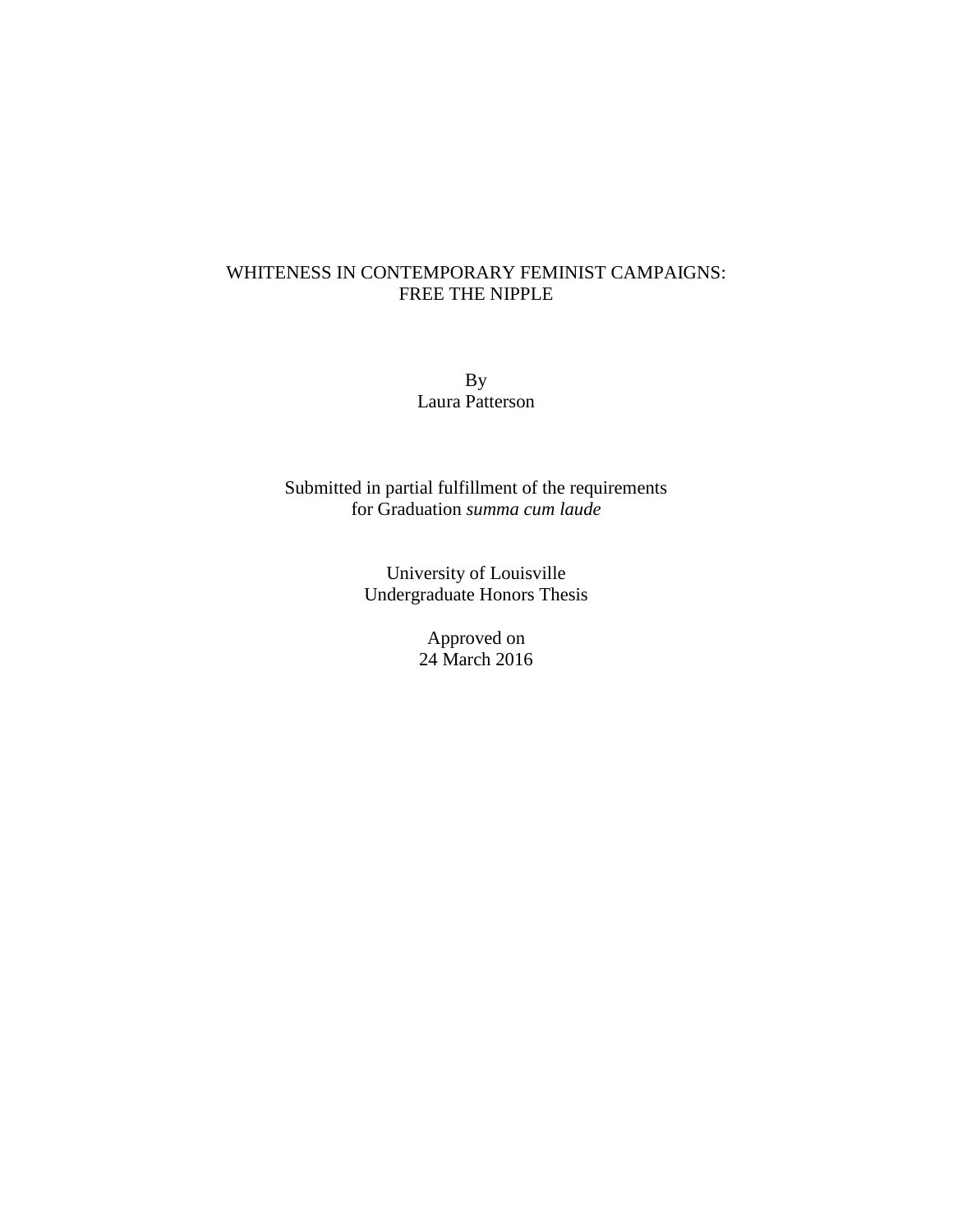# **Introduction**

In December 2014, Netflix released a drama documentary titled *Free the Nipple* that follows a group of young women in New York City who began a campaign to protest criminalization and censorship of female breasts. The title of the film quickly became the title, tagline, and brand of a nation-wide campaign to #FreeTheNipple, demand equal rights for women, and encourage a discussion over America's glorification of violence and repression of sexuality, especially in film and media (Esco 2014). This film has inspired women across the United States to take a stand against the patriarchal structures that tell them to cover their chests.

Toplessness serves the Free the Nipple campaign not only as a platform, but also as a protest and consciousness-raising tactic. The organizers problematize the every-day exposure American people have to violence through the consumption of media in the United States, and argue that the lack of female toplessness, save in sexual scenes, leads to the hyper-sexualization of our bodies. This repeated imagery of women in the media therefore defines our chests as inherently sexual, to be consumed by a male audience, rather than a feature of biological function. In their film, they argue that the media glorifies violence (i.e. war, killing, fighting) while censoring the bodies of women, and this prominent contradiction perpetuates rape culture, the fetishization of breasts, and limits certain freedoms for women (Esco 2014). The movement began as the filmmakers staged live topless protests in New York City to argue for their right to expose their nipples in public, and generate a conversation about gender inequality and violence against women.

Since the film debuted, over a hundred *Free the Nipple* chapters have emerged in different cities and states to protest the way in which female bodies are perceived and treated. My research began on September 5, 2015 when Louisville held its first event, a topless walk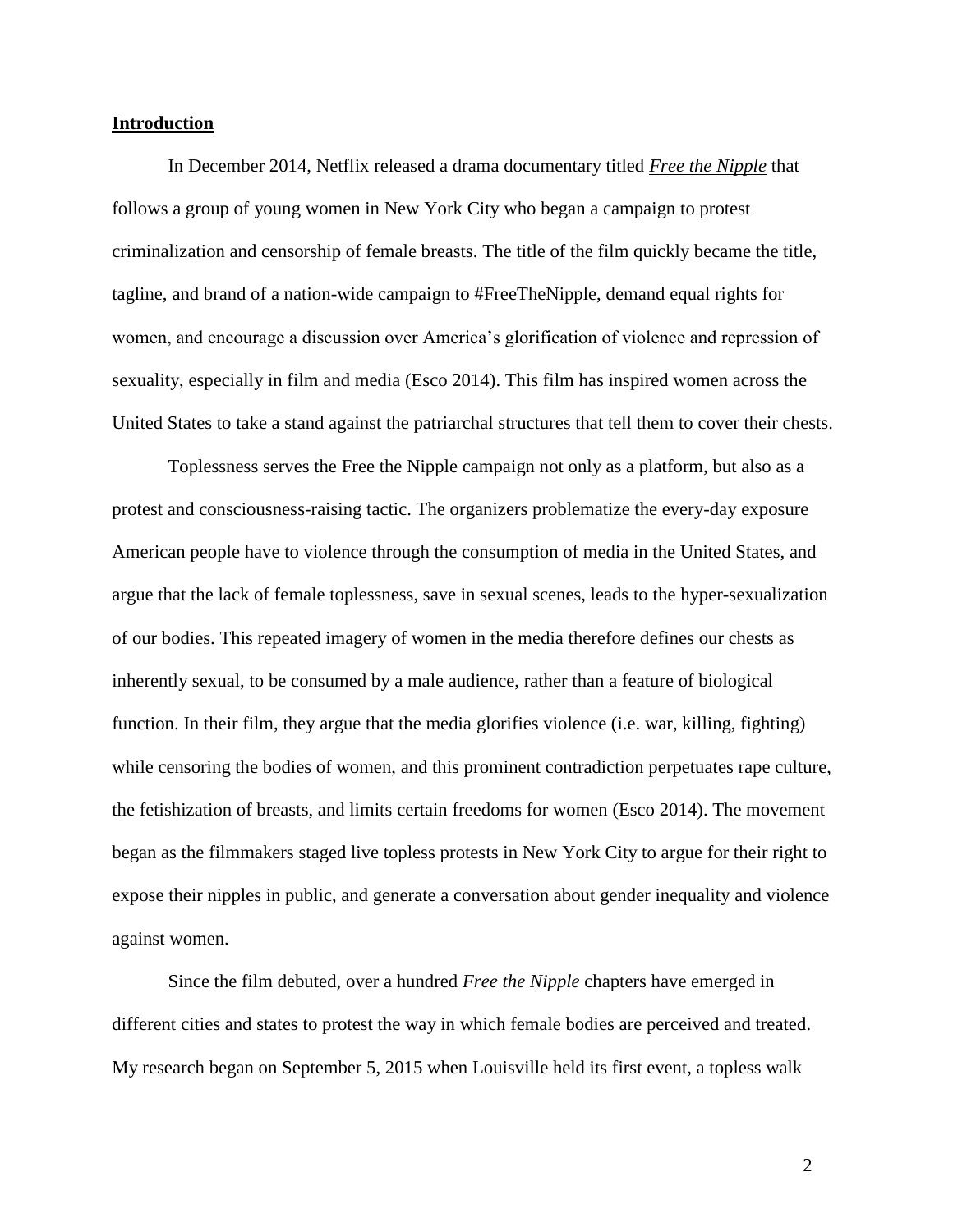down Bardstown Road. I walked topless among many bare-chested men and women, holding signs and raising rallying chants in the name of gender equality. I collected data through participant observation at this event and continued my research utilizing various ethnographic research methods to collect qualitative data (Murchison 2010) on *Free the Nipple* as it manifests locally.

This research explores the complicated origins, intentions, and impacts of Free the Nipple's overarching question, "How far will you go for equality?" Organizers direct their campaign at feminists across the country with the aforementioned question. This question is repeated again and again on campaign posters, the website, under the title of the feature film, and among feminists at the topless events and protests. While it implies a demand for equality for all people, the campaign's imagery portrays otherwise. The women who are featured in the film are almost exclusively white and thin with long hair and high-wasted pants. At the Topless Walk in Louisville, the demographic of women participating in the event was starkly homogenous as well. One of my informants stated, "to be honest, I don't know if I saw a single black woman there." So, while the campaign has created a platform to demand a political and cultural shift in the treatment of all women—it is seemingly exclusive to white women. My goal in this thesis is to interrogate the absence of women of color at these protests, and my research questions are as follows: Why are there only (or primarily) white women participating in this campaign? How does *Free the Nipple* exclude women of color?

Using a theoretical and historical framework my research will focus on the discourse of *Free the Nipple Kentucky* using critical ethnography.<sup>1</sup> This thesis proceeds as follows. First, I

 $\overline{\phantom{a}}$ 

<sup>&</sup>lt;sup>1</sup> Note: Chapters of *Free the Nipple* have emerged in different cities and states, and they each have variations in their campaign's focus. When I reference the national organization and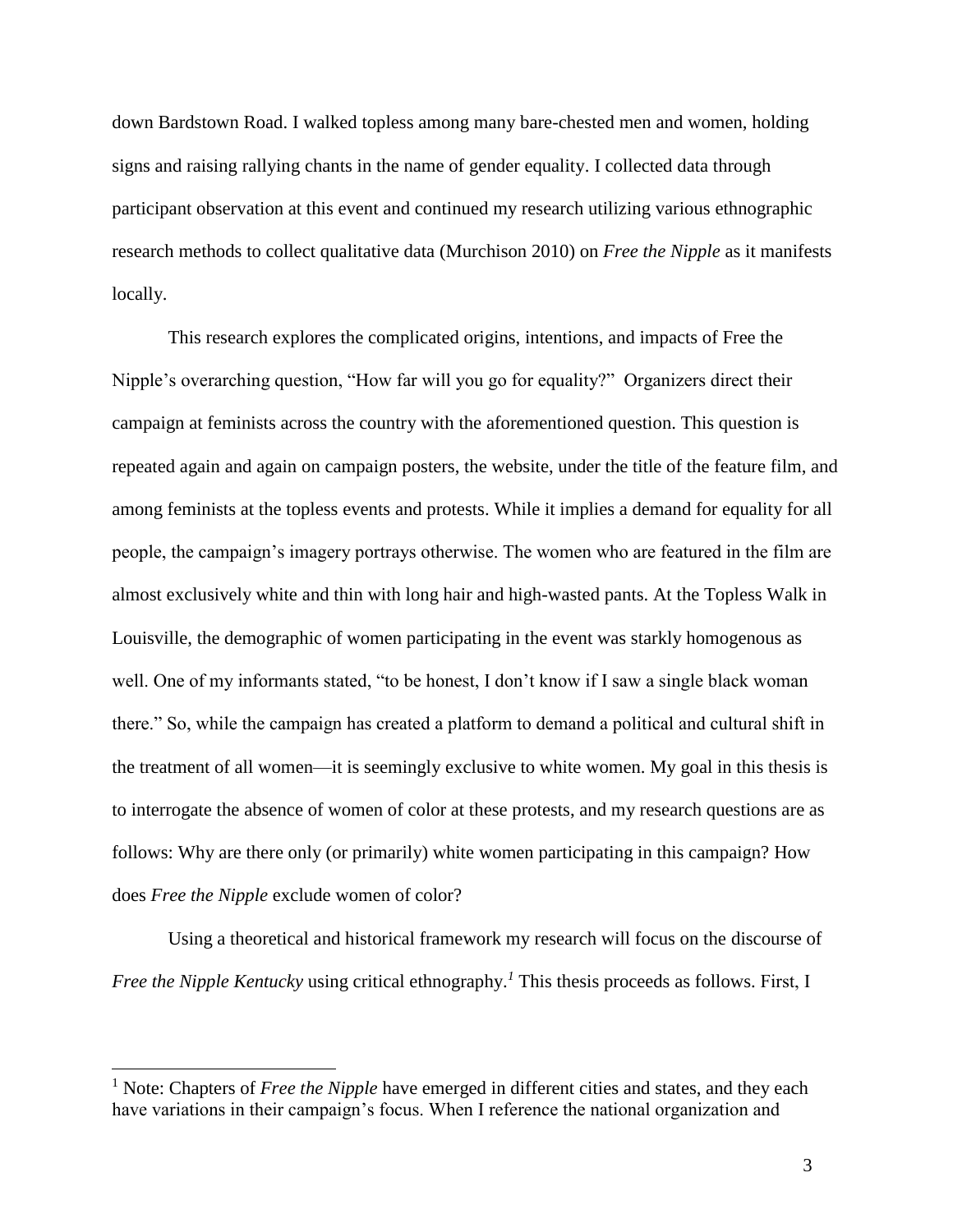develop a theoretical framework to historicize *Free the Nipple* and explain the difference in liberal and revolutionary feminist ideologies. Second, I detail my methods of qualitative data collection that include participant-observation, interviews, and examination of contemporary cultural artifacts (Murchison 2010). Finally, I present my analysis of *Free the Nipple* and the local chapter *Free the Nipple Kentucky*. I will explain how *Free the Nipple* is a response to gendered oppression in a patriarchal society by and for white women. Through my analysis of data and literature I will show that while campaigning toplessly can be empowering for some people, the degree to which it serves as empowerment is directly related to a one's social location in society based on the intersections of race, gender, ability, and class identity (Bartkey 1998; Taylor 1995; Blum 1993). This leads into a discussion that problematizes feminist movements and campaigns that seek liberation only on the grounds of gender oppression.

I argue that without a racialized consciousness, *Free the Nipple* cannot be part of a revolutionary movement for an equal society. Instead, it will perpetuate a system of whiteness that maintains racial hierarchies that exist today by defining whiteness as the norm and erasing or silencing racial narratives of oppression (Davis 2004; Wilson 1996). It is evident through my discourse analysis that the goals and intentions of *Free the Nipple Kentucky* are for a cultural, revolutionary shift in the treatment of all women in our society. My purpose in this paper is to examine the ways in which the *Free the Nipple* campaign is or is not accomplishing this goal, and to suggest that adopting an explicitly intersectional, or revolutionary, approach to feminism will better serve their mission (Boykin 2000; hooks 2000; Davis 1996; hooks 1986).

# **Theoretical Framework**

 $\overline{\phantom{a}}$ 

campaign, I will use only *Free the Nipple.* When I specifically address aspects of the movement her in Louisville I will distinguish the chapter as *Free the Nipple Kentucky.*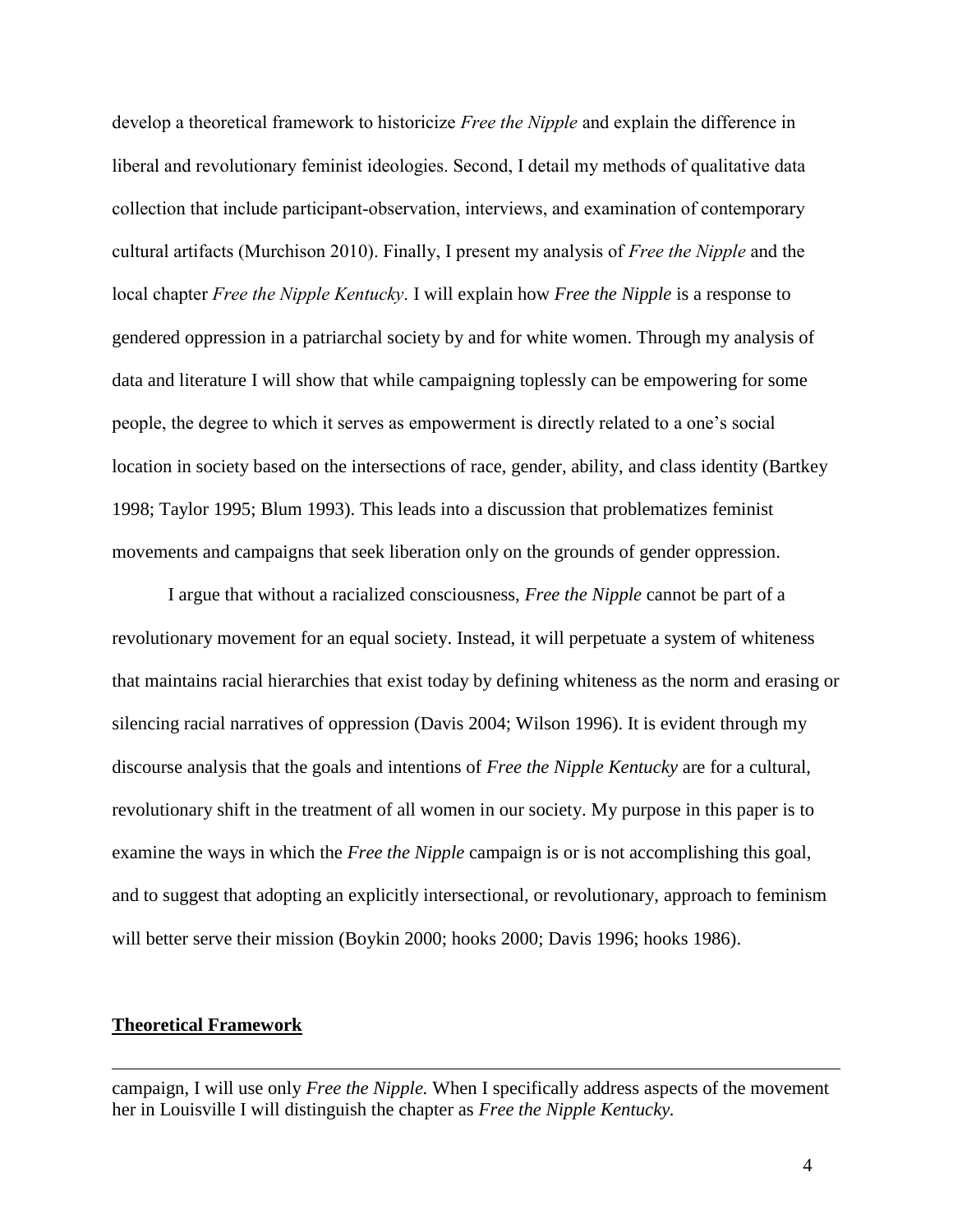In this section I will explore ideologies that shape patriarchal, racist, and capitalist thinking and action, and work to unpack two specific narratives of feminist ideology that have emerged in resistance to male domination. The first I will name liberal feminism and the second revolutionary feminism. Both definitions rely on bell hook's definition of feminism in *Feminist Theory: From Margin to Center* (1984), where she says, "Feminism is a movement to end sexism, sexist exploitation, and oppression."

Liberal feminism understands sexism on the basis of gendered oppression only. Revolutionary feminism understands that sexist oppression is inextricably tied to oppression based on race, class, ability, and sexual orientation—in other words, intersectional (hooks 2000; Blum 1999; Crenshaw 1991; Lorde 1984). I argue that liberal feminism serves as the dominant narrative that informs many mainstream feminist campaigns today. Revolutionary feminism tends to be pushed to the margins in mainstream and liberal spaces, despite it more accurately addressing and effectively resisting patriarchal domination (Collins 2002; hooks 1986; Blum 1999; Davis 2004). Finally, liberal feminism is shaped almost exclusively by white, economically privileged, cis-gendered women, while revolutionary feminism is largely conceptualized and practiced by women who face multiple oppressions of queerness, race, and various gender identities (Collins 2002; hooks 2000; Blum 1999). I will show how liberal feminism and revolutionary feminism co-exist today, and how liberal feminism undermines revolutionary work to transform our patriarchal society*. Free the Nipple* exists in the present in a complex, dialectical relationship with both feminist ideologies.

## *The Ideological Construction of Liberal Feminism:*

The mainstream narrative of feminism in the United States is shaped largely by white women who are taking a stand against patriarchy by exposing institutionalized practices that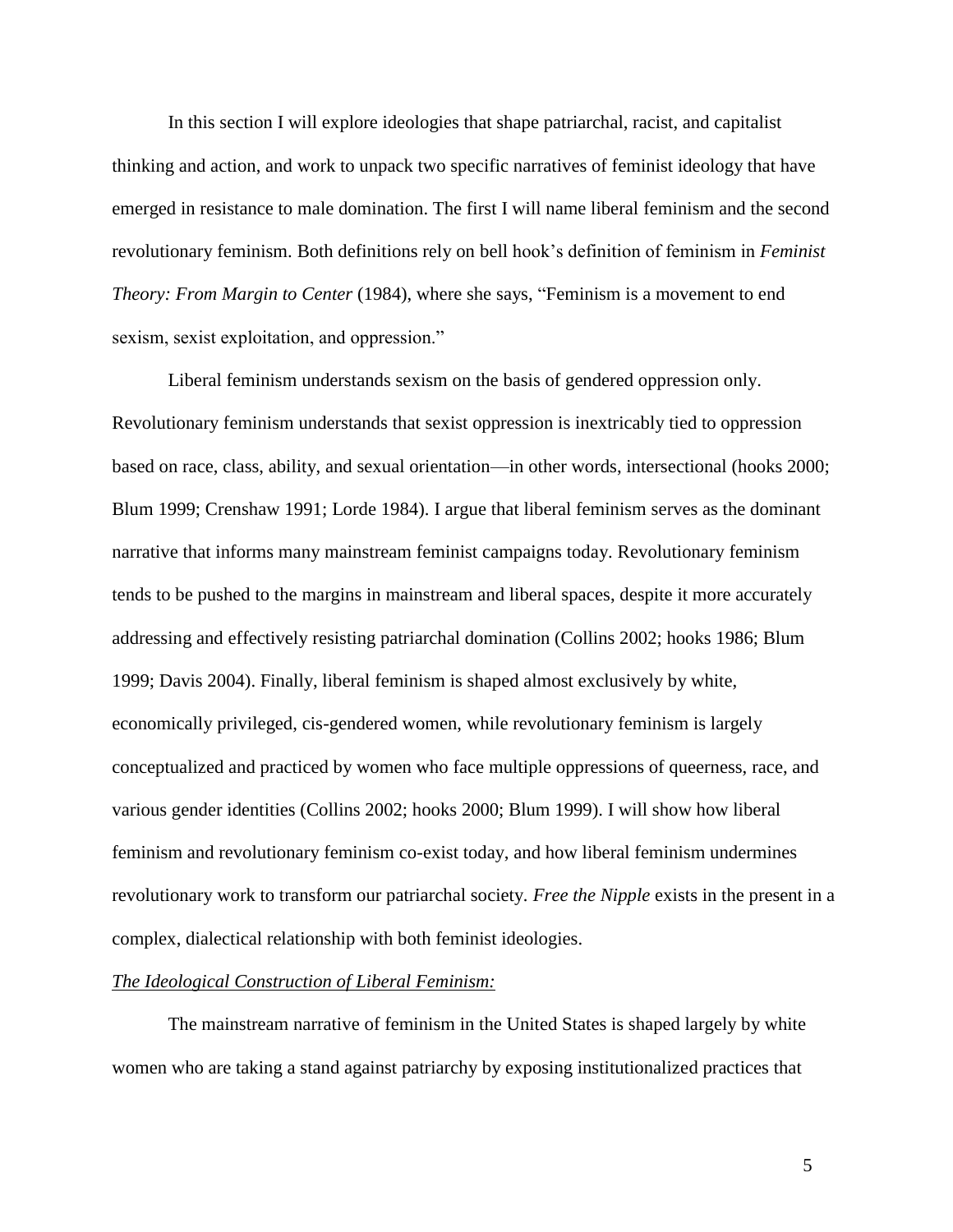oppress women, whether financially through unequal pay, physically with violence, or socially with condescension (hooks 2000). The narrative tells the story of female oppression by showing statistics that in the year 2015 women still only make \$0.78 to every man's dollar and explaining rape culture in the context of college campuses and fraternity parties. In this narrative we argue that beauty standards, normalized on TV and in fashion magazines, are unrealistically thin and acne-free (Weitz 1998). We argue that this unattainable standard of what counts as a good body has created a generation of women who are shrinking in response to the male gaze—physically, always striving to be smaller, and professionally, stepping back in male dominated spaces (Weitz 1998). This figurative and literal desire to shrink manifests in low self-esteem, eating disorders, and internalized oppression (Weitz 1998). Patriarchy, then, defines goodness by what men desire.

This largely defined my feminism for twenty years because it reflected my race and gender identity. It is a prevailing feminist discourse presented through the mass media, on MTV, and in Seventeen Magazine. It is written in books such as *Lean In: Women, Work, and the Will to Lead* by Sheryl Sandberg (2013), which encourages women to dig in to their careers, reject the social pressure that says women cannot do it all, and reclaim the word 'bitch' as a compliment for being powerful and assertive.

It is the narrative that celebrates Women's Suffrage in 1920 because women won the right to vote, without acknowledging that most Asian-born or Native American women were ineligible for citizenship, and most African-American women—like African American men were prevented from voting because of Jim Crow (Weitz 1998). It is also the narrative that celebrates the tightening pay gap between men and women, while erasing the information that the number \$0.78 only reflects the pay gap between white men and women. A black woman only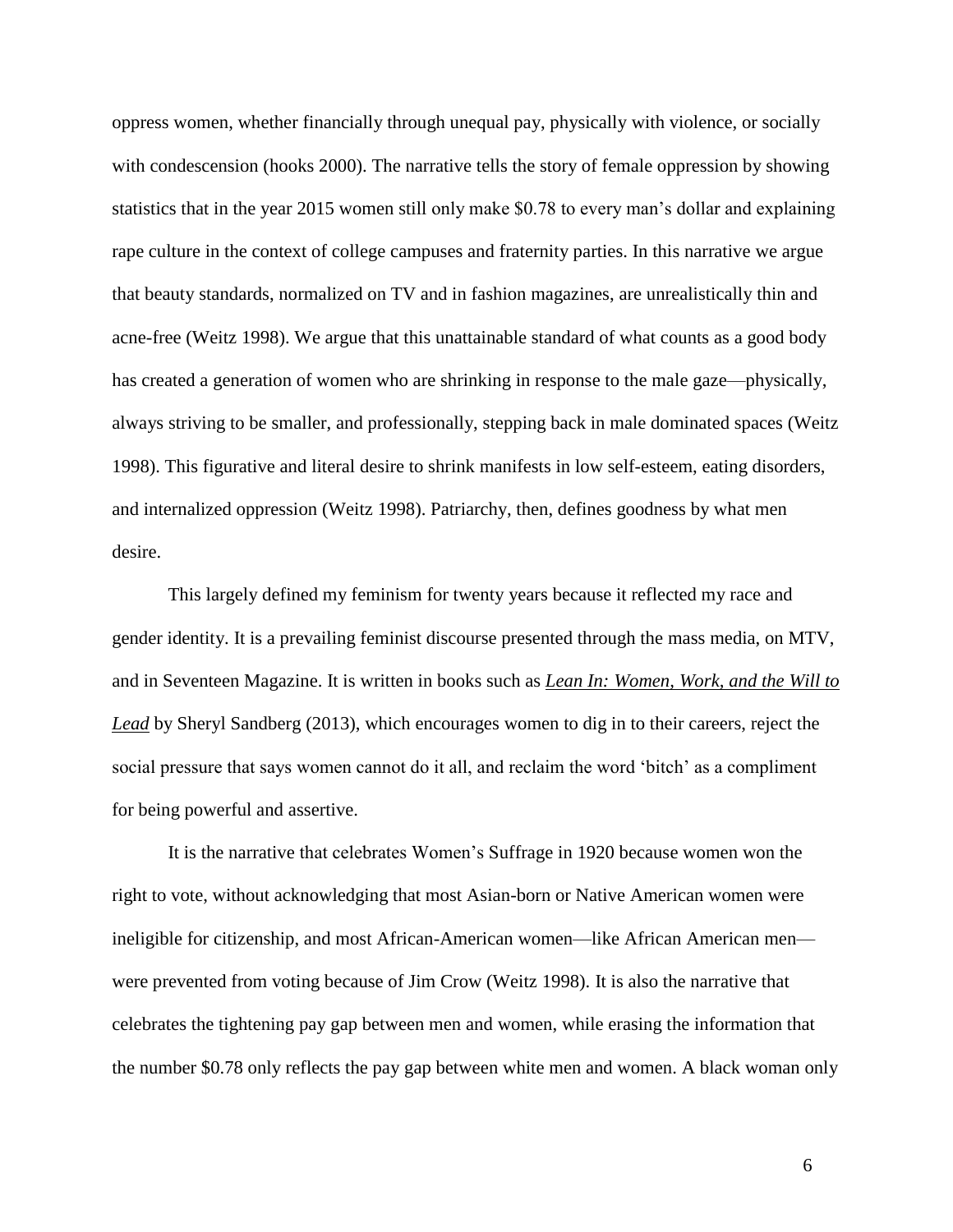makes \$0.64 and a Latina woman makes \$0.54 to the white mans dollar<sup>2</sup>. It erases the reality that this economic gain for some women comes at the cost and domination of less privileged groups (hooks 2000).

In addition, any discussion of standards of beauty that do not consider skin color, broad noses, full lips, and kinky hair erases the entire body of the African American woman (Collins 2000), therefore eliminating the possibility she could, or suggesting that she should be included in normative "goodness" (Collins 2000; Davis 2004). And, talking about stereotypes of women, without addressing the Jezebel, Mammy, or Welfare Queen, erases the legacy of slavery and white supremacy that persists today in the United States (Collins 2000).

The dominant narrative that is published in the mainstream media erases racialized and class-based aspects of the female experience (hooks 2000). While still challenging accepted notions about women's social position and role (Weitz 1998), liberal feminist ideology does not lay the groundwork for the liberation of all bodies. Instead, it seeks equality for white, middleclass women in a system where sexism is also maintained by racism and capitalism (hooks 2000; Davis 2004). Liberal feminists strive for equality with men within existing social structures (Collins 2000). Therefore, in practice, liberal feminism does not and cannot serve the interests of all women in their struggle to be free (Bevacqua 2008; Davis 2004; hooks 2000; Wilson 1996). *Diversity: Power, Colorblindness, and Tokens*

Bonilla-Silva (2003) describes colorblindness as the tendency for white people to claim that they do not see color and yet behave in a way that supports racial hierarchies. When white women claim a colorblind consciousness they deny their social position of power in our society (Davis 2004; Wilson 1996). Colorblindness serves liberal feminist ideology because it allows

 $\overline{\phantom{a}}$ 

<sup>2</sup> See statistics in Appendix A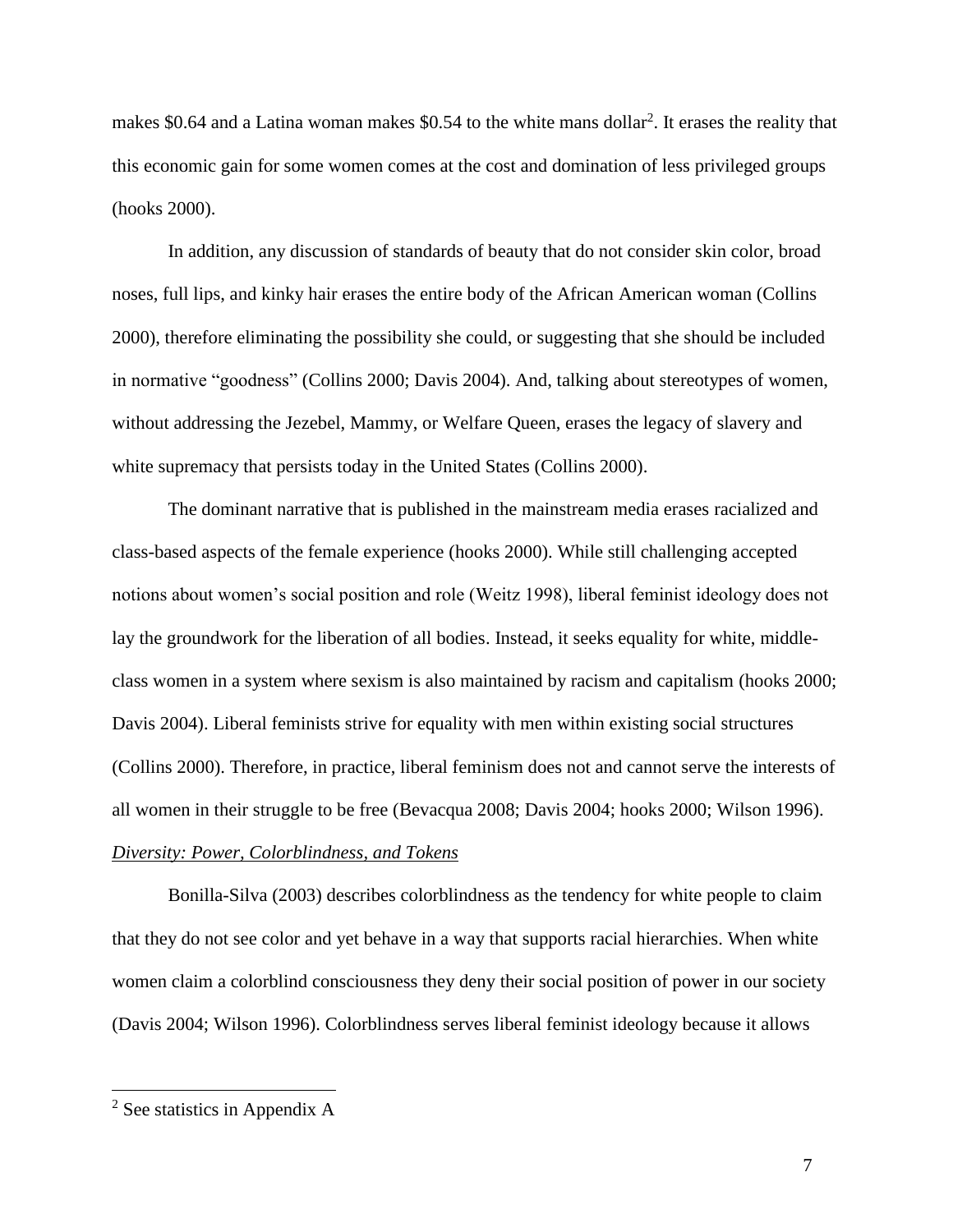curators of mass media and white women to support a feminist discourse without interrogating white racism or privilege (Bevacqua 2008; hooks 2000). In "Bad Breast-Feeders/Good Mothers: Constructing the Maternal Body in Public," Joanna Davis explains the manifestation of colorblindness in feminist spaces:

When we do not hear [women] identify themselves by race, sexuality, class, nationality, or marital status…it is safe to assume that the debate is happening in a U.S. white, heterosexual, middle-class *language—*the language of dominant culture (Davis 2004:68).

The hegemony of white superiority in liberal feminism has re-written feminist history with systematic erasure of racial narratives in which they exercise power over other marginalized groups:

The white women's location of themselves within a white feminist history in which they were oppressed, marginalized and disempowered *as* women and feminists makes it virtually impossible for them to recognize themselves also *as* dominant culture whites participating in the historical ongoing racial subordination of [people of color] (Wilson 1996: 6).

The absence of concern for specificity in identity based on race, class, sexuality, age and ability in the context of anti-sexism, defines the discourse as colorblind, white, and heteronormative (Davis 2004). Colorblindness maintains and drives a powerful and historical divide along racial lines in feminism (Bonilla-Silva 2003; Anzaldúla 1990; hooks 1986).

When liberal feminist organizations claim a commitment to diversity, they are not inviting blackness into their space, but beckoning women of color into a room where at best they become tokens of their identity group and at worst they are patronized or actively discriminated against (Boykin 2000; Harper 2011). In her discussion of whiteness in vegan groups, Harper explains being invited into colorblind white spaces:

It is about feeling and being out of place when they should not have to. It is about always being put on display for, and being judged by white gaze that appears to be ignorant to the entire colonial history of what it means to play a nonwhite person, food, culture, and so forth, into the categories of exotic and foreign (Harper 2011: 4839).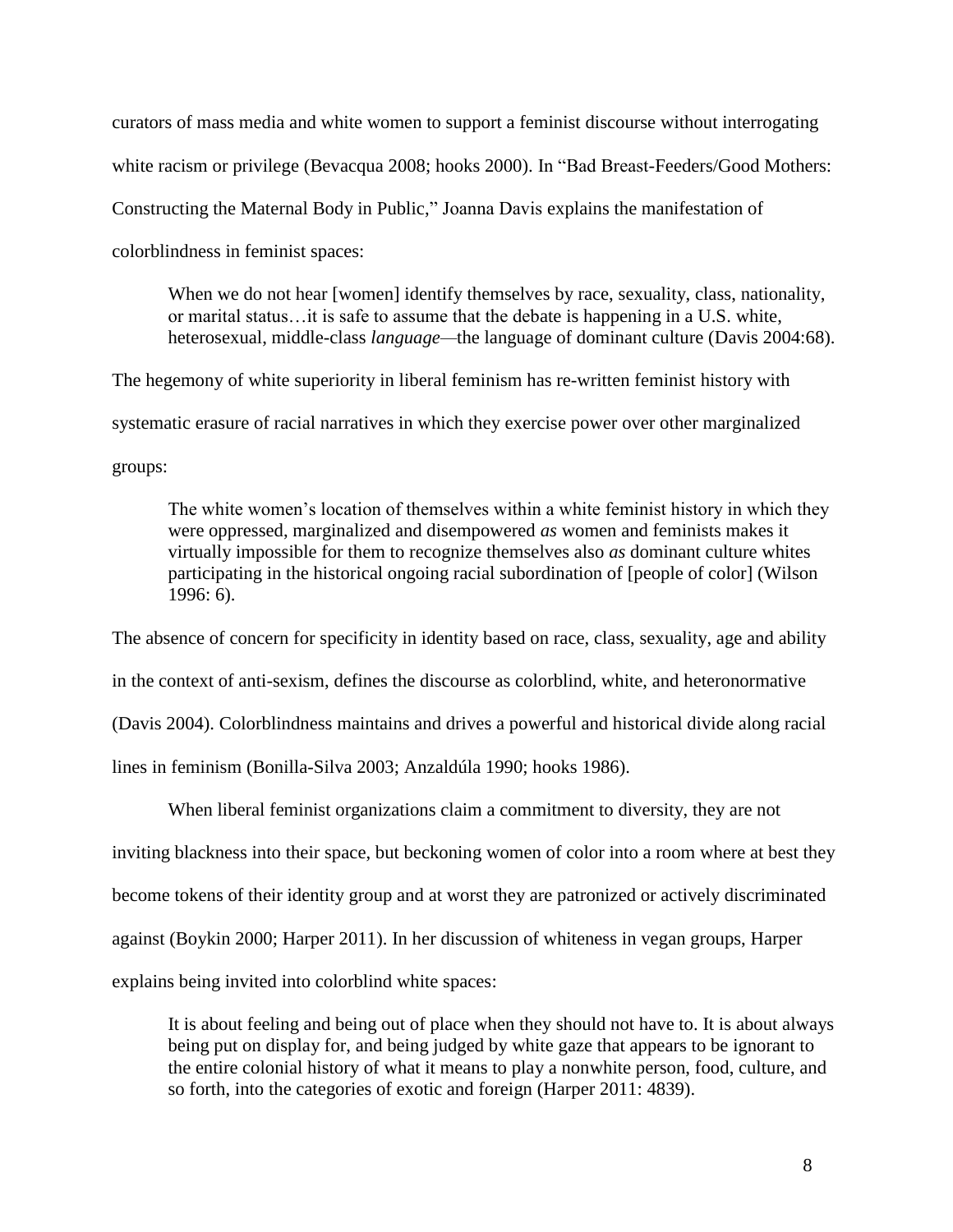She examines how "being a nonwhite in white-dominated spaces is connected to emotional distress and discomfort" (Harper 2011: 4748), and being consumed as exotic in vegan food spaces is dehumanizing.

It is into these hostile spaces that white liberal feminists tend to beckon women of color. Anzaldúa explains: "For me, a woman of color is not just a 'woman'; she carries the markings of her race, she is a gendered racial being—not just a gendered being" (1990: 716). She warns the woman of color in her article of becoming tokens in liberal feminist spaces, for this will allow politics of domination to continue:

Both white and colored need to look at the history of betrayals, the lies, the secrets and misinformation both have internalized and continue to propagate. We need to ask; do women of color want only patronage from white women? Do white feminist only need and expect acceptance and acknowledgement from women of color? (Anzaldúa 1990: 716).

She complicates the call for diversity in movements that do not shift their framework to centralize the concerns of the marginalized. Further, Anzaldúa questions motivations for invitations presented to women of color from white feminists:

Do they want us to be like them? Do they want us to hide the parts of ourselves that make them uneasy, (i.e. our color, class, and racial identities)?...Are we there because those who would like to be our allies happen to have ancestors that were our oppressors and are operating out of a sense of guilt? (Anzaldúa 1990: 720).

bell hooks (1986) problematizes the gesture for diversity without antiracism as an invitation into white supremacist hegemony. When this happens, white liberal feminists further marginalize women of color as they claim to address the oppression of all women (Anzaldúa 1990; Wilson 1996; hooks 1986). They perceive the call for diversity and sisterhood as a non-racist gesture, "totally unaware of their perception that they somehow 'own' the movement, and that they are the 'hosts' inviting us as 'guests'" (hooks 1986: 133).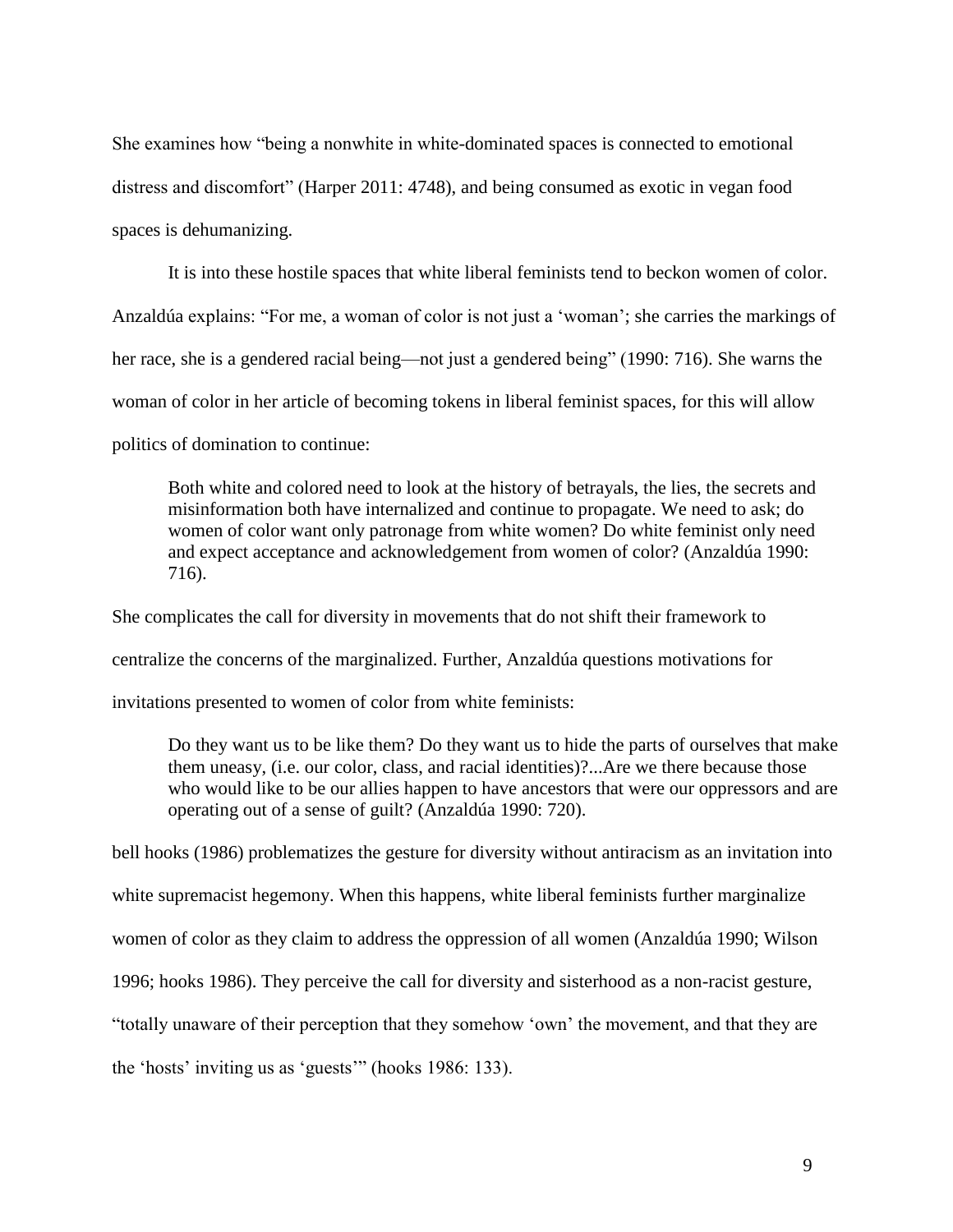# *The Racialized Male Gaze:*

Feminism rejects the male gaze. Both liberal and revolutionary feminism understand the male gaze as the on going sexualization and objectification of the feminine body (Bartky 1998; hooks 2000). Bartky refers to the male gaze as not something that only men project, but the internalization of the "*anonymous patriarchal Other":* 

In contemporary patriarchal culture, a panoptical male connoisseur resides within the consciousness of most women: they stand perpetually before his gaze and under his judgment. Woman lives her body as seen by another, by an anonymous patriarchal Other (1998: 34).

In this way, the male gaze defines and judges a woman's body based on its sexual appeal.

Liberal feminism has largely taken up the cause of interrogating the ways that the sexuality of a woman's breasts collides with the maternal act of breast-feeding and responded with waves of pro-breast feeding activism (Davis 2004). The gaze, however, does not affect every woman in the same way—the controlling power of the "*anonymous patriarchal other"* is not just sexist, but also white, middle-class, cis-gendered, and heterosexual (Davis 2004). Therefore, as we think about the male gaze, and the ways it defines femininity and womanly worth, it is vital to examine the different ways that working-class, queer, women of color experience the gaze (Davis 2004; Blum 1999; hooks 1986).

# *Animalizing the Black Feminine Body*

The bodies of African-American women have been dehumanized by colonial powers, explicitly and violently sexualized, and put on display in ways that the bodies of white women have not been (Collins 2000; Gilman 1985; Tuan 1948). European colonization elicited an animalistic display of Sarah Baartmann, the so-called Hottentot Venus, in the early-nineteenthcentury. She was put on display, usually in cages with little clothing to provide entertainment for Europe's elite (Gilman 1985). They exhibited her genitals and large buttocks, reducing her to her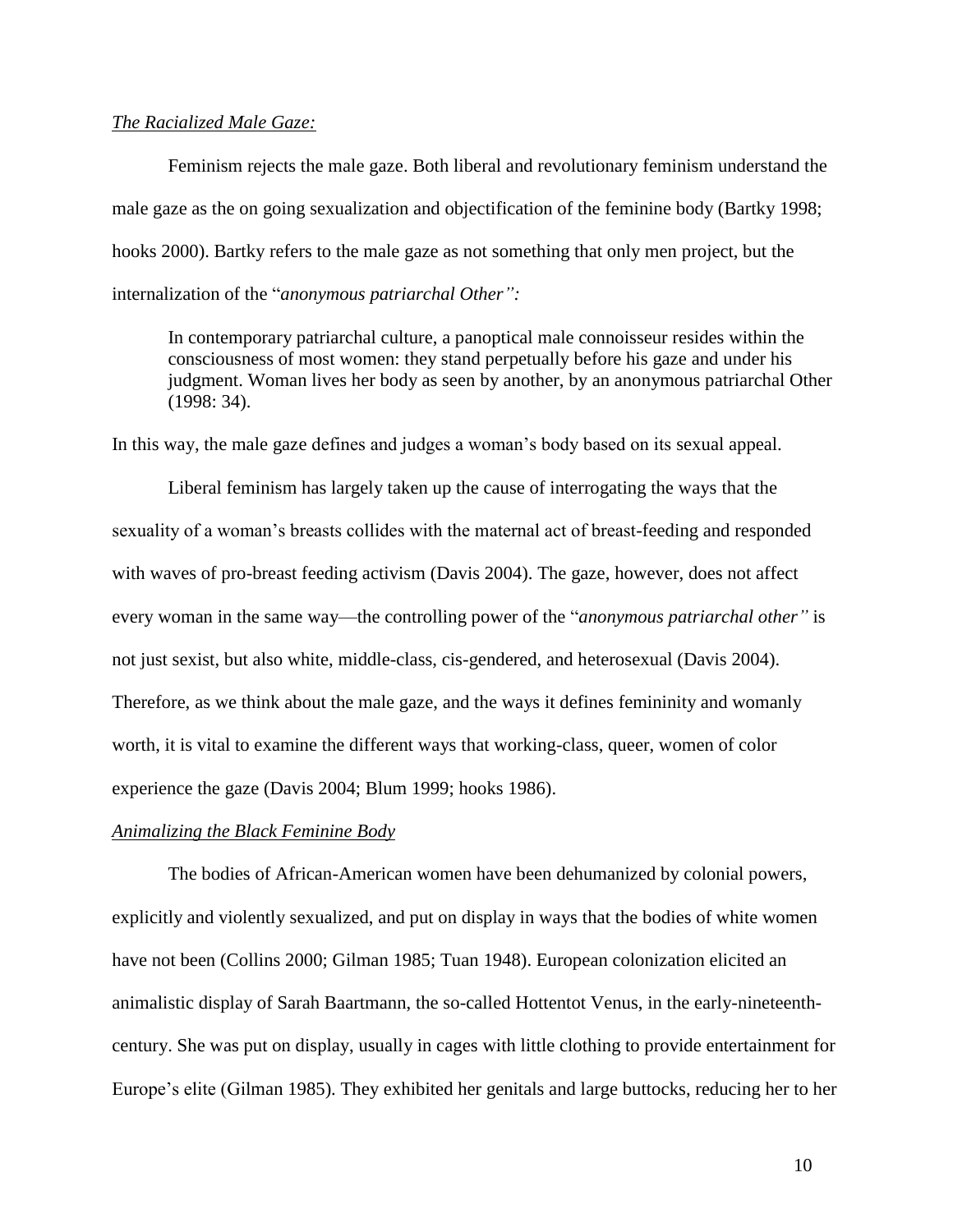sexual parts, and used her body to construct primitive, backwards, and hypersexual notions of African people (Collins 2000; Gilman 1985). Her exhibition formed one of the first and most powerful controlling images of deviant sexuality that Black women endure today (Collins 2000). The imagery of Sarah Baartmann became widespread and pervasive in European culture, and a platform on which black women were animalized—leading to the justification of physical and sexual violence against black bodies (Gilman 1985).

The history of public exhibition of black women extends into the antebellum American South onto the auction block during slavery (Tuan 1948). The public exhibition of black women created a narrative that portrayed black women as animals. "Animals acquire definitions of being like humans, only more openly carnal and sexual" (Collins 2000, 139). The animalization of black women is pervasive. Their dehumanization persists in controlling images today, such as the Jezebel, and her exploitation in the Mammy (Collins 2000). Black women are sexualized, valued, protected, or abused at the intersection of race and gender (Collins 2000).

In a description of the 1861 Georgia penal code Weitz shows how the animalization of African-Americans by a white male gaze has historic, legal, and political ramifications:

The code left it up to the court whether to fine or imprison men who raped African-American women, recommended two to twenty years' imprisonment for white men convicted of raping white women, and mandated the death penalty for African American men convicted of raping white women. Moreover, African-American men convicted of raping white women typically were lynched before being brought to trial if suspected of raping a white woman, white men were rarely convicted for raping a white woman and probably never convicted for raping African-American women (Weitz 1998:5).

This is a stark historical and legal contrast in the ways that African-American bodies are treated by the law in instances of sexual violence that helps to explain the decades of divide in the feminist movement. While white women experience oppression and discrimination today because of their gender, black women are subject to violence and oppression multiplicatively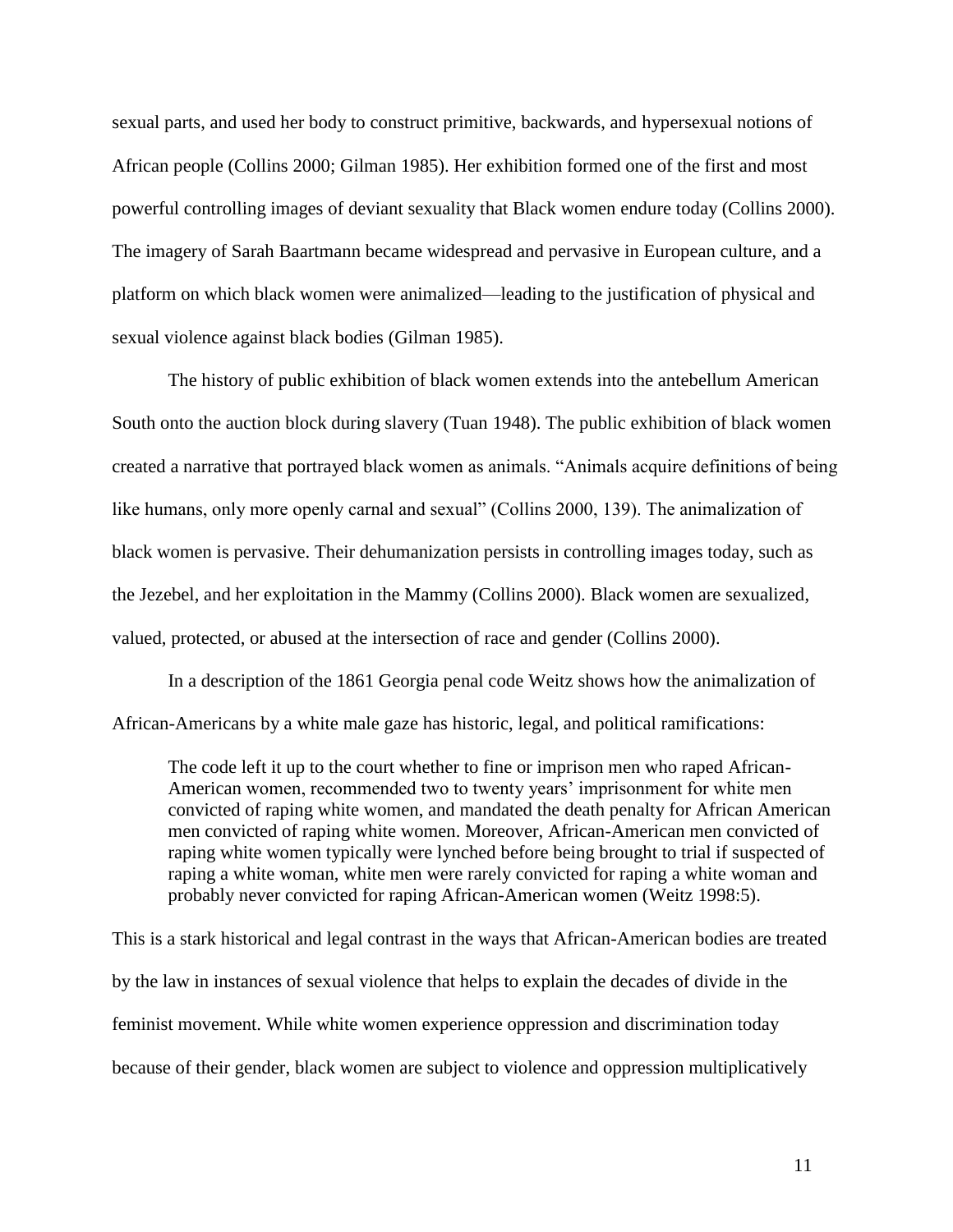based on their gender and racial make-up. The absence of legal consequences for physical and sexual violence against African American women has been established historically (Weitz 1998). Its legacy exists today in a reality where black women are more likely to be assaulted without any legal or social consequences because of white supremacy, the animalizing male gaze, is fostered in our judicial system (Collins 2000; Gilman 1985). Feminist work to transform the law to protect women from male dominance and violence, void of this historical context, is utterly incomplete.

#### *Toplessness and the Politics of Goodness:*

The sexualization of the feminine breast and nipple creates a fierce legal and social dichotomy in the treatment of topless men and women. It is not only legal for men to be topless on beaches and in public, but also socially acceptable. Male nipple exposure is normalized during countless games of 'shirts vs. skins' basketball in the park, while the exposure of the female nipple elicits punishment in the form of legal sanctions or public shaming.

Attention to this drastic inequality is acute when mothers breastfeed in public. While breastfeeding, mothers resist the male gaze by exposing sexualized parts of their breasts in public. (Davis 2004; Blum 1999; Bartkey 1998). This has sparked a debate, not only among policy makers, but also among mothers and feminists about the legal and social implications of public female toplessness (Bartkey 1998; Blum 1999; Davis 2004). Davis (2004) shows how internalized sexist ideology leads to the criminalization of breastfeeding in public because of its inherent indecency and sexuality. Yet, the mainstream pro-breastfeeding counterargument does not advocate for public breastfeeding for all women in any circumstance, but places very narrow constraints on decent behavior for women (Davis 2004). Thus, feminists who advocate for breastfeeding in public do so without acknowledging barriers of class, race, and individual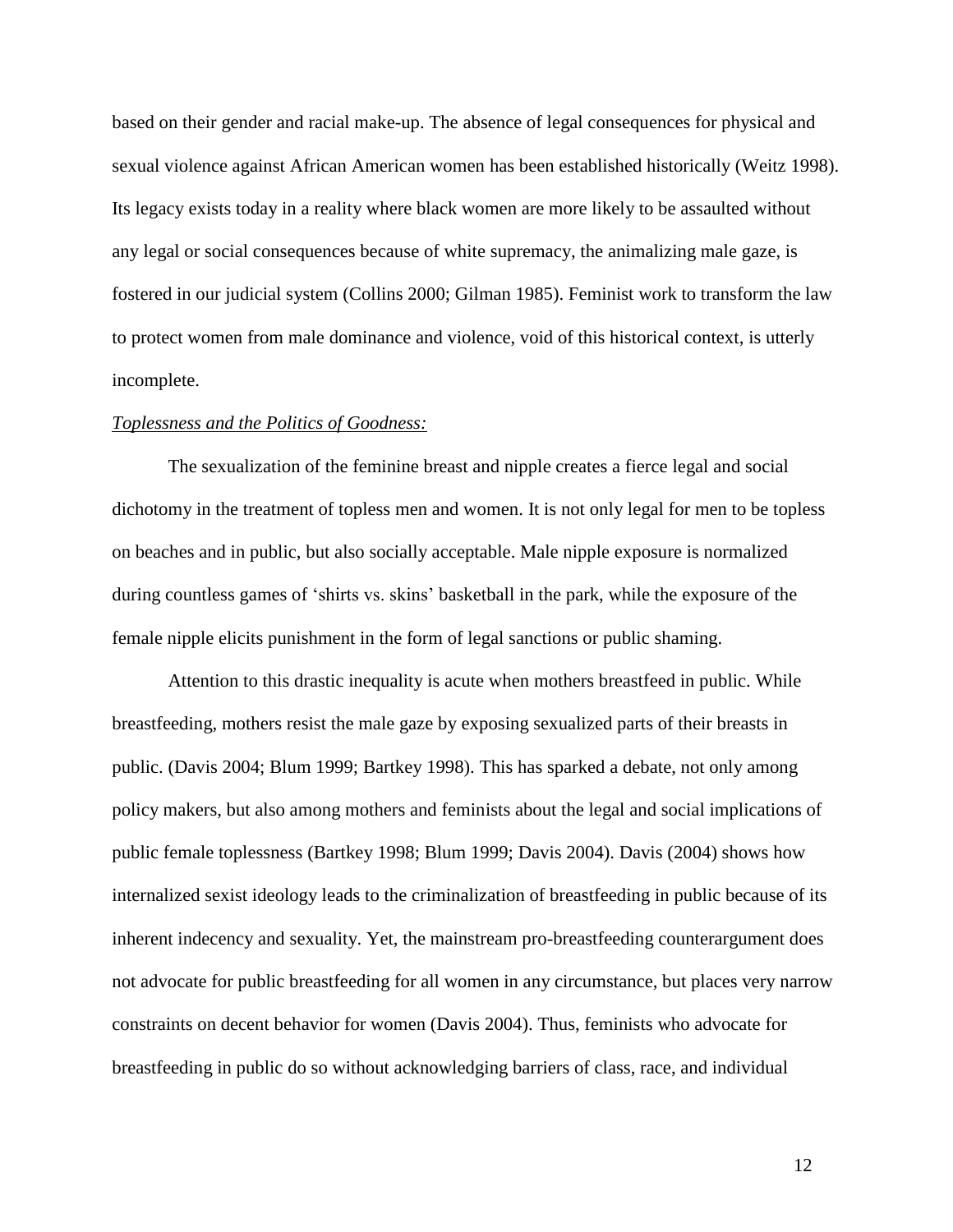circumstance that may prevent a mother from breastfeeding at all. As they advocate for all mothers to reject the male gaze and embrace breastfeeding in public, they reinforce a dominant construction of goodness in motherhood that is still white, heterosexual, married, and middleclass (Davis 2004). In addition, the voices of women of color are largely absent in this debate. Therefore, it "speaks in some ways to the increasing presence and power of women in public spaces, it simultaneously reinforces the power of the most privileged women" (Davis 2004: 50).

Liberal feminism in mainstream breastfeeding debates erases women of color, different gender identities, and sexualities (Davis 2004; Blum 1999). As white, heterosexual, middle-class mothers fight for their freedom to breastfeed in public, they operate from a place of privilege, while also using a victim narrative that continues to marginalize women of color and working class women (Davis 2004). Advocating for toplessness and the exposure of the female nipple in this narrow context undermines revolutionary efforts to dethrone the male, white, heterosexual, middle-class gaze by erasing the bodies of women who face intersectional oppressions from the debate.

Going topless and exposing the female nipple outside of sexual circumstances can be a revolutionary feminist tactic when the bodies exposed defy constructions of normative goodness and advocate for the liberation of black, brown, and queer bodies (Taylor 1995). In "Testimony of a Naked Woman," Taylor describes going topless, resisting the intersectional male gaze, and a history disrupting the history of respectability politics as a black woman:

Our bodies—our tits, asses, pussies et al.—have been sewn into an image of the 'wild thang'; the different, dark, and mysterious body that is fetishized and exploited. To expose myself in public in front of men (even if they were gay), unfamiliar women, and white folk was to revive a painful image that our female elders taught us to revoke, often to the point of self-abnegation (Taylor 1995:39).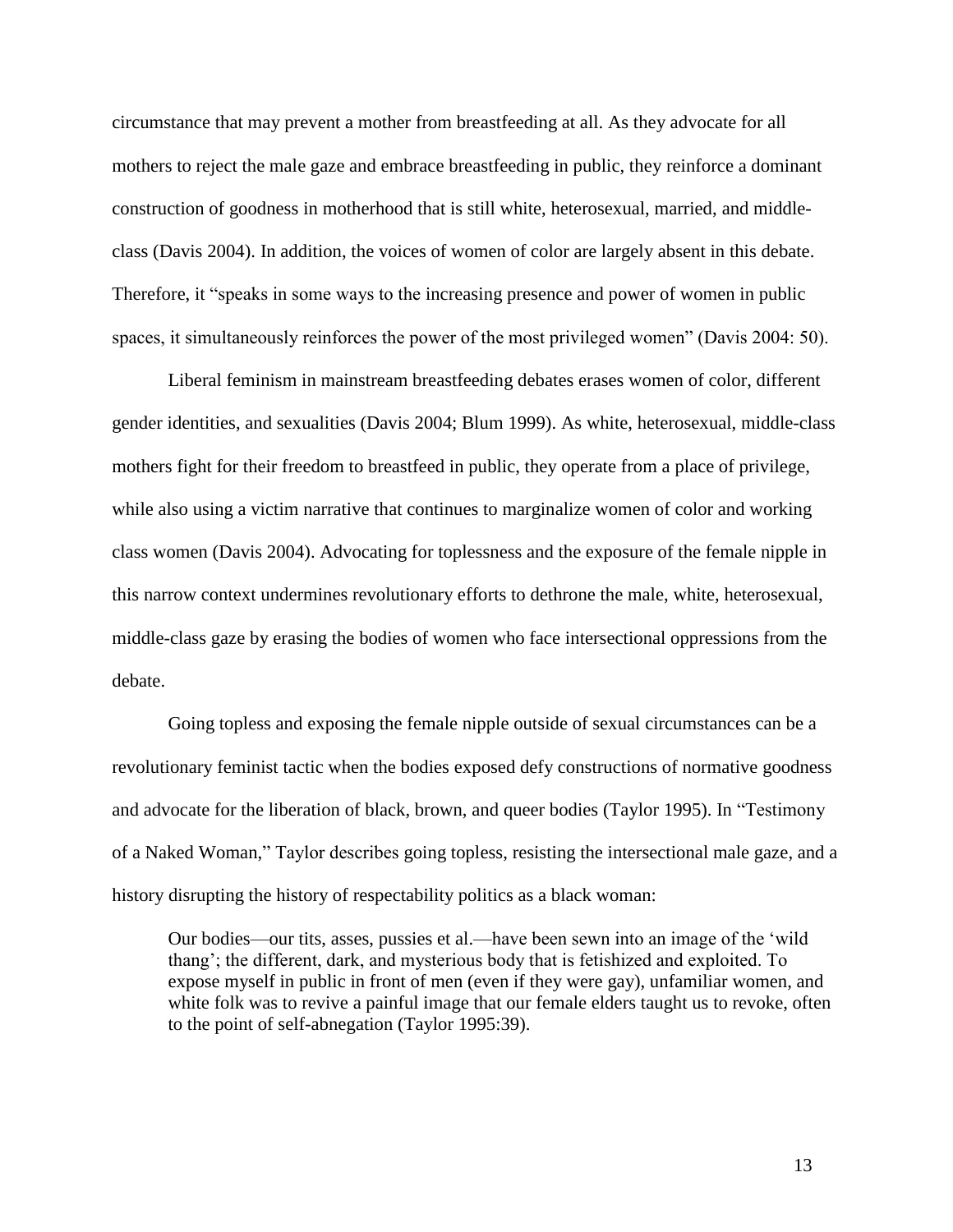As Taylor (1995), a black lesbian woman, goes topless she is vulnerable to not only being shamed like a white mother, but also to exposing herself to a male gaze that manifests in violence, legal ramifications, and rejection from her community.

When writing about the oppression of the male gaze, we often forget to detail the stories of resistance (Gore et al 2009). Black women have endured and resisted animalization and exploitation for centuries in the United States for survival (Gore et al 2009; Collins 2000). One form of resistance was to take up white constructions of goodness, and play by the rules of respectability (Taylor 1995). Respectability is a tactic that oppressed groups use to gain the respect and safety from dominant groups by assimilating to their customs and norms, while suppressing and/or erasing their own culture (Collins 2000). Playing by the rules of respectability placates to dominant culture, suggests that one should value assimilation and conformity over full expression and resistance (Nigatu and Clayton 2015). By rejecting not only the white, male gaze and a history of respectability politics, Taylor (1995) creates a tactic that revolutionizes the sexual construct of the female breast as something to be consumed by men and exposes her body for liberation and personal erotic expression.

Taylor (1995) uses toplessness to reclaim her sexual agency as a black, queer woman. She creates a radical way of expressing herself. She defies the norms of toplessness that are motherly, white, and middle-class and therefore protected by society. Her narrative of toplessness is erased by liberal feminism and rejected by black women who see her tactic as reinforcing negative stereotypes of black women and encouraging continued oppression (Taylor 1995; Blum 1999).

Exposing a female nipple as a white mother to breastfeed, while an act of resistance to a degree, reinforces patriarchal definitions of goodness (Davis 2004; Blum 1999); it therefore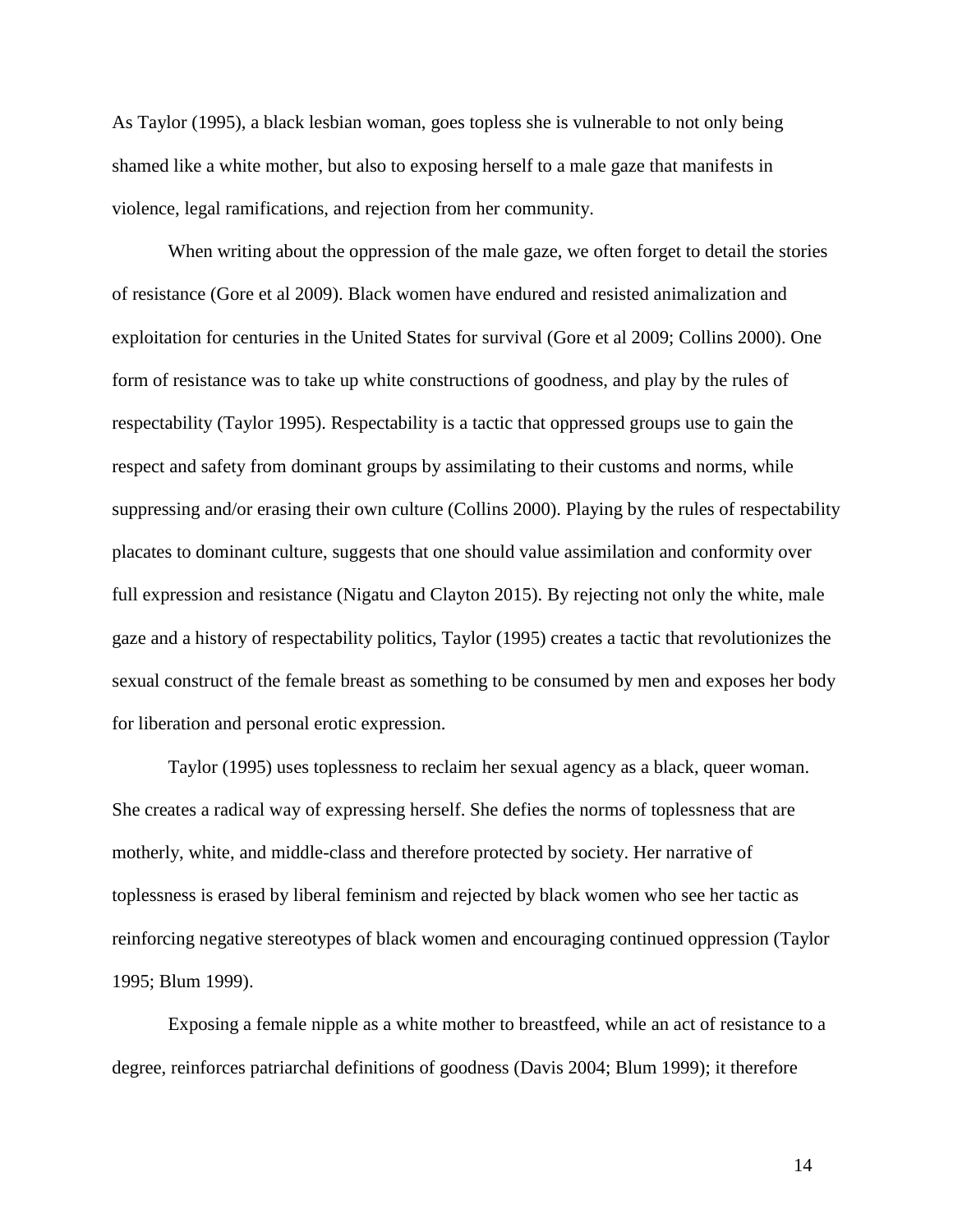reinforces a liberal feminist consciousness that does not interrogate the narrow limits of their activism or position of power with a historical context (Wilson 1996; Davis 2004). On the other hand, exposing nipples to reclaim sexual agency and defy normative constructs of goodness and gender roles, creates a platform for feminist action that rejects all aspects of patriarchal ideology. Women who embrace the latter place themselves in a dangerous position of being "unprotected from many forms of abuse and discrimination" (Taylor 1995:41). The potential dangers of embracing revolutionary toplessness in a body that lies outside the protected (white and middleclass) aspects of the gaze can be life threatening if not done so carefully (Davis 2004; Blum 1999; Taylor 1995). In her story, Taylor is embracing toplessness within the confines of a lesbian bar. Because of the intersections of neglect that lie at race and gender, it is likely that neither the law nor cultural constructs of goodness would protect her if she were a victim of violence for being topless public (Blum 1999; Davis 2004). Protection from public violence is more likely when the body experiencing it is a white, middle-class mother.

#### *Revolutionary Feminism: Anti-sexism, Anti-racism and Sisterhood*

The absence of explicit considerations of race, class, and sexuality weaken any feminist argument in a country where racism, sexism, and homophobia are inseparable (hooks 2014; hooks 2000; Collins 2000; Lorde 1984). When feminists deny differences with the goal of uniting under a common oppression, they buy into a victim narrative where they relinquish their power to resist systemic white, male dominance (hooks 1986). In maintaining a colorblind ideology, liberal feminists also resign any ability to create connections across lines of race and class to form a stronger movement (Wilson 1996; hooks 1986; Lorde 1984). Liberal feminism is limited by the structures of racism and classism in which it is contained. Until these limits are interrogated, a revolution of patriarchal ideology is not possible, "For the master's tools will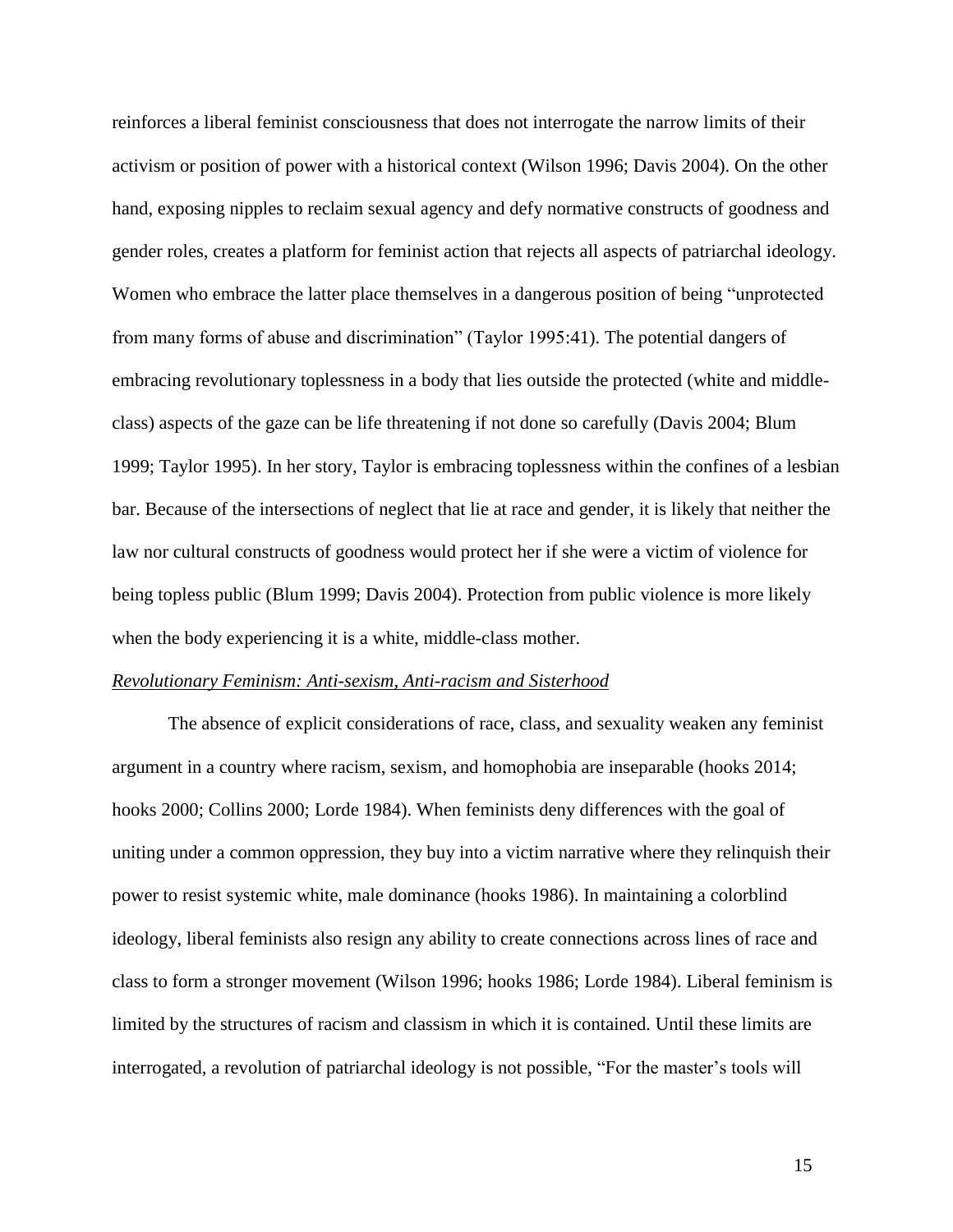never dismantle the master's house. They may allow us temporarily to beat him at his own game, but they will never enable us to bring about genuine change" (Lorde 1984:111). Genuine change will be possible when the dominant narrative of feminism becomes revolutionary by holding the needs and values of the most marginalized and oppressed groups at the center of its ideology (Collins 2000; Lorde 1984).

### **Methodology**

This project is an ethnographic case study of *Free the Nipple Kentucky*, Louisville's local *Free the Nipple* chapter. My research combines qualitative data collection methods of participant observation and semi-structured interviews with a historical and theoretical examination of feminism, gender, race, and class divisions in relevant literature and in contemporary cultural artifacts (Murchison 2010). Examination of historical and theoretical sources in combination with my data analysis provides comparative and contextualizing information for the ethnographic data (Murchison 2010). Having a historical perspective when analyzing *Free the Nipple* allows me to place this movement in a larger context (Murchison 2010) of struggles for body liberation in the United States including black liberation, LGBTQ or gay liberation, feminist liberation, and their intersections (Boykin 2000). Finally, a critical examination of contemporary cultural artifacts such as the *Free the Nipple* Netflix film and *Free the Nipple Kentucky's* media presence here in Louisville gives me access to more details about the movement, its origins, and meaning (Murchison 2010).

In September of 2015 I began collecting data, beginning with participant observation at the Topless Walk on Bardstown Road. This event was the catalyst of my research. Over the past six months I have conducted nine interviews and engaged in participant observation at two other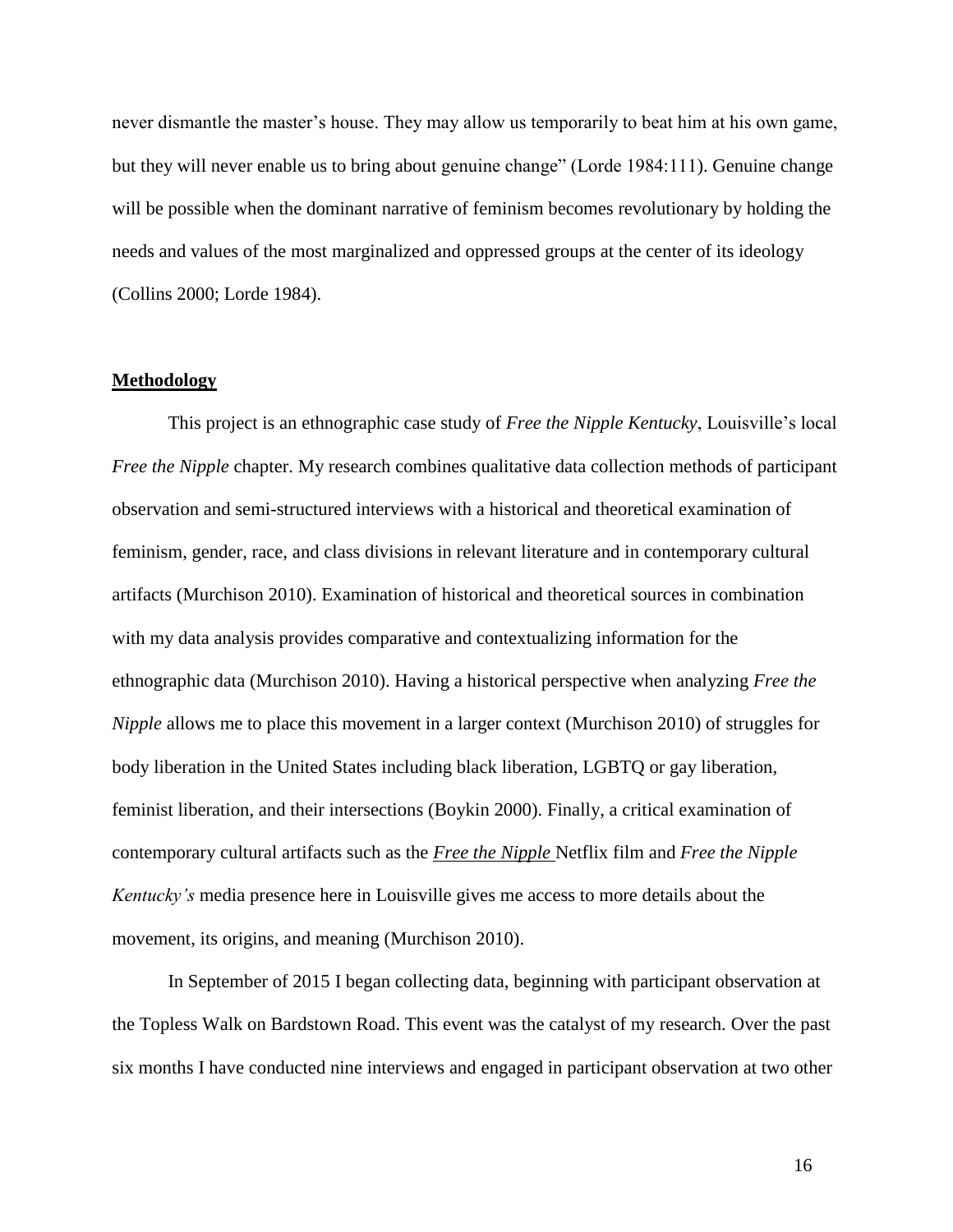local feminist gatherings—one of which was an organizational meeting for *Free the Nipple Kentucky* and the other was a panel and Q&A which featured *Free the Nipple Kentucky* and other local leaders in feminism. I utilized a purposive sampling strategy of snowball sampling (Biernacki 1981) to find informants from *Free the Nipple* for my interviews through my key informant Jane Ross, founder of *Free the Nipple Kentucky*. <sup>3</sup> To find informants from other spaces I utilized my network of friends and local feminists outside the *Free the Nipple* community here in Louisville. <sup>4</sup>

I was intentional in choosing informants that were active either in the movement or who identified as feminist or womanist because of my intention to analyze this movement from the understanding that politics of dominance exist even within spaces of liberal feminism. I therefore did not seek or choose informants who projected dissent on the movement because they believe either in the goodness or the non-existence of male supremacy—though expression of that particular ideology and criticism of the movement did emerge during participant observation.

I interviewed nine people in total, including four white women, three black women, and two white men. Five of the nine informants participated in the Topless Walk, including both men and three of the white women. One of the white women and all three of the black women that I interviewed had not participated in the Topless Walk. One of the black women was present at *Free the Nipple Kentucky's* organizational meeting in February, and one of the white women refused to participate in another *Free the Nipple* event after the Topless Walk in September.<sup>5</sup> I sought to address four major areas in my interviews: *racial identity, social location, perception of Free the Nipple, the future of feminism*, and additional questions specific to the informant.

 $\overline{\phantom{a}}$ 

<sup>&</sup>lt;sup>3</sup> See Appendix B: Jane Ross is the pseudonym for Informant 1

<sup>4</sup> IRB Approval: 15.1167

<sup>5</sup> See Appendix B for detailed chart on informant participation in Free the Nipple Kentucky.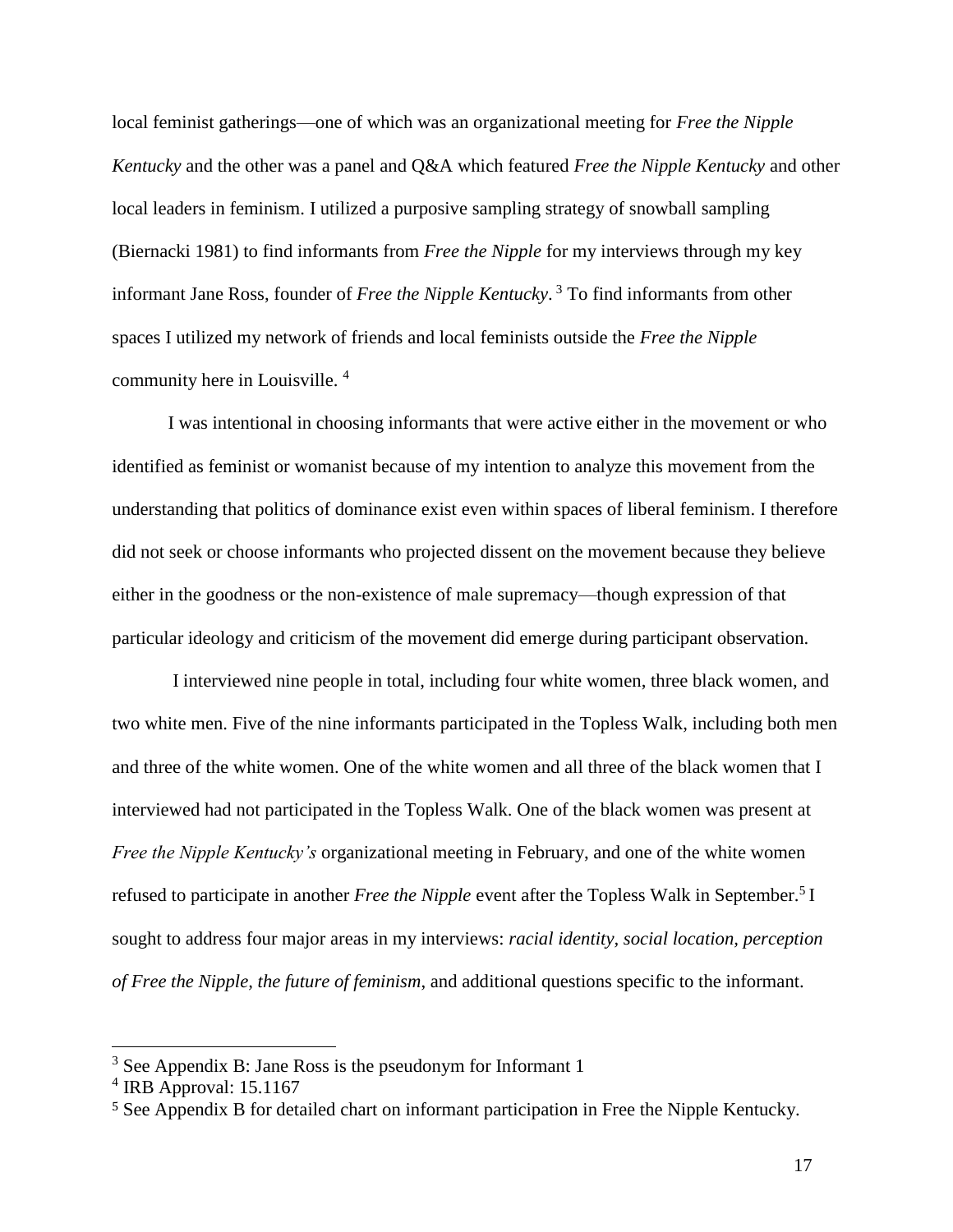I coded and analyzed the ethnographic record using critical discourse analysis (Steacy et al 2016). Researchers use this method of analysis to unpack and problematize dominant narratives and essentialist social categories, while remaining transparent and reflective of their positionality during the analytical process (Steacy et al 2016). Similar to the ways in which I argue *Free the Nipple* cannot be severed from its history and context, "the results of my analysis cannot be severed from their process and context" (Steacy et al 2016: 169). As a tool, discourse analysis has allowed me examine the ethnographic record and my position as a feminist, activist, and researcher with integrity (Murchison 2010; Steacy et al 2016).

# *Positionality*:

During participant-observation, I made sure to establish my role as a researcher in the space (Murchison 2010). My positionality is complicated by my investment in the movement, contribution in these feminist spaces, and growing friendships with community members (Kohl and McCutcheon 2015). As a white woman, I hold a particular position as a researcher in a campaign dominated by white women (Kohl and McCutcheon 2015). I am easily perceived as part of the in-group, and this may have given me permission to operate as my full self, both researcher and activist, in these spaces, in ways that would have been impossible if I were not a cis-gendered white woman (Kohl and McCutcheon 2015).

My positionality also played a role during my interviews. I interviewed nine people from both inside *Free the Nipple Kentucky* and outside the organization to gain an understanding of how the campaign is perceived by people in Louisville from different identity groups. I created two separate interview guides: the first for members of *Free the Nipple Kentucky*, the second for non-members.<sup>6</sup> In practice, I needed to rely on both guides during interviews as informants

 $\overline{\phantom{a}}$ 

 $6$  See Appendix B for interview guides.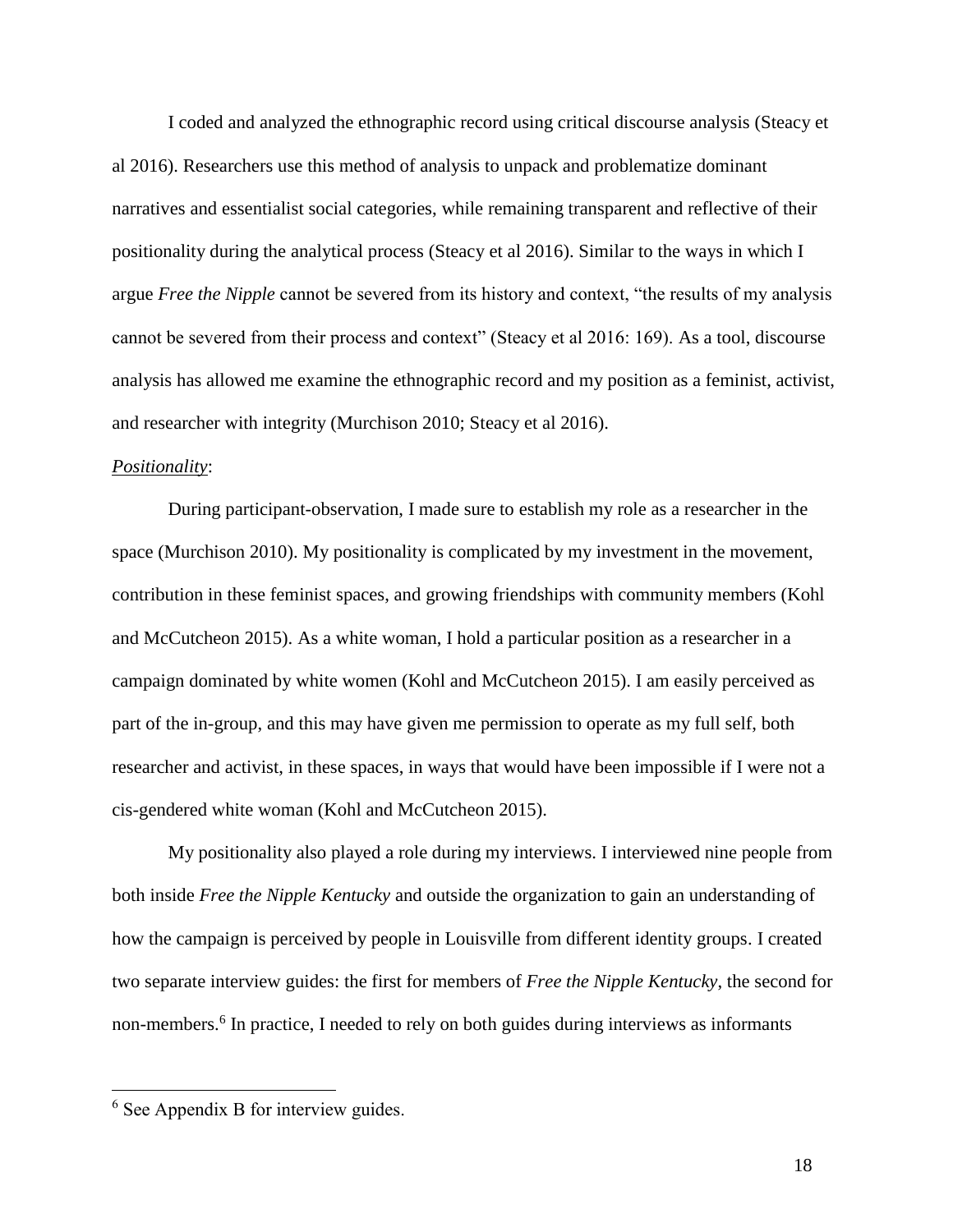shared information on how, when, and why they strive to end sexism in the United States. In interviews I asked questions about gender, race, and inequality. In doing so, I found that my position as a white woman and researcher influenced the ways in which white informants engaged in these conversations with me as compared to black informants; and it influenced the ways in which I approached the interviews.

In my interviews with white informants, I found it necessary to shape my questions in such a way that would not come across as accusations of racism in order to avoid the risk shutting down the conversation (DiAngelo 2011). DiAngelo (2011) coins the term "White Fragility" to describe the defensive and reactionary behaviors of white people when their expectations for whiteness or colorblindness are disrupted by conversations on race and racism. Reactions include anger, fear, guilt, and silence. For progressive whites the most common reaction is disengagement or denial (DiAngelo 2011: 54). I addressed race with white people with attention to "White Fragility." I explicitly explained my research as an investigation of intersectionality in feminist movements and in particular *Free the Nipple* (Murchison 2010)*,* but avoided terms like "race," "racism," and "white supremacy" until I felt my informant was prepared to talk about them (DiAngelo 2011; Murchison 2010).

I began interviews by asking questions about informant experiences with *Free the Nipple* and feminism in other parts of their lives. I followed up with questions about the lack of people of color in *Free the Nipple* spaces, specifically at the Topless Walk. The question that I relied on the most to begin a conversation on race was, "Have you heard the criticism, 'It's just a white girl's movement?'" This question was effective in easing us into a candid discussion of the informant's perception of racial politics within feminism. I wanted to ensure that informants knew I was coming from a place of curiosity and exploration, rather than accusation, especially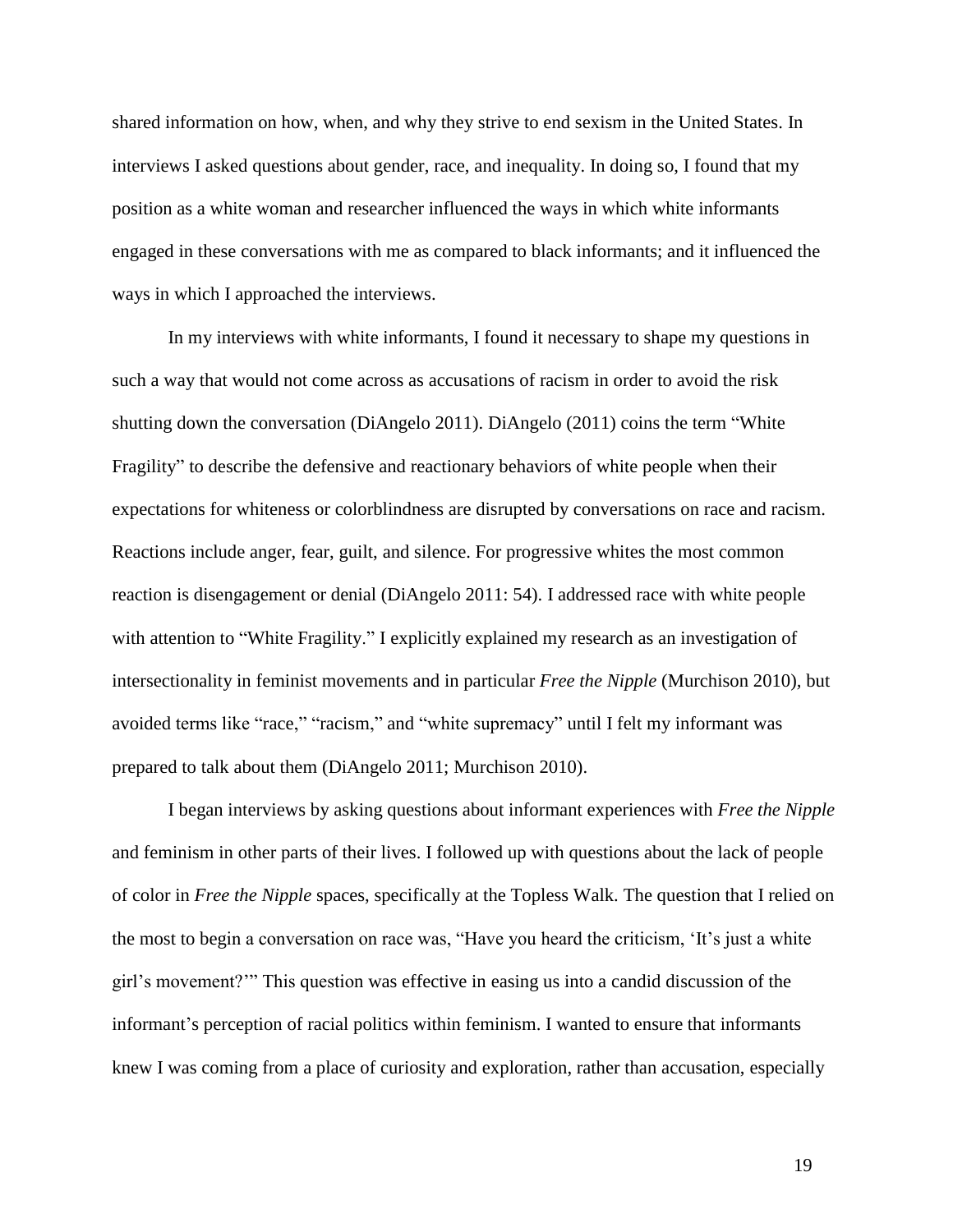because nothing shuts a liberal white activist down faster than feeling accused of racism (DiAngelo 2011; Nigatu 2015).

In my interviews with black informants I again explicitly explained my research of investigating intersectionality in feminist movements and *Free the Nipple.* However, our conversation on race in feminist campaigns and movements started immediately. I did not avoid using more direct language surrounding race and racism because I knew, from our shared experiences in feminist spaces, that all three black women were prepared to discuss the manifestations of white supremacy in their lives (Murchison 2010). I was also acutely aware of my position of racial power in these instances—and hesitated at times knowing that questions about race from a white feminist can put black women in the exhausting role of explaining their existence and oppression to me (hooks 2000; Wilson 1996). I did not want this to be the prevailing sentiment of the interview, so I worked hard to structure my questions in a way that showed that I was interested in unpacking the intersectional oppressions they faced individually as black women, particularly in the context of *Free the Nipple*. I know, despite my intention, this was not done perfectly, and I will detail the particular relevance of my position of power as a white, female researcher again during my analysis. I also want to note the implications of my own whiteness in changing my interview guide under these circumstances.

Data and analysis on *Free the Nipple Kentucky* and white feminism in Louisville is far from the saturation point in this project. Even through there are emergent themes and findings that contribute to the discourse of revolutionary feminism today, I do want to acknowledge that this study is limited by the small sample size and few opportunities I had for participantobservation. Specifically, I want to acknowledge that my research focuses heavily on the blackwhite binary of race within feminism, therefore it does not provide comprehensive data,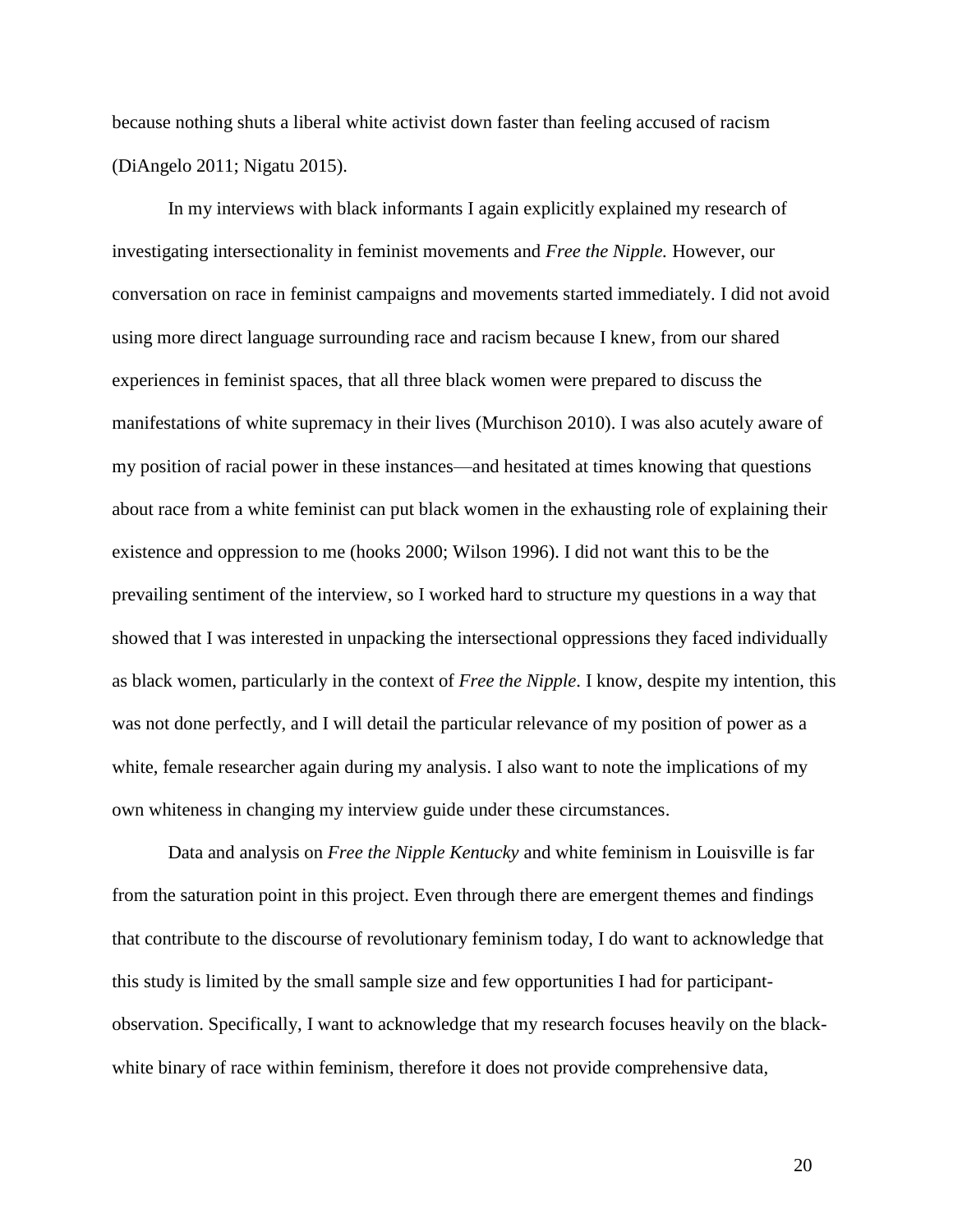narratives, or discussion on colorism or the specific sexualization of feminine bodies from Latin American, South Asian, East Asian, Middle Eastern or Native American groups. A closer examination and thorough investigation of the perception of *Free the Nipple* and the impact of white feminism on these particular race and identity groups is an opportunity for continued scholarship. In addition, a closer examination of *Free the Nipple's* explicit focus on female breasts and nipples, as exclusionary to trans people because of cis-gender normativity (Johnson 2013), is another opportunity for continued research. It is not my intention for this project to erase or silence narratives from persons who exist outside the cultural binaries of race (black/white) and gender (male/female), but to acutely analyze and unpack these specific relationships as they fit into a movement for a more equal society.

### **Analysis**

In this section I argue (1) the national campaign *Free the Nipple* can be understood as a product of liberal feminist ideology; (2) *Free the Nipple Kentucky* currently serves as an antisexism consciousness-raising group for both men and women in Louisville, KY; (3) as members of *Free the Nipple Kentucky* interrogate the limits of liberal feminism, their meetings become a space to foster revolutionary feminist ideology.

# *Free the Nipple: A Call to Unite Under Common Oppression*

*Free the Nipple's* conception, performed in the Netflix film *Free the Nipple,* is situated in a narrative of liberal feminism that erases racialized narratives of oppression. No where in their film, website, or national campaign materials do they explicitly examine the intersections of race, class, and gender when talking about women's liberation through topless protests. The film features five main organizers of a citywide protest, one of which is a black woman. However,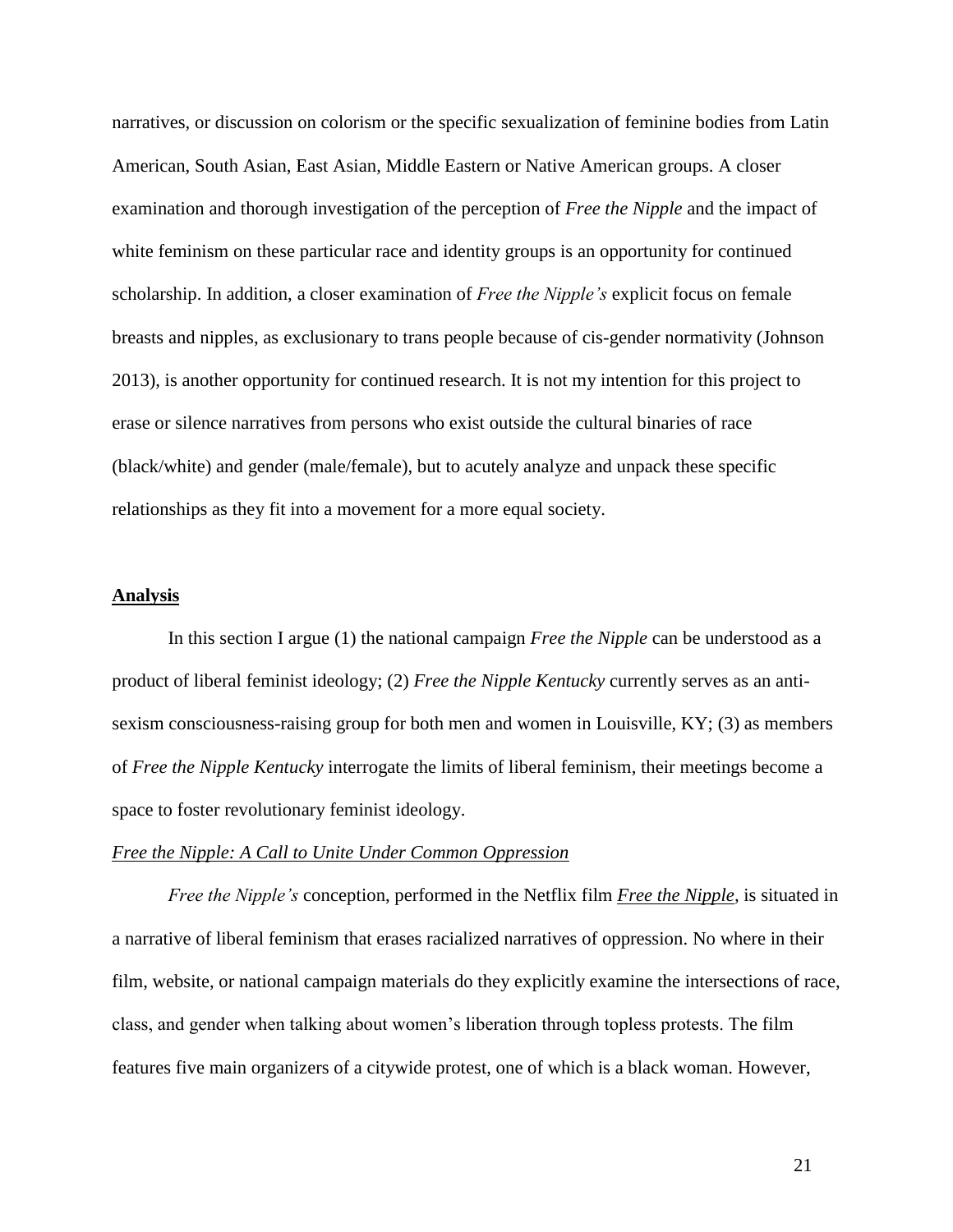there is no conversation concerning the amplified dangers of her safety during the protests and the different ways that her body has been stereotyped by mainstream media or the male gaze.

*Free the Nipple* argues that the woman's body is hyper sexualized today, because it is covered. This argument is made with little attention to the historical context of black body exhibition, animalization, and abuse (Gilman 1985; Collins 2000). It is a response to only the objectification of bodies that fit with in society's construction of goodness—white, thin, cisgendered, and straight. While Taylor (1985), in "Testimony of a Naked Woman," shows us a racialized context in which toplessness could be empowering for black women, *Free the Nipple's*  argument is void of the multiplicative controlling aspects of the male gaze that a black woman must overcome to make a topless stand.

In the film, the leading black character, played by Monique Coleman, represents token diversity for a social movement by and for white women. There is no conversation in the film about the intersectional oppressions or specific aspects of her black identity that shape her feminism. By introducing a token black woman in the film Lina Esco, the film maker and director, gives herself permission to remain in denial about the exclusiveness of the campaign as a whole (Boykin 2000; Story 2016).

*Free the Nipple Kentucky* cannot be understood outside of the national campaign and this platform to liberate normative nipples. With the release of this documentary, Lina Esco creates a platform for *Free the Nipple,* where whiteness is the norm. This film has inspired topless marches across the nation to protest the censorship of the female nipple. In response to the film, over a hundred Facebook groups emerged focusing on the campaign in different cities, states, and countries.

#### *Coverage and Exposure of the Feminine Body*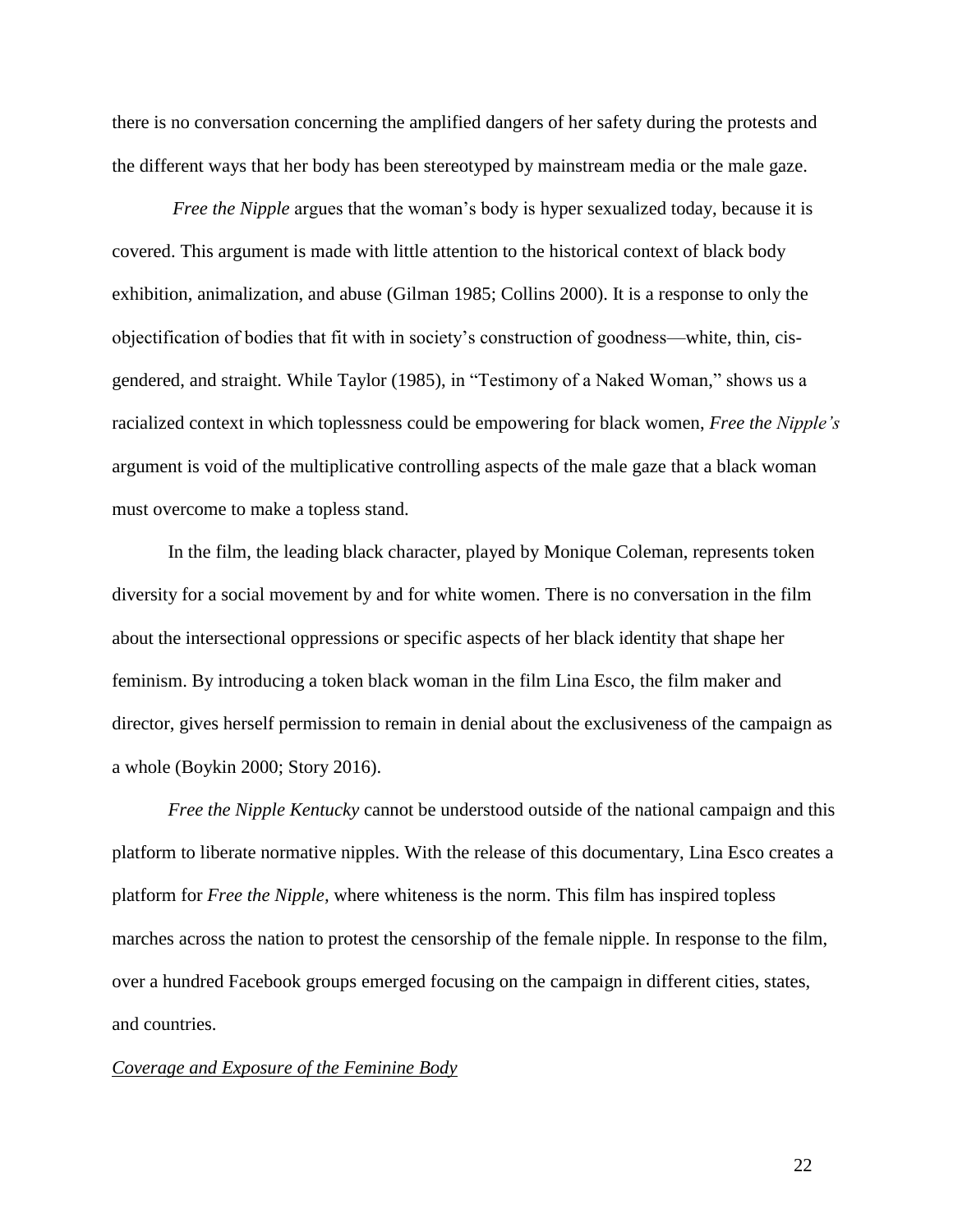Jane Ross, founder of *Free the Nipple Kentucky,* organized the Topless March on Bardstown Road after seeing the Netflix film. She explained the influence of film on her feminist consciousness on a panel shortly after the walk:

The idea hit that me in a new way that I hadn't really thought about before [the film] was that we hyper-sexualize women's bodies because they are covered. There is nothing inherently sexual or secret about women's bodies, especially in a different way than a man's to make us cover them this way.

The argument implicit in this quote is, 'covering inherently leads to hyper-sexualization.' It addresses the history where a European, Victorian body was sexualized under the male gaze, and therefore covered to protect its purity and goodness (Blum 1999). At the same time this argument obtusely overlooks the history of the colonial male gaze that exhibited, exploited, and animalized black female bodies—justifying centuries of abuse and exploitation by white men (Collins 2000).

This narrative shows that *Free the Nipple* is seeking empowerment for white women from a history of oppression by white men. Its shocking tactic of toplessness is raising the consciousness of women who are seeking liberation because of their history of being covered, defined as pure, and denied feminine sexual agency. Taylor (1995) explains how assertions of sexual agency through toplessness of black women can be perceived as both admirable and particularly naïve in a culture of white supremacy that is partially maintained by projecting controlling images of black women that deem them sexual, carnal, and exploitable (Collins 2000). White women and black women both reject assertions of respectability because of different histories of stereotypes and narratives oppression. Assuming that coverage is what causes the hypersexualization of the feminine body, particularly breasts, erases the key aspects of the black narrative of sexist oppression. Therefore as *Free the Nipple* uses the rejection of coverage as the central aspect of their argument, they center whiteness without explicitly naming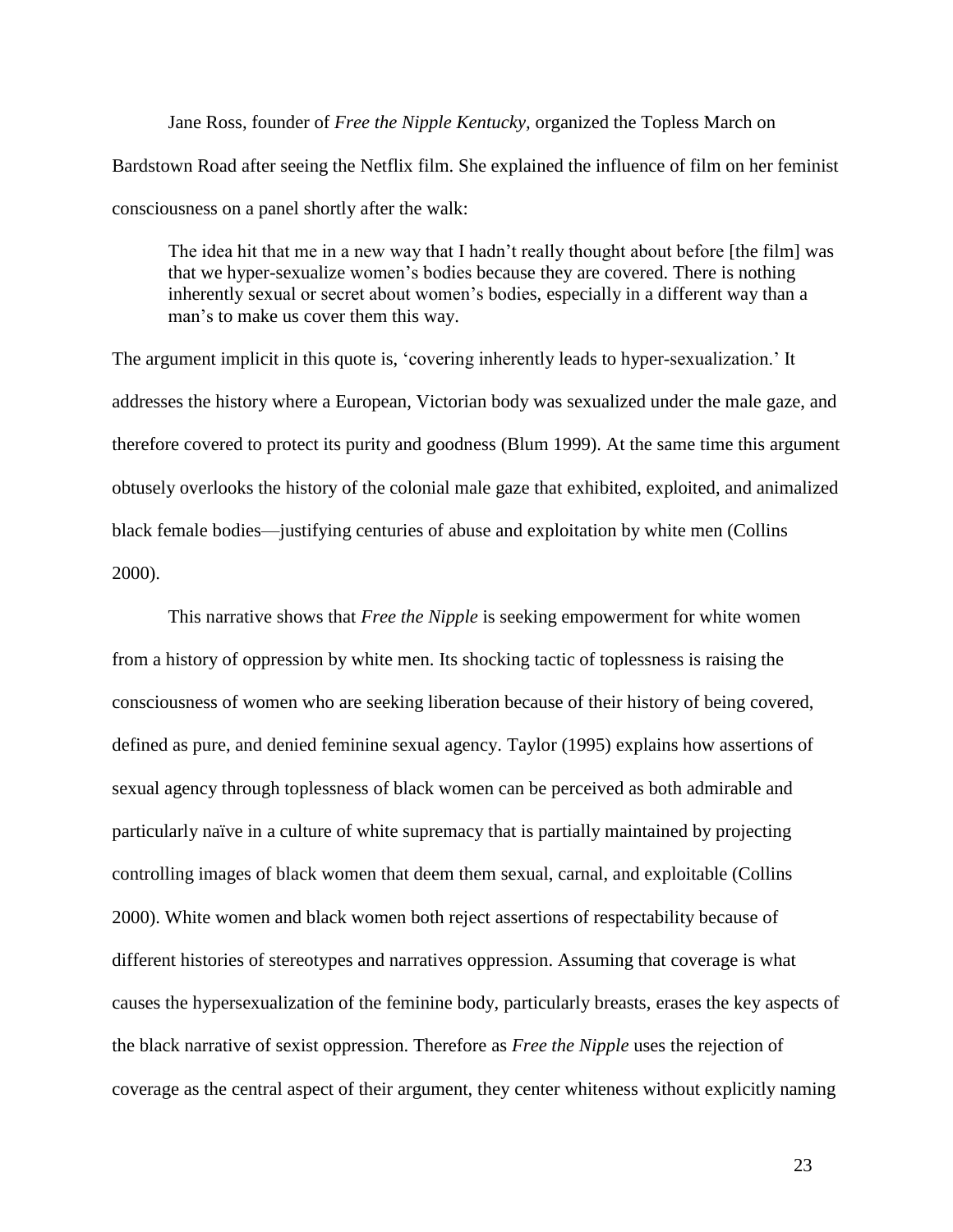it. When this happens, the campaign becomes an irrelevant means of protesting patriarchal domination for black women. Tracey, explained this in her interview:

Sure, I'll share it for white feminists on my [Facebook] timeline, but it's just not my liberation…We both want equality, we both want to be liberated, but the way we want to be liberated is totally different because our experiences are totally different and the way that society treats us is totally different.<sup>7</sup>

# *Colorblindness*

When *Free the Nipple* generalizes their work as a campaign for the liberation of all

women and erases these essential differences of the racialized female experience, it becomes

oppressive to women of color and divisive in a feminist movement (Lorde 1984; Collins 2000;

hooks 1986). A black panelist at a local feminist meeting and all three black women that I

interviewed expressed this sentiment. Jordanexplained,

If you're like, 'because of my privilege, because of my own personal experiences this is how I'd like to contribute to the movement,' that's fine. But if you have the expectation that everyone should be on board, out on the streets doing this with you that is [a problem]. 8

At its outset *Free the Nipple Kentucky* was void of this consciousness. When the lack of black

women was brought up as a criticism of the Topless Walk, Jane explained an action plan to

rectify the divide:

 $\overline{\phantom{a}}$ 

Women of the Black Lives Matter movement and the black feminist groups, felt purposely excluded, and that is difficult, because there would never be any intention of that and there wasn't…it is difficult because we absolutely want to support those groups as well, but one of the things we've been talking about is [how] we need to support our own movement first, not just put ourselves out there to be a part of something else. I think that a part of all women's movements have a history of that, of trying to help others before they help themselves. So what we are trying to do now is reach out specifically to people in those groups and try to invite their head person to make sure that they are welcome. But we are focusing on *Free the Nipple* right now.

<sup>7</sup> Appendix B: Tracey is the pseudonym for informant 7.

<sup>8</sup> Jordan is the Pseudonym for informant 5.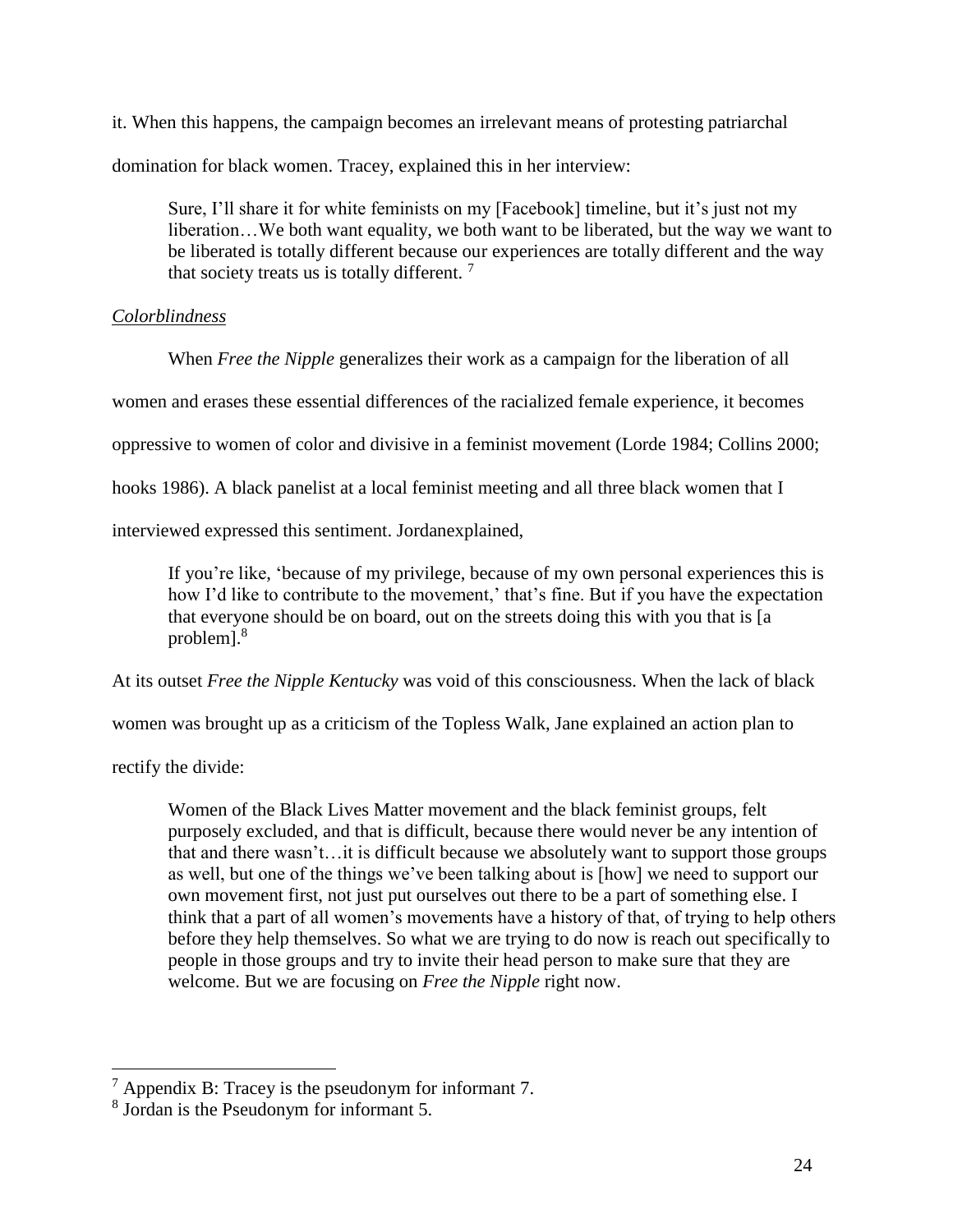This quote shows how the founder of *Free the Nipple Kentucky* perceives herself as a "host" of the feminist movement in Louisville. We also see that she hopes to invite black women to *Free the Nipple*, without doing her homework, as guests and tokens for the sake of diversity (hooks 1986; Anzaldúa 1990). Three of the other white informants that participated in the Topless Walk repeated this invitation, believing diversity in the movement would be gained by simply reaching out. It is problematic when an all-white group seeks diversity only to ensure they will not be perceived as racist. If the intent to reach and bring in more women does not come with the deliberate inclusion of different perspectives and racial narratives, then the gesture for diversity is empty invitation into whiteness (Wilson 2006; Anzaldúa 1990).

In the quote above, there is also evidence that *Free the Nipple Kentucky* has re-written their feminist history (Wilson 1996) in a way that erases their social location as white in the history of women's movements (hooks 1986; Wilson 1996; Davis 2004). Instead, they perceive themselves as not only victims of patriarchy, but also victims of other activist causes that undermine their mission, which is evidence of liberal feminist ideology.

#### *Victimhood*

*Free the Nipple* operates off a victim narrative repeatedly. In analyzing the ethnographic record, a call to "bond because of shared victimization" (hooks 1986) emerged as a key part of *Free the Nipple's* mainstream mission. This message partakes in a sexist message that compels women into a role of victimhood. Feeling connected to a campaign based on shared victimization does not necessarily serve anti-sexism (hooks 1986; Davis 2004). When *Free the Nipple* uses this discourse, they attract only women who identify as a victim. hooks (1986) explains:

Women who are exploited and oppressed daily cannot afford to relinquish the belief that they exercise some measure of control, however relative, over their lives. They cannot afford to see themselves solely as victims because their survival depends on continued exercise of whatever personal powers they possess. It would be psychologically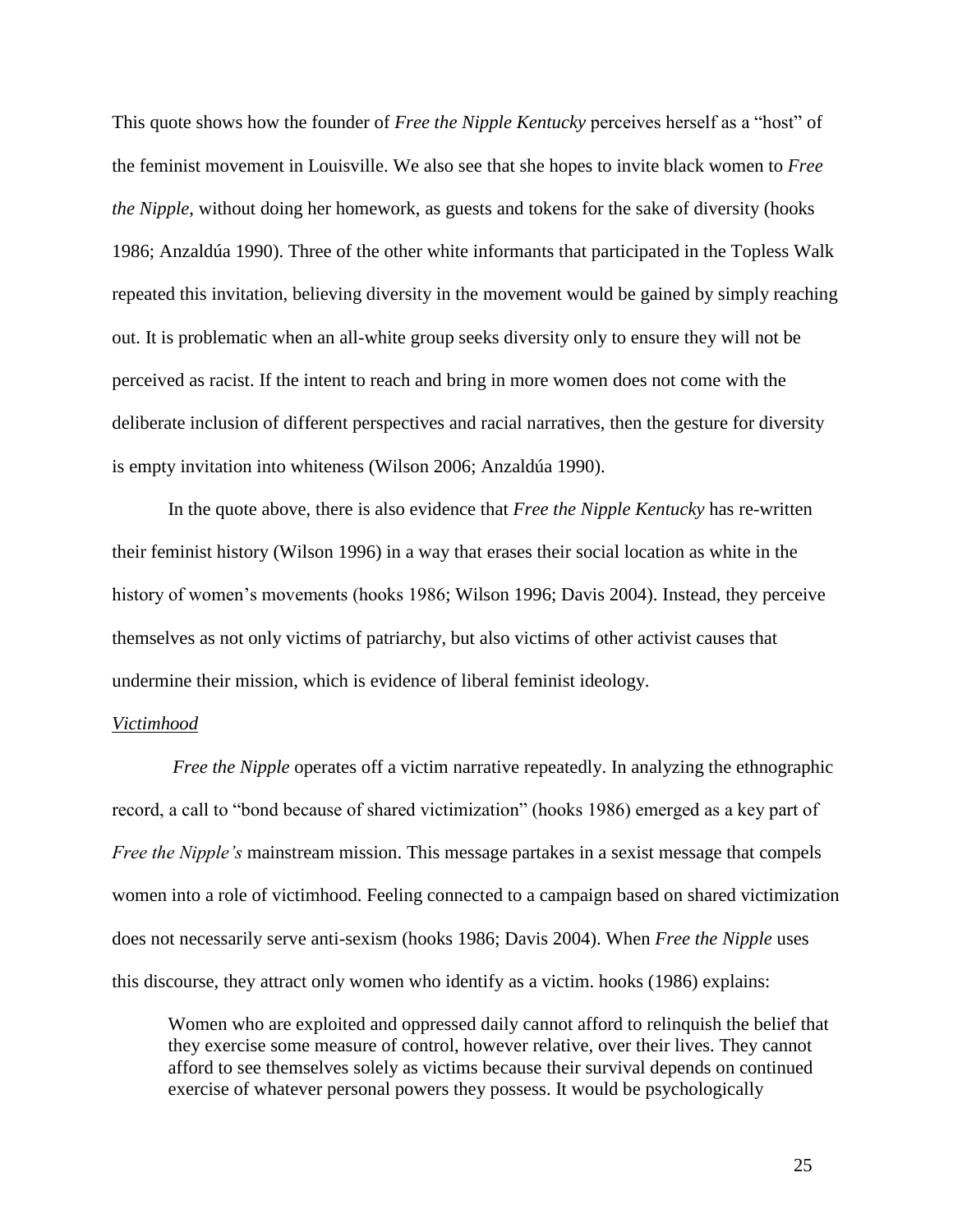demoralizing for these women to bond with other women on the basis of shared victimization (hooks 1986:128).

When women unite in resistance rather than as victims, their language reflects strength and power rather than eliciting pity from the dominant group (Collins 2000). It is not pity revolutionary feminists demand from the dominant group, but respect, equal rights, and safety.

Collins (2000) describes African-American women's resistance by referencing the voices of Audre Lorde, Ella Surrey, Maria Stewart, Fannie Barrier Williams, and Marita Bonner and Sojourner Truth. "The voices of these African-American woman are not those of victims but of survivors" (98). When I asked if Tracey if she had been involved in *Free the Nipple,* she responded, "No, it's not liberating for my blackness."

# *Whiteness and Law Enforcement*

Another emergent theme during from this research was a discussion of police activity at the Topless walk on Bardstown Road. *Free the Nipple* emerged around the same time as *Black Lives Matter*. *Black Lives Matter* has a mission to stop police from brutalizing black bodies at alarming rates. People are organizing with the hashtag #BlackLivesMatter to stop murder, incarceration, and violence against black people. This conversation was brought on a panel featuring Jane, founder of *Free the Nipple Kentucky,* and two other local feminists. Kara, a representative of the *Fat Positive* movement, was also on the panel.<sup>9</sup> She is involved in fat activism, feminism, and black activism in Louisville. When she heard that police were present at the Topless Walk to protect the shirtless women in the march, she was put in the position to explain black racial history of violence and oppression to white women in the room. In an interview, Alicia also brought up the police:

 $\overline{\phantom{a}}$ 

<sup>&</sup>lt;sup>9</sup> Kara is the pseudonym for panelist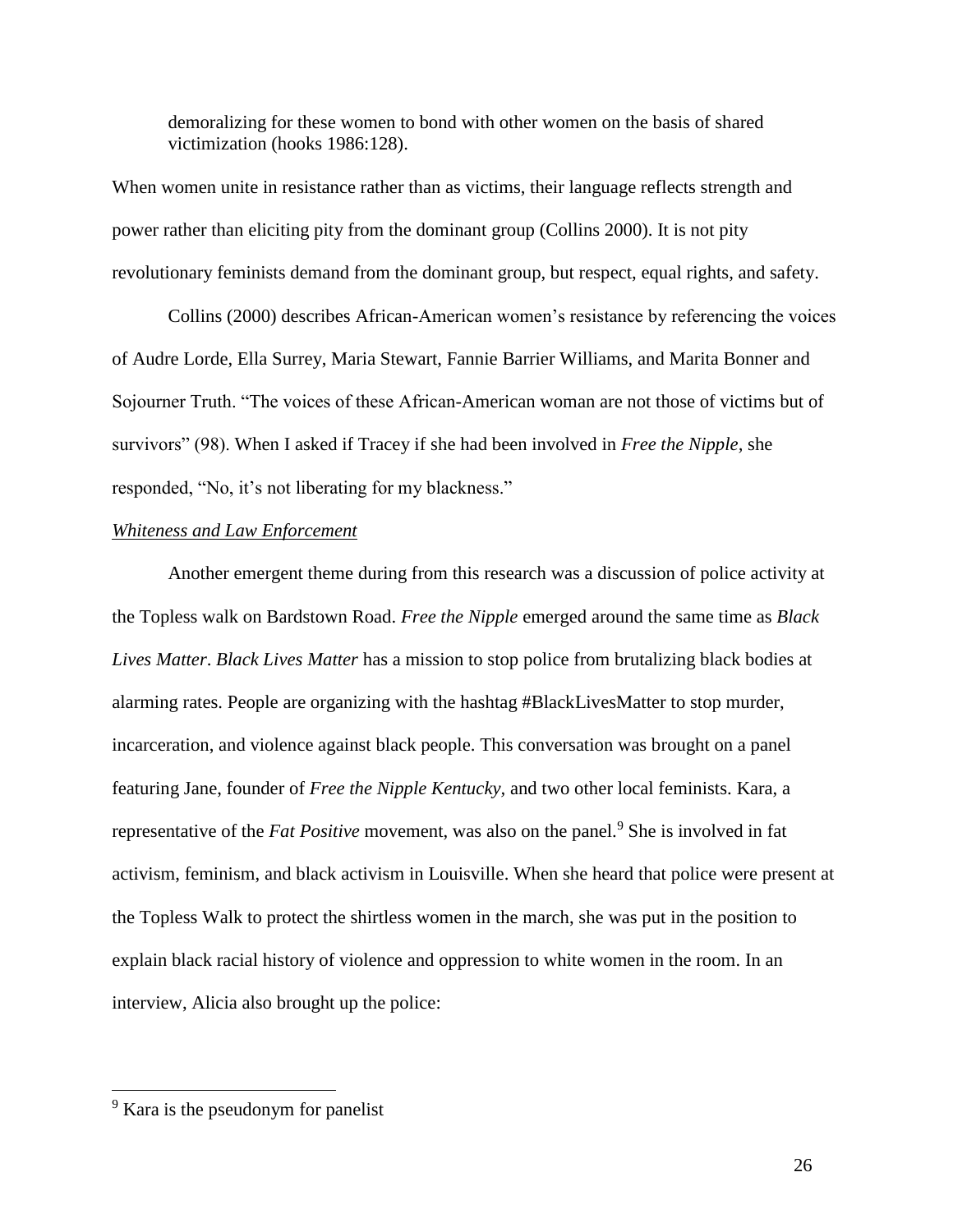They were there to protect you? I feel like if it were all black women, the police would be there like waiting for these 'angry black women' to make a wrong move. I definitely don't think they would be there in the spirit of protecting people. They would be waiting for an excuse to arrest people.<sup>10</sup>

This shows glaring contradiction in the ways that black and white people perceive and are perceived by law enforcement. When I addressed this with  $Sarah<sup>11</sup>$ , a white informant, she replied, "yeah, I didn't think of that." The ability to be blind to the racialized contradictions in law enforcement is indicative of the luxury white women gain from existing in a position of privilege (McIntosh 1992; Crenshaw 1989).

# *White Privilege*

White people tend not to bring up conversations about race and racism in their activist spaces because they have learned to ignore their privileges and assume an unwavering discourse filled with good intentions (Harper 2011; hooks 2000; Wilson 1996). White privilege and supremacy has given white people the ability to operate in U.S. society without thinking about race as a way that we experience the world (McIntosh 1992; Crenshaw 1989). The ability to be unconscious of the way the color of our skin affects our ability to get a loan, an education (McIntosh 1992), or go topless in the streets of Louisville is a manifestation of white privilege.

The theme of white privilege emerged continuously throughout the ethnographic record. Four of the five informants that participated in the Topless Walk on Bardstown Road, all of whom were white, did not bring up the glaring lack of people of color at the walk until I prompted them with a question directly about intersectional feminism or with the question, "What do you think of the criticism, 'its just a white girls' movement'?" While one white informant responded eagerly, curious about the implications of having an all-white feminist

 $\overline{\phantom{a}}$ 

 $10$  Alicia is the pseudonym for informant 6.

<sup>&</sup>lt;sup>11</sup> Pseudonym for informant 3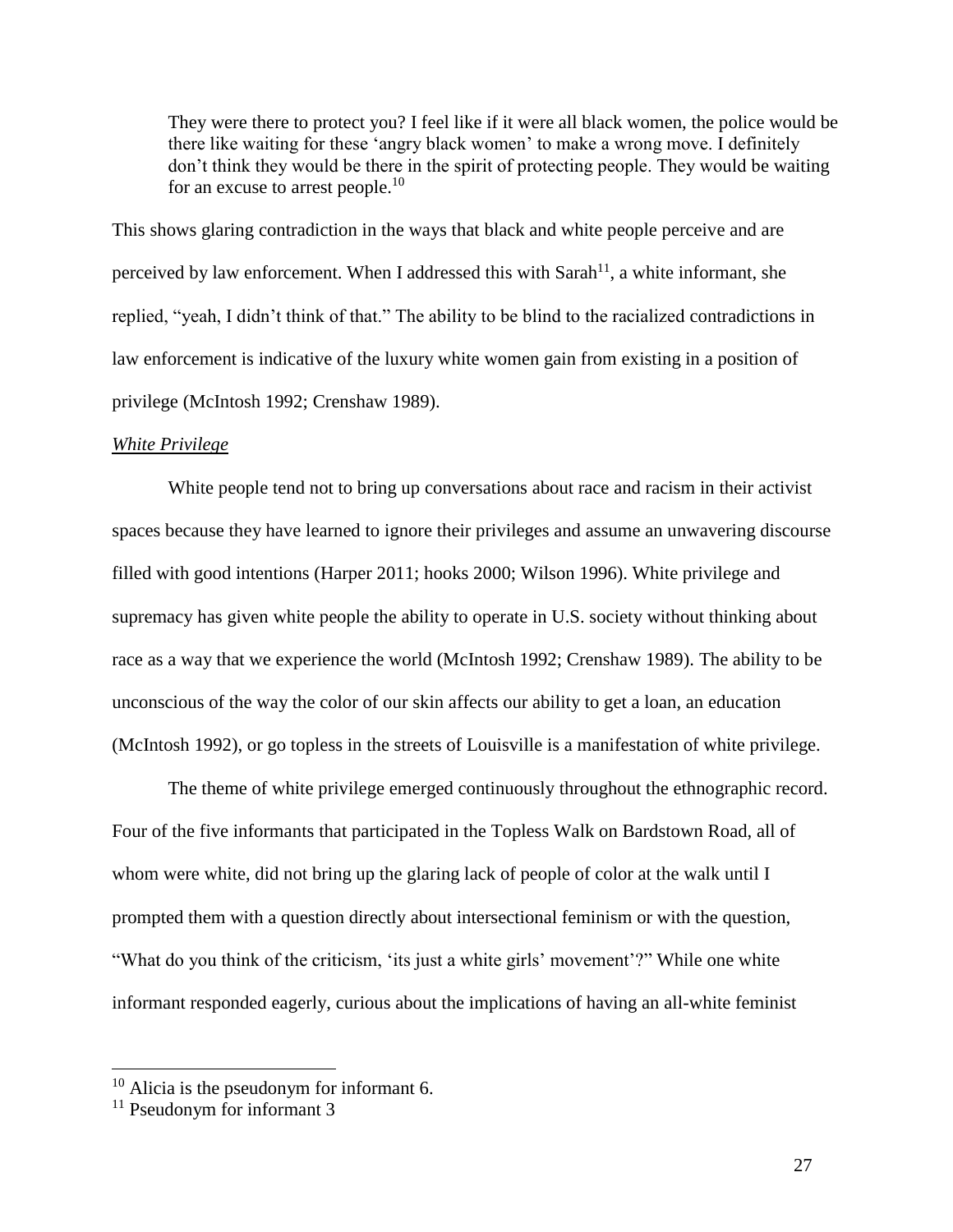movement, many of them addressed this point in brevity. Jane and Caroline, two board members of *Free the Nipple Kentucky,* understood the criticism as a misunderstanding of their core mission and a projection of internalized sexism (hooks 2000) instead of a legitimate concern. While they did face a tremendous number of criticisms from other women who insisted that nipple exposure only justified violence and male supremacy, they did not differentiate these criticisms at first. In a later section I will detail how this has changed over the past few months as the group, in particularly the founder Jane, seeks to understand intersectional feminism.

#### *Toplessness and Misogony:*

A narrative of humiliation and harassment from bystanders and onlookers leering at the participants at the Topless Walk emerged from my own reflection of the day and in several interviews. The streets were lined with men taking pictures, cat calling, and video recording with incredible earnestness and determination. It was the most powerful, tangible, and humiliating manifestation of the male gaze I have ever experienced. When I confronted bystandards calmly, they laughed. Once I shouted, "STOP!" in a man's face whose camera was only two feet away pointed right at my chest. He replied, "You are the only one complaining." In a note after the walk I wrote,

I am forced to question the effectiveness of this campaign tactic. Are women leaving these walks feeling tormented and belittled by the high levels of patriarchal harassment or empowered by their nude bodies?

Sarah, a cis-gendered white woman, shared a similar narrative of discomfort and humiliation at the walk. She went to the walk after feeling inspired by the Netflix documentary, but after the walk she felt it was naïve and ineffective tactic for a feminist movement. Alicia also repeated this sentiment, arguing that although *Free the Nipple* has created a very poignant way to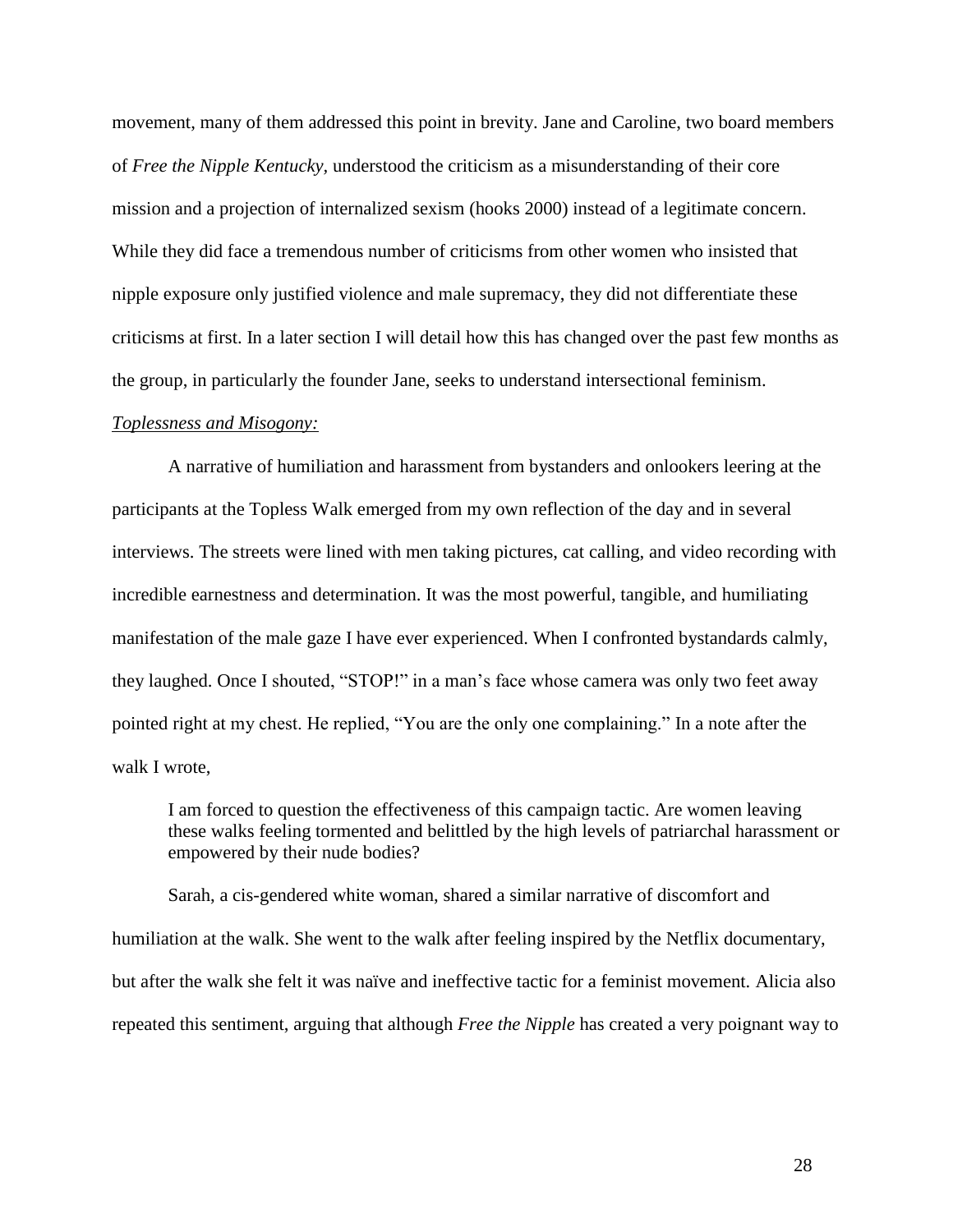draw attention to inequality in the media, toplessness is not very effective in dismantling patriarchal power structures:

With current status-quo, people already view the campaign in a sexualized way and I don't think that further exposure [to the nipple] can change that. I think a lot of discussion needs to be had first, and some other sort of fundamental shift has to happen before [toplessness] can be effective.

From the discourse it is apparent that there are many of us questioning the campaign tactic because of the ease with which it can be hijacked by sexism, used to justify patriarchal oppression, and can create a space for misogynistic men to fulfill their wet dreams.

#### *Toplessness and Intersectionality*

All the informants noted toplessness as an effective and efficient means of gaining attention for feminism on a broad scale. Jane describes how the provocative nature of *Free the Nipple* has given the campaign accelerated power and attention: "If you had called this walk for the same reasons but called it a women's movement or a gender equality march you would've gotten zero press attention and even less people to come." Toplessness as an effective and provocative tactic for raising awareness and engaging people in conversations about gender inequality was an apparent theme in every interview I conducted.

Jordan articulated an argument against normative toplessness both at the *Free the Nipple Kentucky* meeting and in her interview that called for the presence of bodies that face intersectional oppressions. She argued that, without bodies that fall outside of "the protected class," going topless in the *Free the Nipple* campaign reinforces racist, cis-gendered, straight liberal feminism. She spoke about the inclusion of not only brown and black bodies, but also gender queer and trans bodies in *Free the Nipple:* "For me, the optics of toplessness are much more effective and legitimized as a tool to fight patriarchy if the participants aren't solely thin, cis-white women." This argument largely reflects trends in the literature on feminism and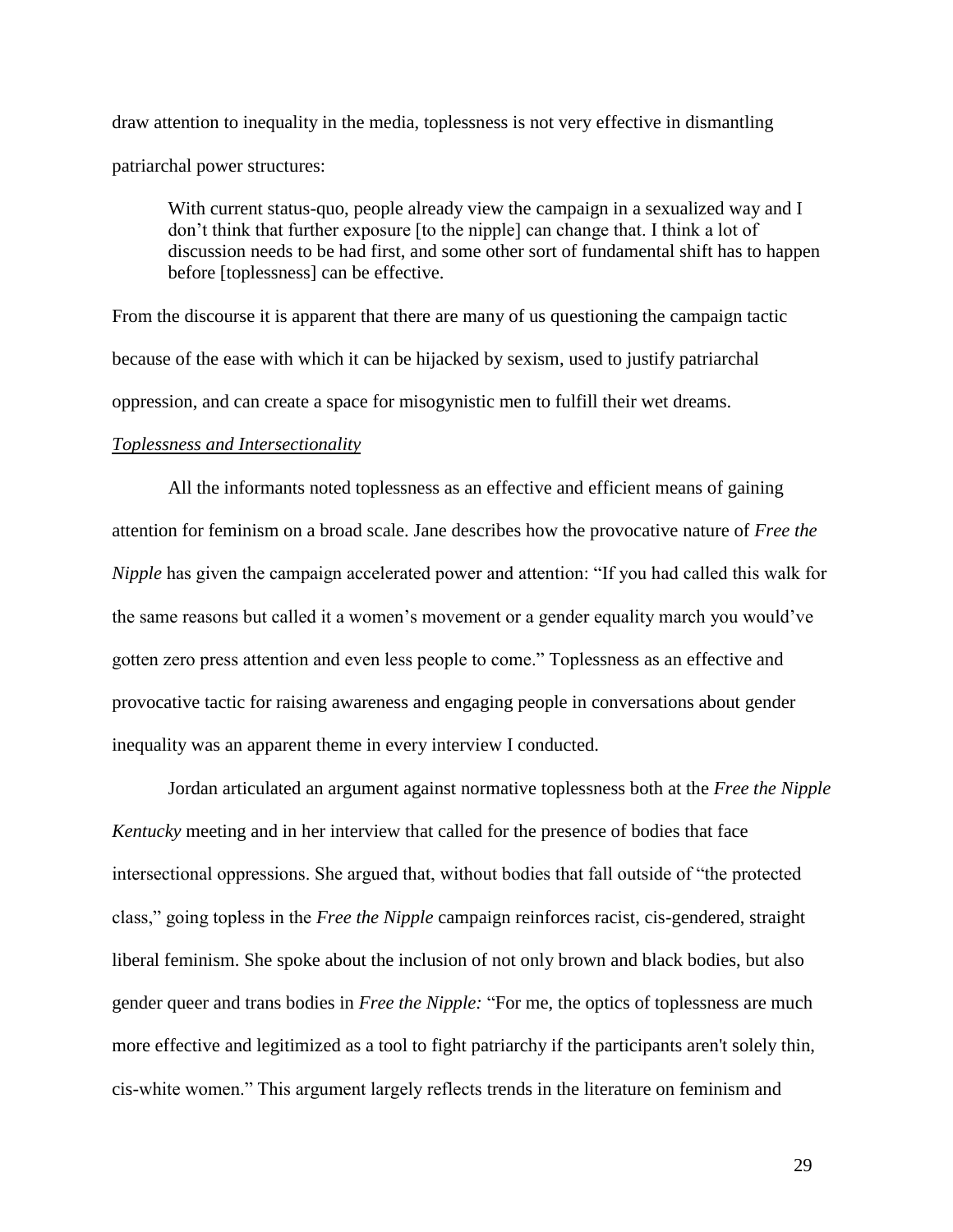intersctionality*.* If *Free the Nipple* is designed with an intersectional framework rather than a liberal one, it can become revolutionary.

## *Unpacking the Mission*

This section will unpack the ways the goals *Free the Nipple* are perceived and communicated by different groups: (1) the national campaign, (2) *Free the Nipple Kentucky*  members, and (3) feminists outside of the campaign. Unpacking these differences is vital to understanding *Free the Nipple's* position within both liberal and revolutionary ideologies. Analyzing discourse on the goals of the campaign complicates my original construction of *Free the Nipple* as existing only within colorblind, liberal ideological structures. It shows people describe *Free the Nipple's* goals with language that reflects both liberal and revolutionary feminism, including messages like seeking only equality between men and women, and/or dismantling patriarchy, reclamation of sexual agency, and demanding for equal rights and social treatment.

A repeated theme, both in the film and in *Free the Nipple Kentucky*, is the legal and social constructions of gendered toplessness as an aspect of patriarchal hegemony. As it is legal and acceptable for men to be topless, it is criminal and scandalous for women. This dichotomy understood as an acute manifestation of patriarchal domination and control over women's bodies. All of my informants, some unknowingly, described and largely supported the local campaign's mission statement:

*Free the Nipple Kentucky* aims to de-hypersexualize the feminine body by desensitizing society to the female breast. By recreating an image of the woman as separate from a sexual object, we hope to turn the tide against slut shaming, victim blaming, cat calling, and shunning breastfeeding mothers. Women can empower themselves by reclaiming their bodies, refusing to scale their self-worth and self-image on a fetishized ideal. Our conversation seeks to question what it means to be a woman and to demand that society respects us for it.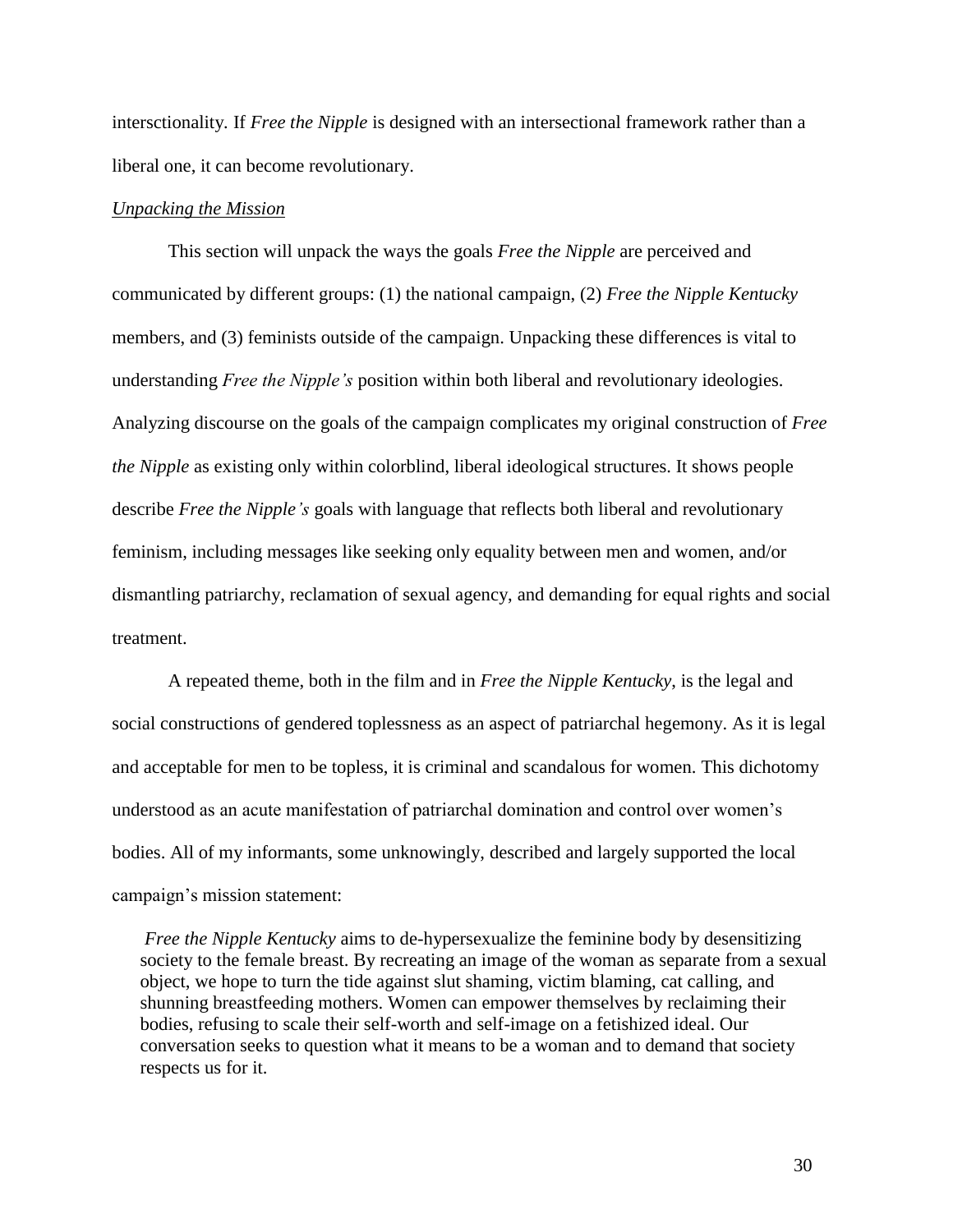This mission statement, along with several informant narratives, articulates a goal of creating space for a critical dialogue about gender roles, the oppression of women and as a means of transforming sexism in dominant culture. When this mission is articulated without an intersectional consciousness it becomes a direct product of liberal feminism, thereby repelling women of color and serving only already privileged categories of women in the struggle for power (hooks 2014; Davis 2004). On the other hand, if we understand the use of 'feminine body' in the first line as an intentional choice over 'woman's body' to include people who are trans or intersex in their mission, *Free the Nipple Kentucky* is then operating with an intersectional and revolutionary framework.

Dan introduced a perspective on deconstructing the gender binary in an interview just after the Topless Walk in September. <sup>12</sup> As an active LGBTQ activist he was excited about *Free the Nipple* because he understood the campaign as "a good movement for people who have breasts regardless of their gender identity." By centralizing a queer or trans narrative of oppression, Dan transforms *Free the Nipple's* campaign from reinforcing a normative and oppressive gender binary to instead shaping inclusive and intersectional campaign with a revolutionary vision.

Additionally, women and mothers from different race groups all experience patriarchal control through "slut shaming, victim blaming, cat calling, and shunning." This mission is not necessarily exclusive to whiteness until it centralizes the white narrative, defining the white experience as the norm and neglecting racialized narratives of the male gaze and patriarchal domination (hooks 2014; Davis 2004). Because *Free the Nipple* was conceived in whiteness it does this automatically. To become revolutionary and intersectional *Free the Nipple* must divest

 $\overline{\phantom{a}}$ 

 $12$  Dan is the pseudonym for informant 9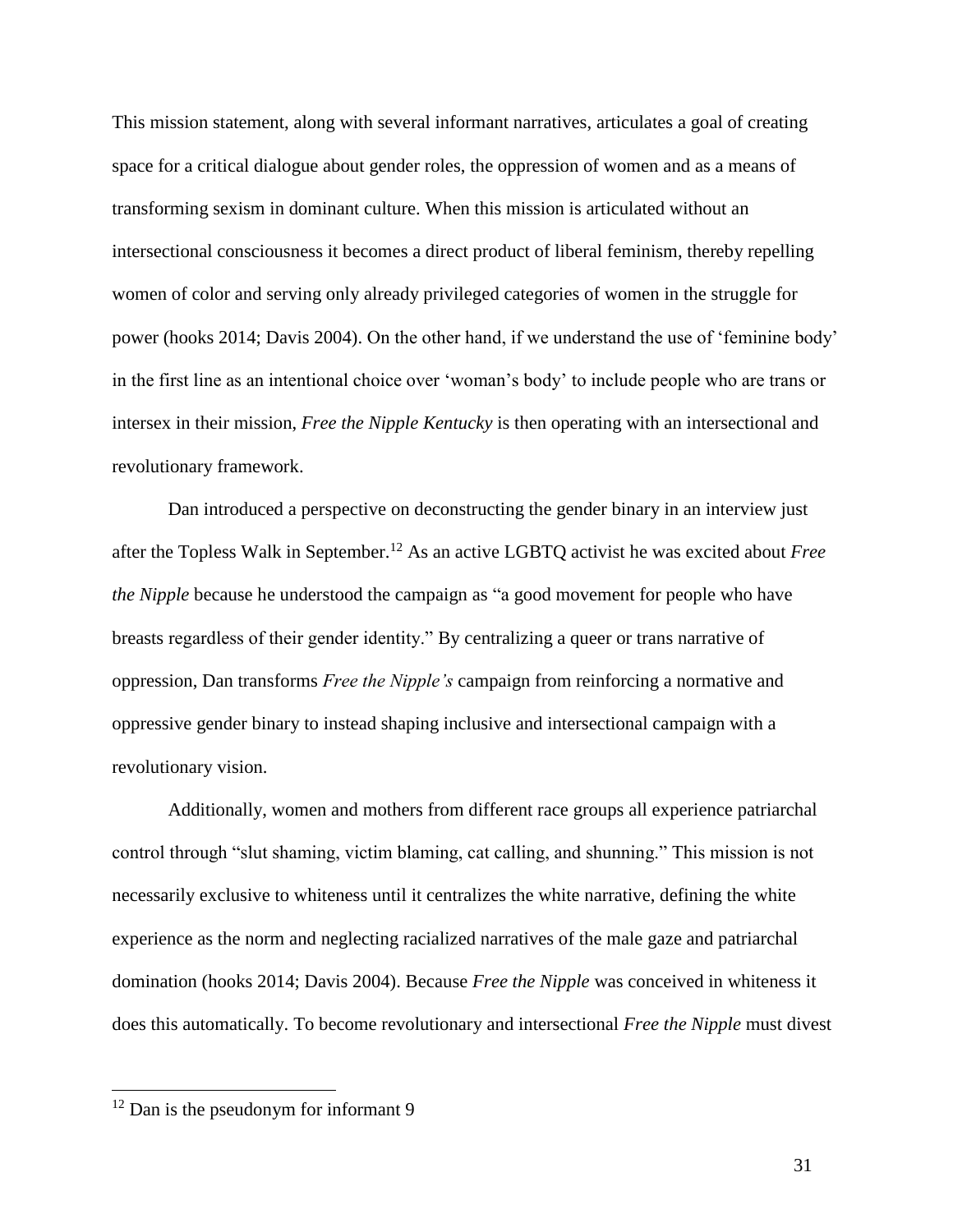from white privilege, cis-privilege, and normative constructs of goodness and centralize the narratives of marginalized groups (DiAngelo 2011; Harper 2011; hooks 2000). Doing so will strengthen the movement as a whole by bringing in people from diverse backgrounds and creating a broader platform for feminist action and thought. *Free the Nipple Kentucky* recently started this process.

## *Developing a Racialized Consciousness*

I will use Harper's (2011) inclusive definition of a racialized consciousness as follows:

A racialized consciousness recognizes that decisions about ethics are influenced by an individual's consciousness, and that consciousness is affected by lived experiences of sexual orientation, gender, socioeconomic class, and race (Harper 2011: 4982).

In this way, calling *Free the Nipple* to into a racialized consciousness means establishing an intersectional framework that recognizes the many facets of power working on a body in United States culture. In doing so begin to build a broad base for their campaign. Developing an explicit antiracist discourse is essential in creating an intersectional framework for *Free the Nipple*  because the campaign has already defined white as the norm (Wallace 2015; Harper 2011). If the campaign continues to operate without this understanding, white supremacy can continue to make the space exclusive. In addition, demonizing the campaign for whiteness and abandoning it entirely allows white supremacy to thrive (Wallace 2015).

I held a complicated position of power and an ability to introduce an intersectional framework and antiracist discourse to *Free the Nipple Kentucky* as a white cis-gendered woman, feminist, and researcher. Being part of the in-group, I was able to begin this work by gently interrogating the limits of 'a white girls movement' with group members. By doing so, I not only transformed my personal feminist perspective, but also began intentional conversations about race and identity with *Free the Nipple Kentucky* members. I was able to share my findings from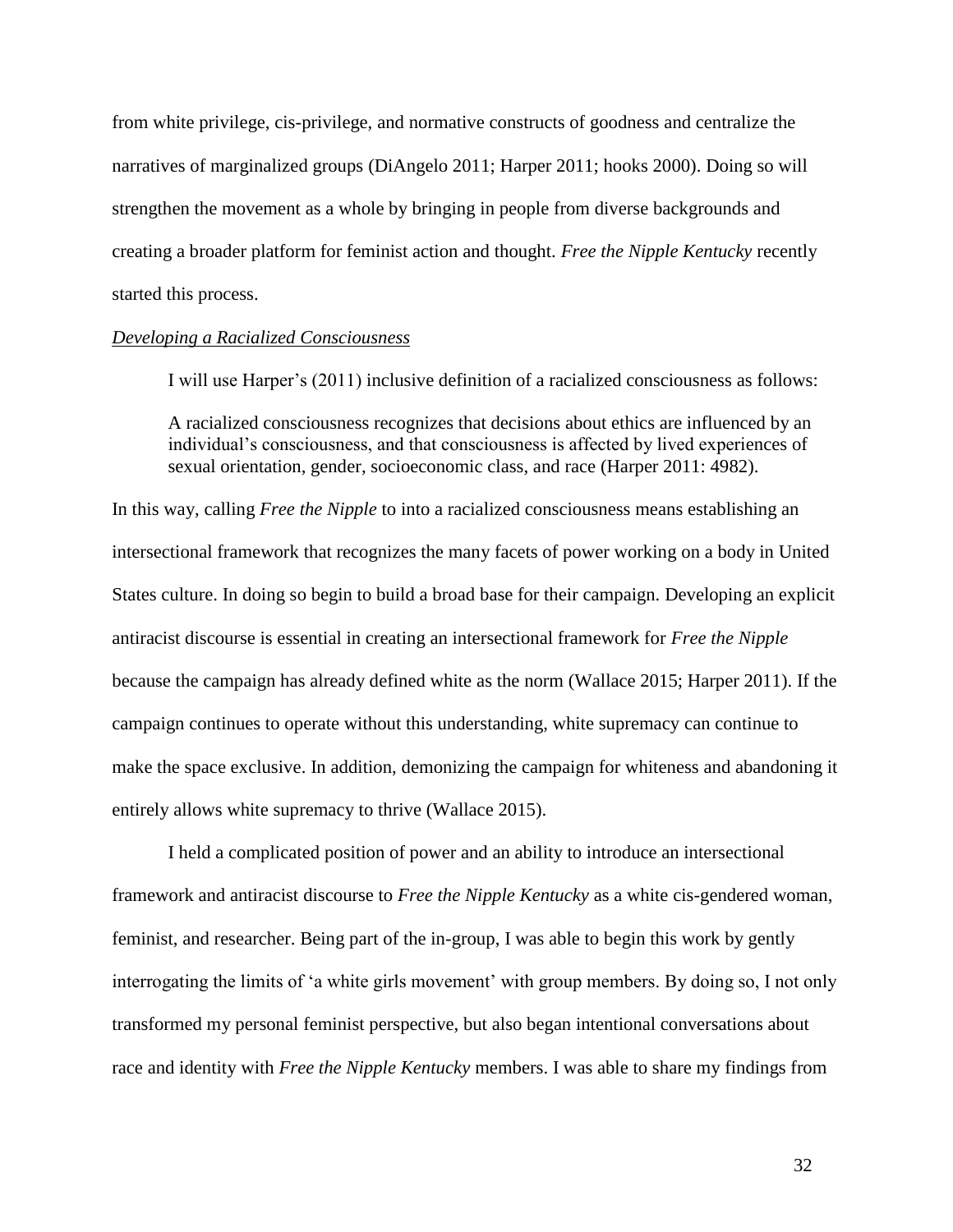the literature when members asked about the research, and in this way helped spark the development of a racialized consciousness in *Free the Nipple Kentucky*. By no means can my agency alone explain the large steps the group and in particular Jane Ross has taken since the Topless Walk in September 2015, but I also cannot sever my involvement from this analysis.

In addition, my ability to contribute a researched and critical perspective on the movement might prevent the white members from relying on women of color to explain their experiences and hesitations for entering colorblind *Free the Nipple* spaces. When white women request explanations from women of color, we are asking them to close the gap of white ignorance (Wallace 2015; Collins 2000; Crenshaw 1991; Lorde 1984). Lorde (1984) explains,

This is an old and primary tool of all oppressors to keep the oppressed occupied with the master's concerns...It is the task of women of color to educate white women—in the face of tremendous resistance—as to our existence, our differences, our relative roles in our joint survival. This is a diversion of energies and a tragic repetition of racist patriarchal thought  $(112)$ .

Instead, doing more to be informed (i.e. reading black feminist literature, stepping back in spaces when women of color are the focus, and remaining curious and critical of normative language and the prevalence of all white spaces) can transform the politics of power in feminism.

# *Racialized Consciousness as a Researcher:*

I maintain a position of power as a researcher of *Free the Nipple* because my race and gender identity fit the norms of liberal feminism and dominant culture. I interviewed with Tracey, a black woman and activist, before deeply engaging in a serious critical interrogation of my own position. In this way, I brought Tracey into an oppressive situation. In our interview the language of my questions largely reflected white liberal feminist ideology. For example, I asked, "Why are white women here and why is this exclusive? Not that it is intentionally exclusive, but why is it exclusive?" The idea that an all white movement does not intentionally segregate itself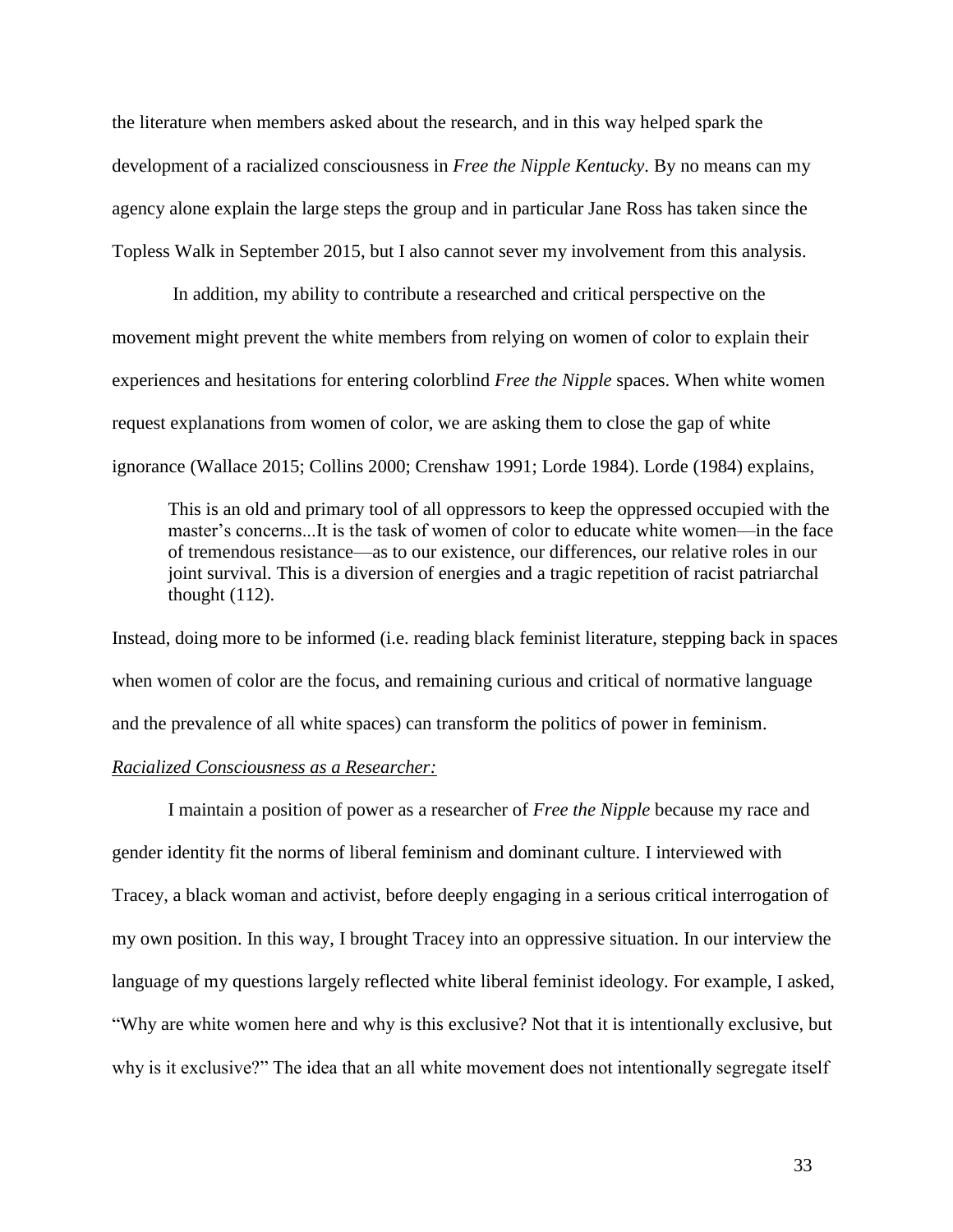is a misconception that functions to maintain racial privileges (DiAngelo 2011; Bonilla-Silva 2003). It allows white people, particularly well-intentioned white people, to maintain an "identity of racial innocence" (DiAngelo 2011: 62) when it comes to the racial divide in a movement. Understanding segregation as something that 'just happens' instead of a real and purposeful manifestation of white supremacy is another way that colorblindness works to maintain white dominance (DiAngelo 2011; Bonilla-Silva 2003).

Tracey seemed acutely aware of my liberal good intentions, lack of a racialized consciousness, and oppressive language when it came to discussing her blackness and *Free the Nipple.* The average time of my nine interviews is twenty-five minutes. My interview with Tracey was just over eight minutes long. The apparent brevity of the interview suggests she perhaps had no interest in wasting her time and energy explaining her forms of resistance to me before I engaged in a critical analysis of my own positionality going into this project.

Before interviewing another woman of color, I worked extensively on my literature review for this project and came to better understand how antiracism manifests as the essential fabric of any revolutionary activism (Fosl 2002; Davis 2004; Wilson 1996). I paid more attention to my language in all future interviews and addressed antiracism in the process of informed consent. I very loosely utilized my interview guide to hold space for both informants to share their stories, rather than interrogate them. This approach fostered a more in depth and authentic conversation about each of their approaches feminism.

The development of my own racialized consciousness serves as data for my thesis. By examining not only the discourse of my informants, but also the ways my language changed throughout interview process, I found a trend in which I begin to separate from liberal feminist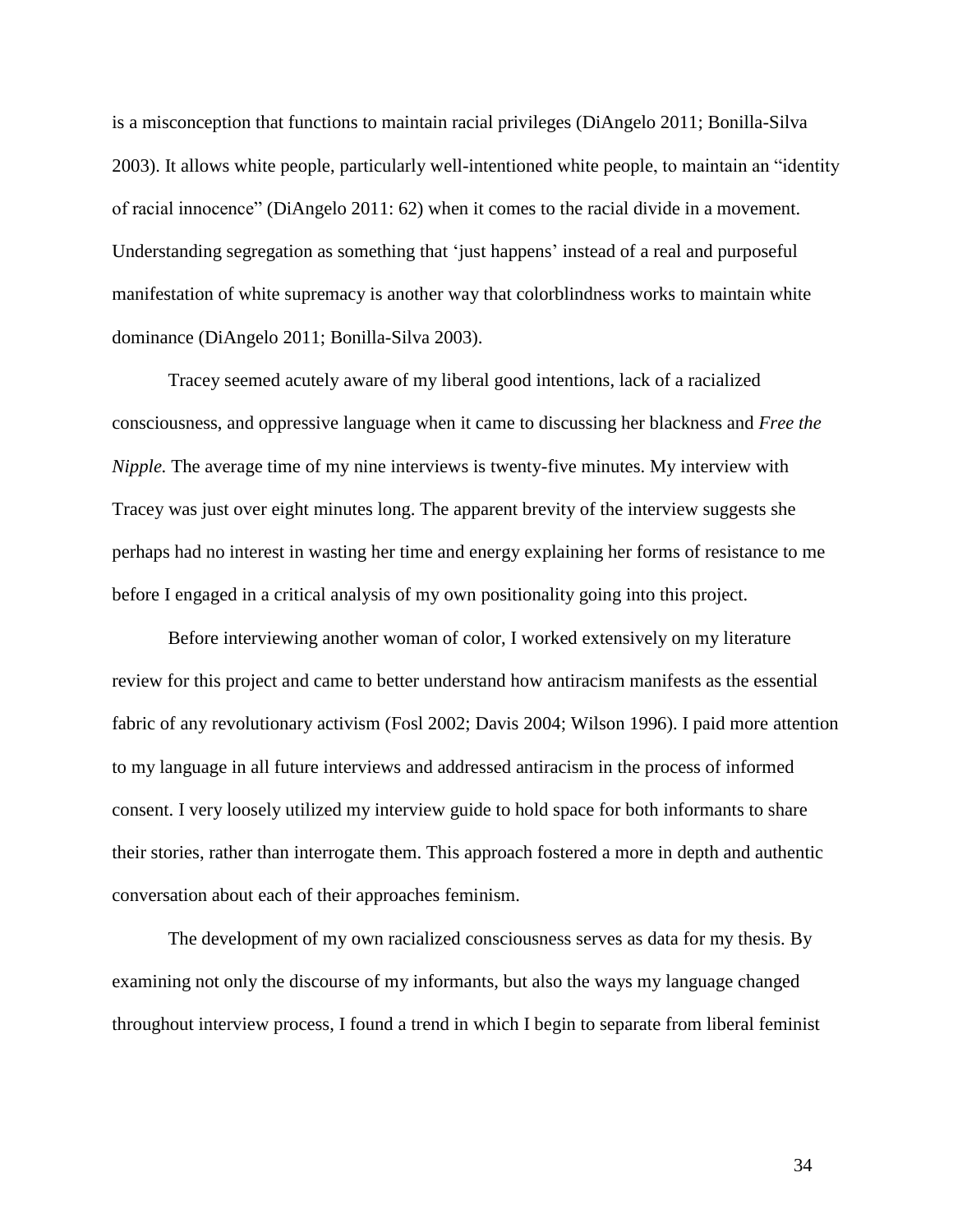language and utilize instead the language of revolutionaries. As my language changes, the ease and productivity of my conversations accelerates.

#### *Free the Nipple Kentucky: Discourse and Ideology*

I collected data through participant observation at *Free the Nipple Kentucky's* first group meeting of 2016. Since starting my research in September 2015, I have grown to know other *Free the Nipple Kentucky* members from either interviews or events. I also invited a friend of mine, Rachel, to join the meeting because she is a passionate organizer, activist, and feminist. At this meeting there were ten people: five white men, four white women, and one black woman.<sup>13</sup>

I went to the meeting prepared to address intersectionality in the movement, and said so declaratively when I introduced myself as a researcher at the start of the meeting. Other people introduced themselves and shared their reasons for attending: Rachel and Jordan attended the meeting out of (skeptical) curiosity. Jane and Caroline are active members of the group. Alex, Ben, and Jim declared their presence as a facet of what they understood to be anti sexist allyship. Adam hoped to learn about the legal issues of establishing a local nudist group, and Matt, hoped to "understand the possible conflicts in ideology" of *Free the Nipple* activism*.* While I was hoping to interrogate conflicts in ideology as well, it became apparent quite quickly that Matt and I were coming from completely opposite positions. He came prepared to the meeting with patriarchal ideological criticisms of *Free the Nipple.* 

Matt, a white, male university professor, explicitly articulated sexist and racist criticisms of *Free the Nipple,* unapologetically centering his opinions, voice, and argument in the space by interrupting other people and using academic jargon to assert himself. Throughout the two-hour meeting he used 'ideologically grounded criticisms' as a tactic to reinforce male dominance in

 $\overline{\phantom{a}}$ 

 $<sup>13</sup>$  All meeting attendants have pseudonyms. See Chart in Appendix B for interview informants</sup> who were also present at the meeting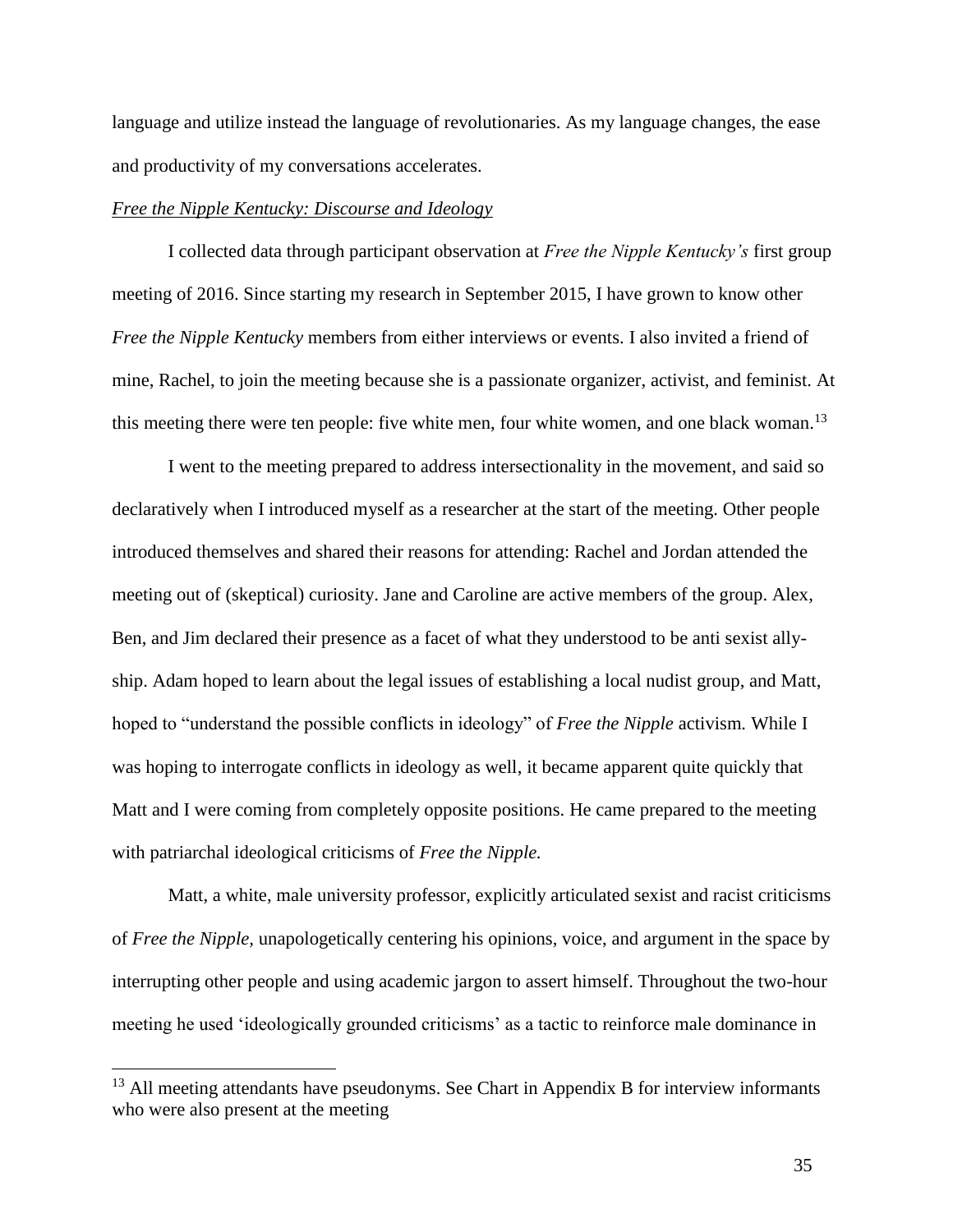the room and to justify his patriarchal power. He questioned not only the tactics of *Free the Nipple Kentucky,* but also the establishment of feminism in general with interpretations that included: asking, "How will we stop this from escalating into a bottomless movement?" He Reasoned that overt racism and public nudity are both offensive to particular groups of people, and therefore it is unfair to label racism as bad and not toplessness. Finally, he misunderstood intersectionality and argued that feminism needs to be inclusive for people who operate from a misogynistic ideology too. He either ignored or was dismissive of arguments that justified *Free the Nipple* and/or intersectional feminism.

Though Matt's comments were troubling and harassing, they elicited a strong response from almost everyone in the room defending feminism, intersectionality, and topless action. There is a pattern in the discourse that shows each of his comments was met with articulate feminist arguments for the establishment of gender equality, the need for feminist resistance, and power of social organization with intersectional framework. This seemingly hostile space accelerated *Free the Nipple Kentucky's* development of a racialized consciousness and intersectional framework. Language used in this meeting differed from the language used in the film and by *Free the Nipple Kentucky* members in previous interviews, including the following examples:

As Matt fear-mongered for a bottomless movement, Jane replied: "Going bottomless is not an equality issue," and Jordan explained, "Men can and women can't [go topless]. And that is a kind of symbol of inequality in our system." When he equated the shock someone might feel when they see a topless woman to the to the shock someone a polish Jew may feel when they see man wearing a Nazi swastika, Jane responded: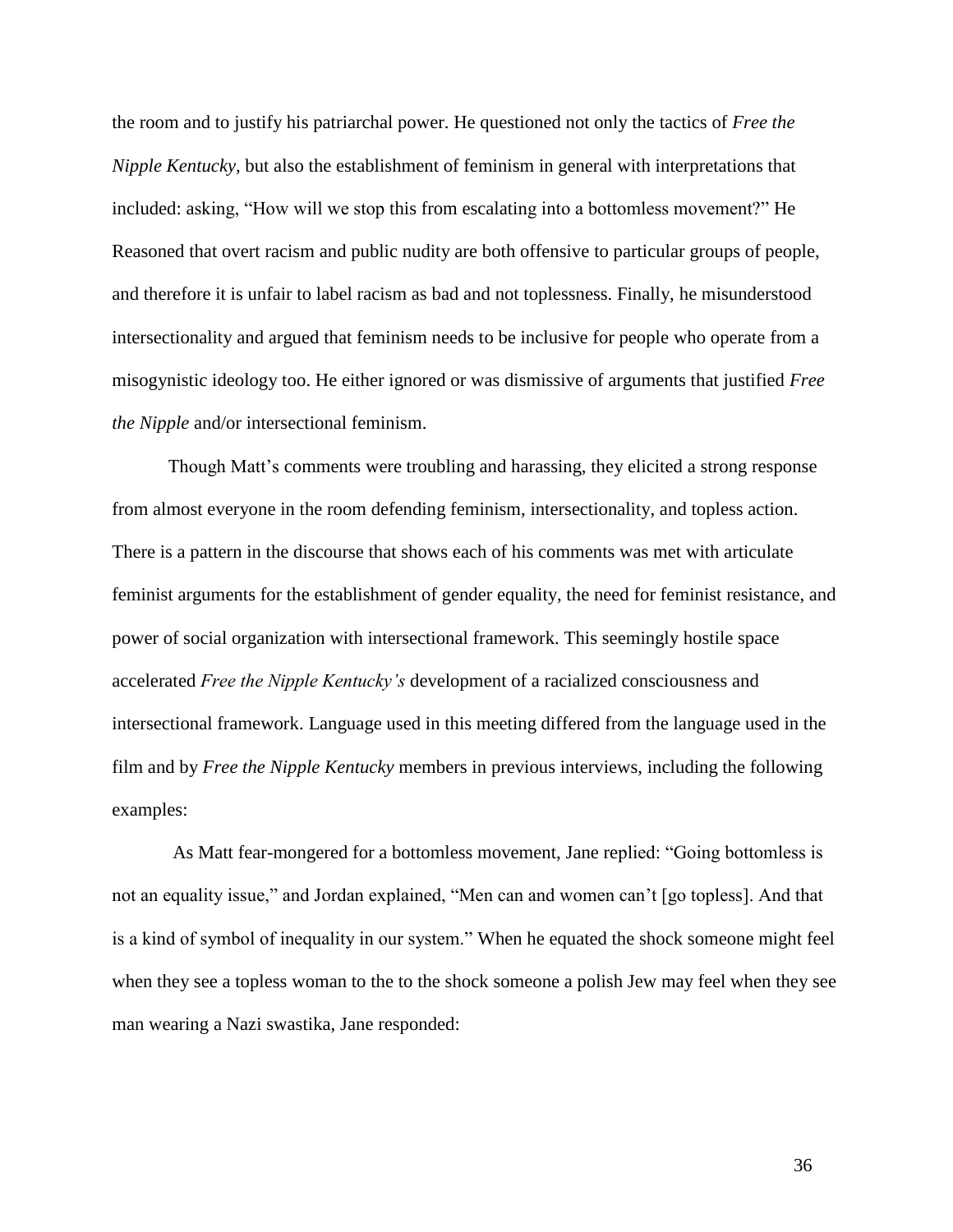I think the difference there is that, the person holding the theoretical swastika is not part of the oppressed Jewish community, whereas…when I go topless I am coming from and oppressed positions as a woman, claiming my right.

As people in the room discussed *Free the Nipple* as processes and protest, the theme of reclaiming our (feminine) bodies and exercising agency with freedom emerged. He countered this aspect of our feminist narrative repetitively, arguing that 'not caring what other people think' of this campaign and of our bodies is illogical. His capacity to repeatedly deny a thread of our feminist narrative was evidence of his position of power and an oppressive tactic learned from patriarchal ideology (Davis 2004; Lorde 1984). Jordan, responded to this dismissiveness at one point with a story of how liberating 'not caring what other people think' is for victims of sexual violence or assault. Doing so strengthened and expanded the base of the campaign.

He continued, and made an argument that men are in fact criminalized as flashers for doing the same thing as women when they protest topless, Rachel explained, "There is a very different intention from a flasher that is very sexual and predatory." Finally, Matt's reductive assertions that *Free the Nipple*'s mission is too broad and doesn't have a clear message, elicited this response from Jordan that laid out a definition for intersectional feminism for the group:

When you talk about feminism, it is important it is intersectional. You can't just take a part [of a person] and say, 'I'm a woman, and that is all.' There are women who are fat, there are women who are disabled, trans women, women all across the board, and…there are very few people who are just one. And it is very oppressive and insulting to ask people to separate them.

In this moment Jordan defined intersectionality and explained how to identify tactics of domination by oppressors for the group. Asking people to separate aspects of their identity to appeal to the dominant group, rather than being specific about and inclusive of those many identities is dehumanizing (hooks 2000). It emerges in patriarchal systems of oppression, including white liberal feminist groups. To expand on intersectionality, I added: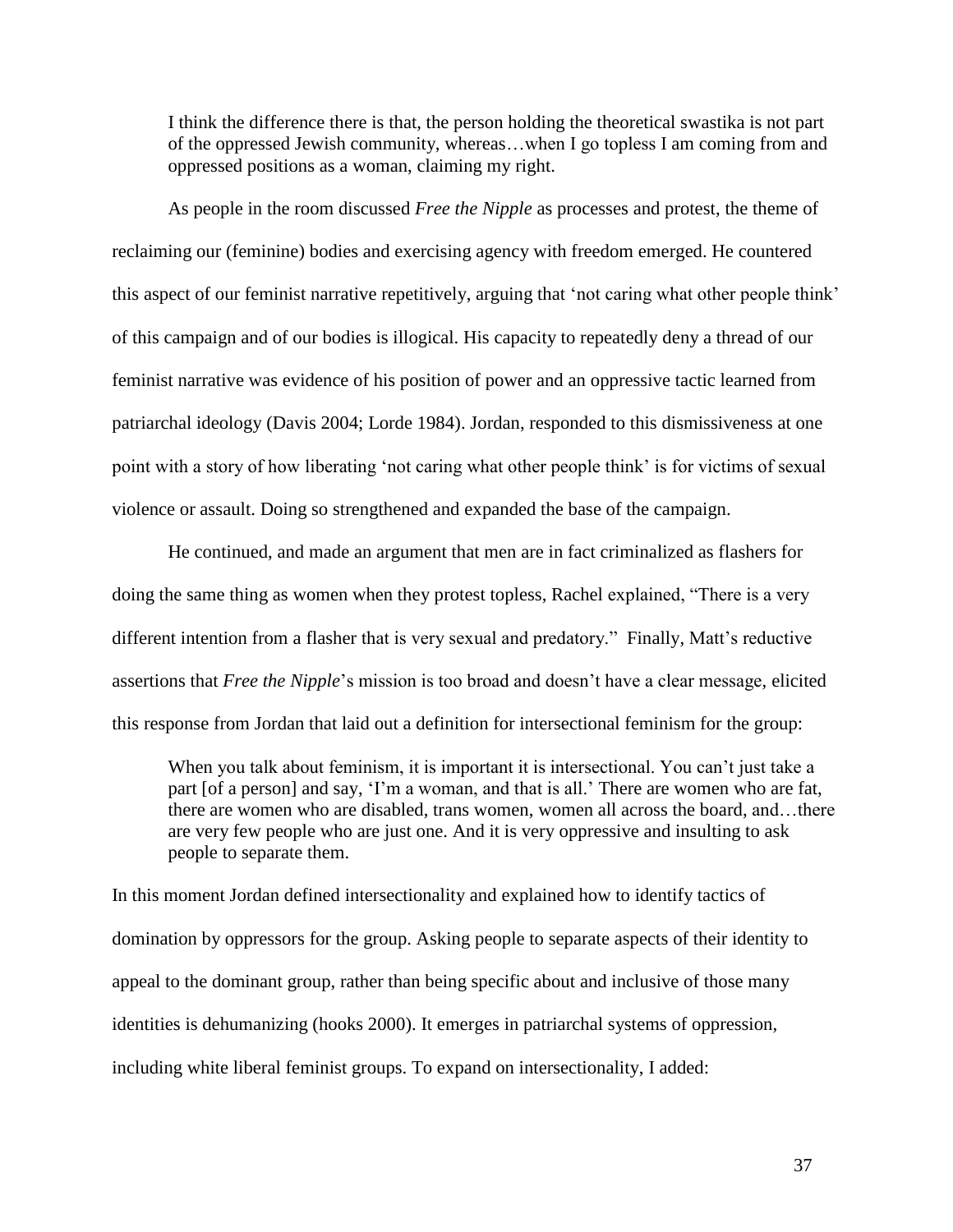I don't think [talking about intersectionality] waters down the message at all. I think it makes it more powerful. A misconception that a lot of white feminists have specifically, is that trailblazing on our own in campaigns will allow other marginalized groups to follow, but that has been proven to actually oppress other groups more…patriarchy does oppress on the grounds of only gender.

Trailblazing forward without a broad and inclusive base for feminism, means that some women gain power at the expense of less privileged groups (hooks 2000). Jane and Caroline on separate occasions in the past, had used heroic, trailblazing language to describe their involvement and dedication to *Free the Nipple.* They both understood their role, as white cis confident women in a position of power, as sacrificial risk takers who could save others from the internalized male gaze. While raising the feminist consciousness is one of the most powerful aspects of the *Free the Nipple* movement at large, this discourse becomes problematic when it operates in the structures of patriarchal division that are already in place. At times, their pro-*Free the Nipple*  stance came with an implicit argument that women who choose not to protest topless have not yet rejected the "anonymous patriarchal other" (Bartky 1998) that resides in their consciousness. Instead, understanding why a woman would not participate from an intersectional perspective shows that women who carry identities outside of white, normative womanhood seek different paths to empowerment. Trailblazing forward for gender equality without an intersectional base undermines revolutionary efforts to change patriarchal structures by erasing separate and historical experiences of women with intersecting identities.

While Matt's presence was disconcerting, it opened the space up for this conversation. The meeting continued with this pattern of misogynistic assertion rebutted by revolutionary feminism. The meeting space became a site of for an intense argument between on the politics gender, respectability, and inequality, and seemingly transformed the dominant discourse of *Free the Nipple Kentucky* from liberal feminism to revolutionary feminism.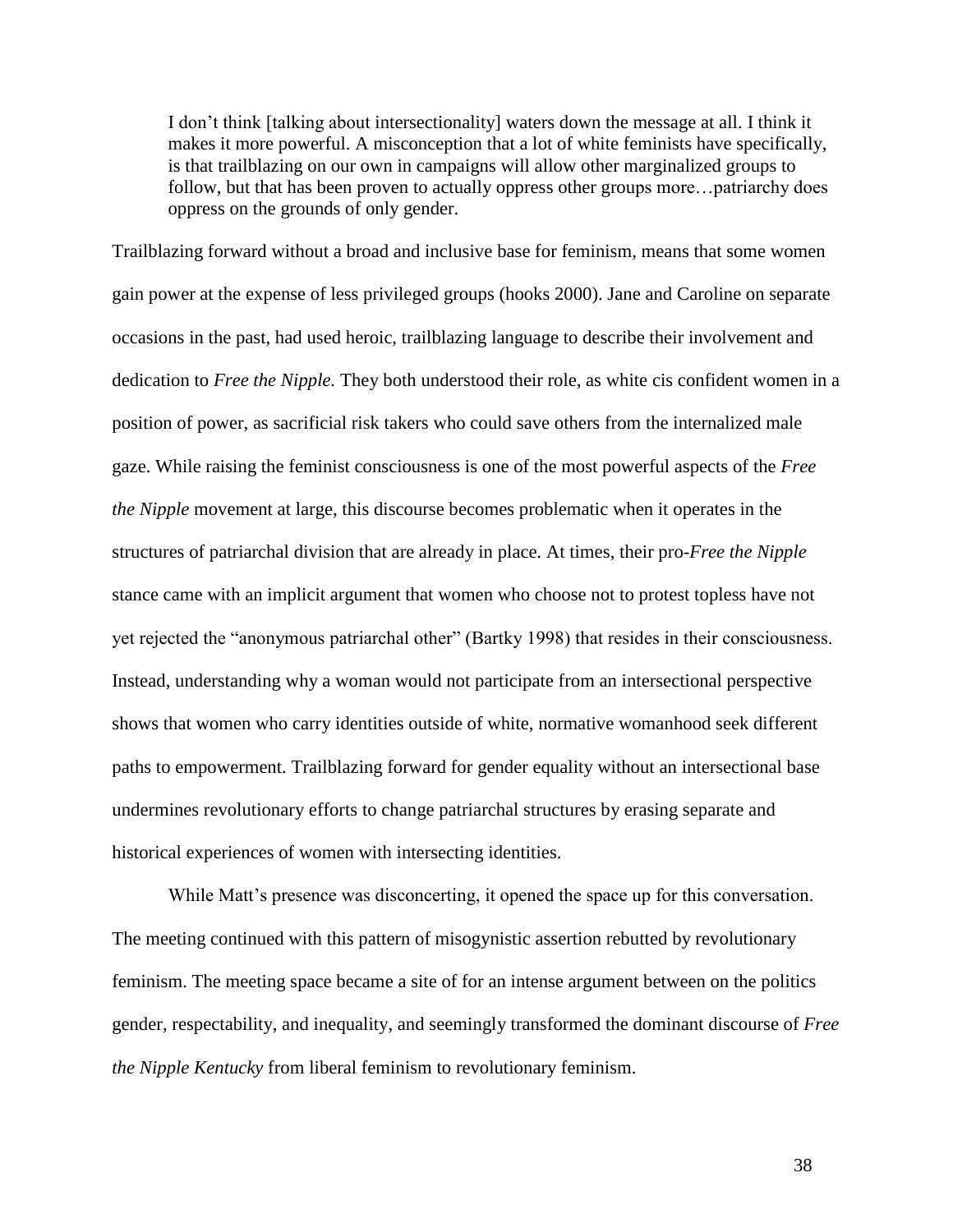# **Conclusion**

In this thesis I have shown how *Free the Nipple,* particularly in the Netflix film and national campaign, perpetuates white supremacy by reinforcing normative standards of goodness (Davis 2004; Collins 2000). I explained how structures of liberal feminist ideology trap the campaign with coded language and colorblind racism and make it exclusive to whiteness (DiAngelo 2011; Bonilla-Silva 2003). This exclusiveness is another manifestation of white privilege, and without a conscious understanding of why it happens white feminists will continue to deny their agency in transforming liberal feminist ideology (hooks 2000; Lorde 1984). By engaging in a critical interrogation of our social location (Harper 2011) with a historicized understanding intersecting oppressions and identities, liberal feminists can transform their consciousness and become part a revolutionary feminist movement (Davis 2004; hooks 1986). Revolutionary feminism works to dismantle all controlling aspects of patriarchy including gender, race, class, and sexuality (hooks 1986; Lorde 1984).

The future of *Free the Nipple Kentucky* as revolutionary or liberal will be determined by creating a group identity and mission informed by antiracism and intersectionality. This commitment must be actively maintained by group members and explicitly stated in their campaign discourse to effectively overcome the structures of liberal feminism. White cis gendered women need to take responsibility for addressing and dismantling white supremacy in liberal feminist spaces. In a movement that is focused on the liberation of all female bodies, not naming the ways in which race shapes our bodily experiences as women, invisiblizes and marginalizes women of color whether they are in the room or not (Wallace 2015). When responsibility to resist and explain domination is put on the shoulders women of color they are further oppressed and marginalized (Fosl 2002; Lorde 1984). Centralizing queer and racialized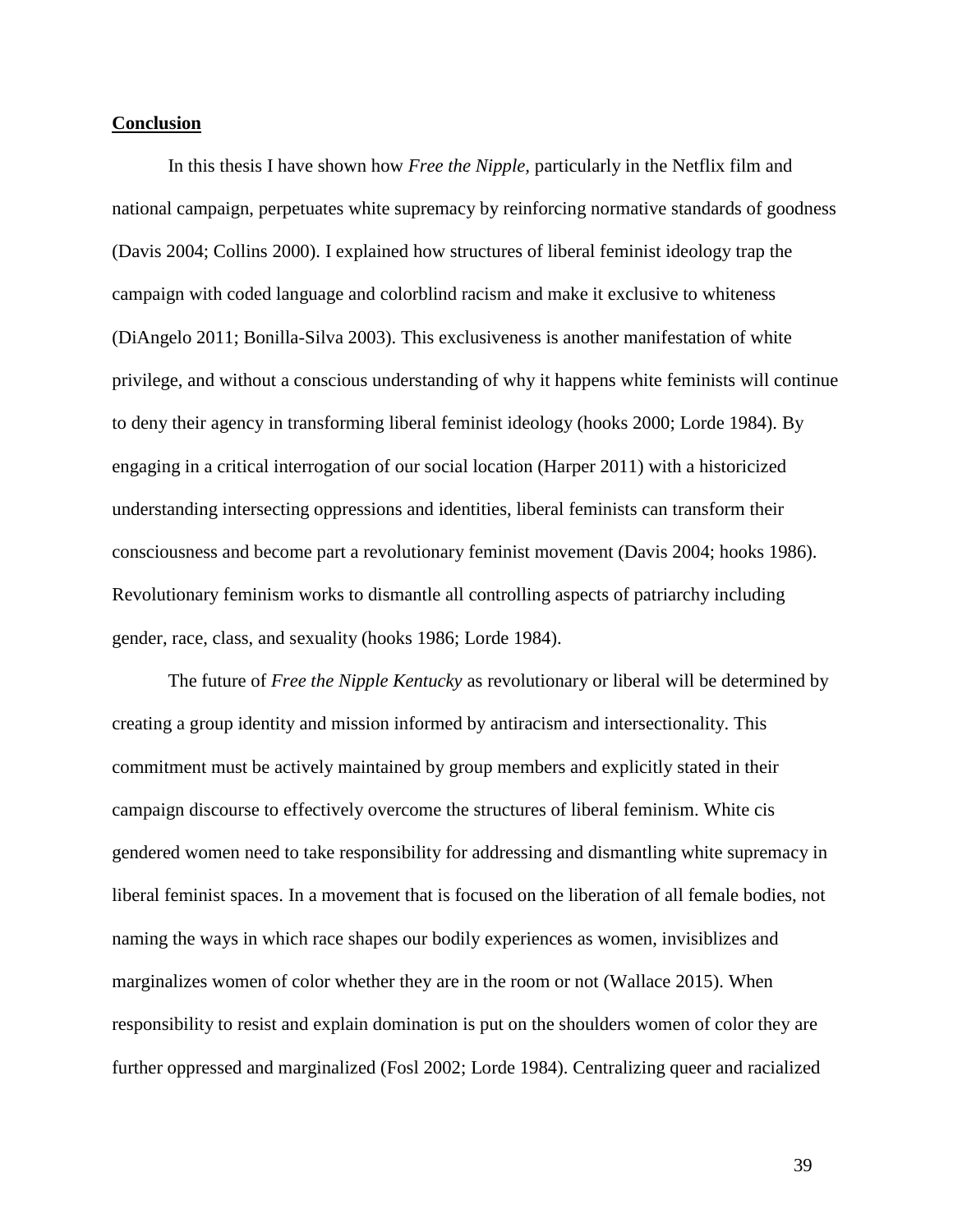narratives in feminist campaigns, gives strength to an intersectional and broad based movement to dismantle patriarchal power (hooks 1986). By raising awareness and building a racialized consciousness *Free the Nipple Kentucky* strengthens their mission and creates an environment to foster revolutionary feminism (Harper 2011; hooks 2000; Lorde 1984).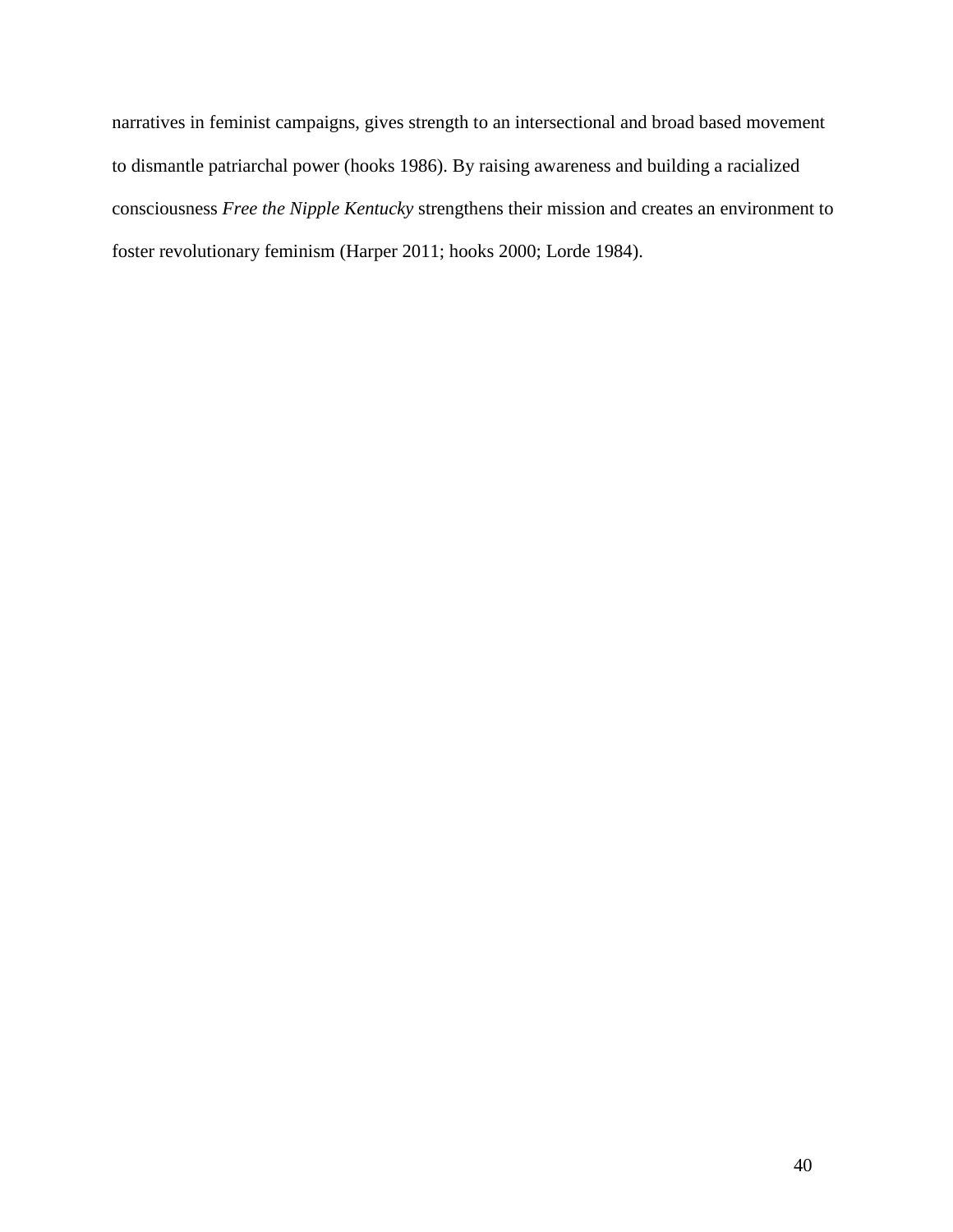# Works Cited

- Anzaldúa, Gloria. (1990). "Bridge, drawbridge, sandbar or island: Lesbians-of-color hacienda alianzas." *Bridges of power: Women's multicultural alliances*: 216-231.
- Bartky, Sandra Lee. (1998). "Foucault, Femininity, and the Modernization of Patriarchal Power." *The Politics of Women's Bodies: Sexuality, Appearance, and Behavior,* edited by Rose Weitz. New York: Oxford University Press: 25-46.
- Bevacqua, Maria. (2008). Reconsidering Violence Against Women: Coalition politics in the antirape movement. *Feminist Coalitions: Historical Perspectives on Second-Wave Feminism in the United States*, 163-77.
- Blum, L. M. (1999). *At the breast : Ideologies of breastfeeding and motherhood in the contemporary United States.* Boston: Beacoess.
- Biernacki, P., & Waldorf, D. (1981). Snowball sampling: Problems and techniques of chain referral sampling. *Sociological methods & research*, 10(2), 141-163.
- Bonilla-Silva, Eduardo. (2003). *Racism without Racists: Color-Blind Racism and the Persistence of Racial Inequality in the United States*. 2nd ed. Lanham: Rowman & Littlefield Publishers.
- Boykin, K. (2000). Where rhetoric meets reality: The role of black lesbians and gays in "queer" politics. *The politics of gay rights*, 79-96.
- Collins, P. H. (2002). *Black feminist thought: Knowledge, consciousness, and the politics of empowerment*. Routledge.
- Crenshaw, K. (1989). Demarginalizing the intersection of race and sex: A black feminist critique of antidiscrimination doctrine, feminist theory and antiracist politics. *U. Chi. Legal F.*, 139.
- Davis, Joanna R. (2004). "Bad Breast-feeders/good Mothers: Constructing the Maternal Body in Public". Berkeley Journal of Sociology 48. Regents of the University of California: 50– 73.
- DiAngelo, R. (2011). White fragility. *The International Journal of Critical Pedagogy*, 3(3).
- Erickson, P. A., & Murphy, L. D. (Eds.). (2013). *Readings for a history of anthropological theory*. University of Toronto Press.
- Esco, Lina, and Hunter Richards. (2014). *Free the Nipple*. New York. 78 min. Sundance Selects and Disruptive Films.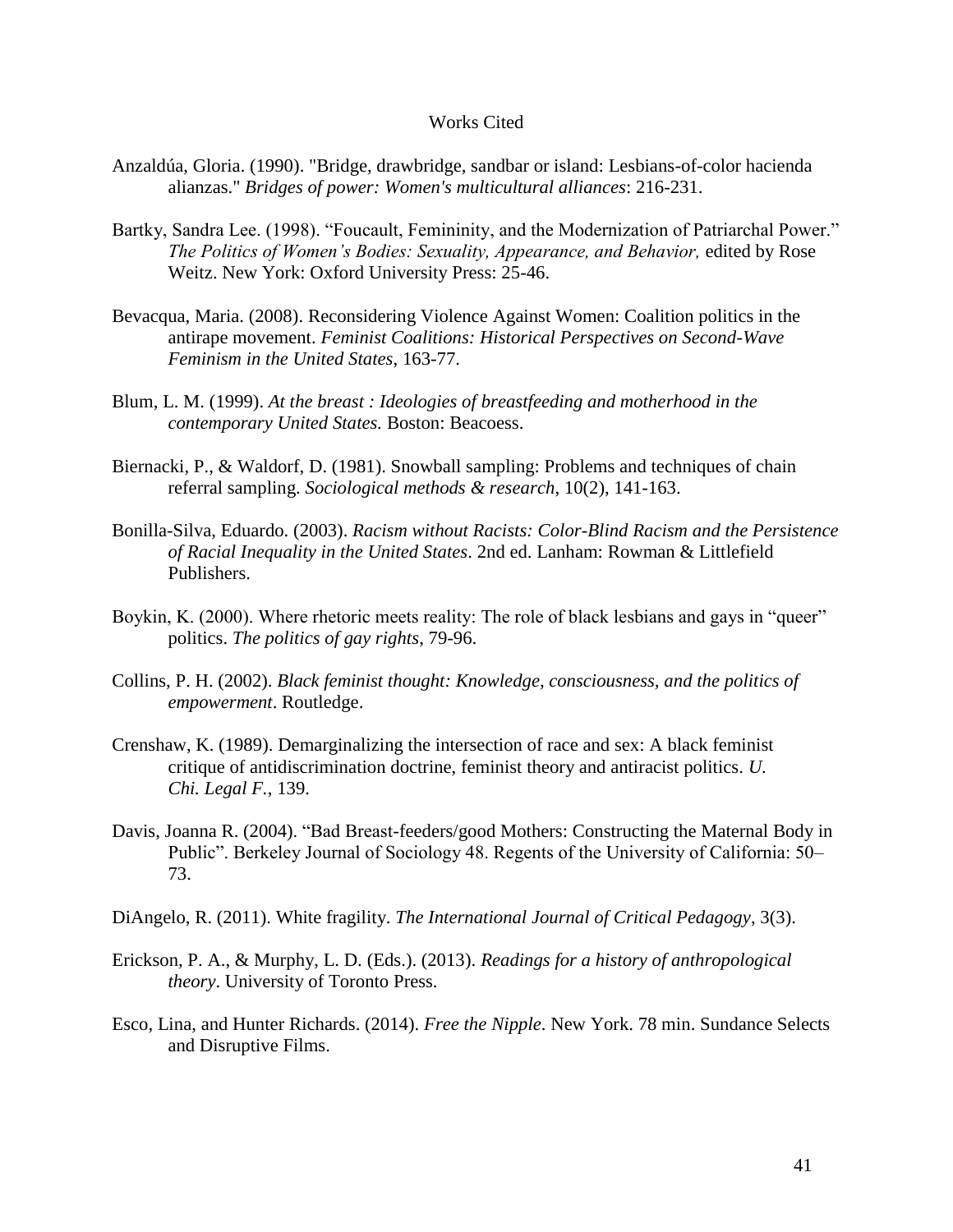- Fosl, C. (2006). *Subversive Southerner: Anne Braden and the Struggle for Racial Justice in the Cold War South*. University Press of Kentucky.
- Gilman, Sander L. (1985). "Black Bodies, White Bodies: Toward an Iconography of Female Sexuality in Late Nineteenth-century Art, Medicine, and Literature". *Critical Inquiry* 12 (1). The University of Chicago Press: 204–42.
- Gore, D. F., Theoharis, J., & Woodard, K. (Eds.). (2009). *Want to Start a Revolution?: Radical Women in the Black Freedom Struggle*. NYU Press.
- hooks, bell. (2014). *Talking back : Thinking feminist, thinking Black* (New edition). New York: Routledge.
- \_\_\_\_\_\_(2000). *Feminism is for Everybody: Passionate Politics.* Cambridge, MA: South End Press.
- \_\_\_\_\_\_(1986). "Sisterhood: Political Solidarity Between Women". *Feminist Review*, no. 23. Palgrave Macmillan Journals: 125–38.
- \_\_\_\_\_\_ (1984). *Feminist Theory: From Margin to Center.* Boston, MA: South End.
- Johnson, J. R. (2013). Cisgender privilege, intersectionality, and the criminalization of CeCe McDonald: Why intercultural communication needs transgender studies. *Journal of International and Intercultural Communication*, *6*(2), 135-144.
- Kohl, E., & McCutcheon, P. (2015). Kitchen table reflexivity: negotiating positionality through everyday talk. *Gender, Place & Culture*, *22*(6), 747-763.
- Lorde, Audre. (1984). "The Master's Tools Will Never Dismantle the Master's House." *Sister Outsider: Essays and Speeches.* Ed. Berkeley, CA: Crossing Press. 110-114. 2007. Print.
- McIntosh, P. (1992). White privilege. *Creation Spirituality*, 33-35.
- Mourad, S. (2013). The naked body of Alia: Gender, citizenship, and the Egyptian body politic. *Journal of Communication Inquiry*, 0196859913508782.
- Murchison, J. (2010). Ethnography essentials: Designing, conducting, and presenting your research (Vol. 25). John Wiley & Sons.
- Nigatu, Heben and Tracy Clayton (BuzzFeed) (2015, Jul 20). Feminist vs. Menist. *Another Round* [Audio Podcast]. Retrieved from https://itunes.apple.com/us/podcast/anotherround/id977676980.
- Sandberg, S. (2013). *Lean in: Women, work, and the will to lead*. Random House.
- Steacy, C. N., Williams, B. S., Pettersen, C. L., & Kurtz, H. E. (2016). Placing the "Analyst" in Discourse Analysis: Iteration, Emergence and Dialogically as Situated Process. *The Professional Geographer*, 68(1), 166-173.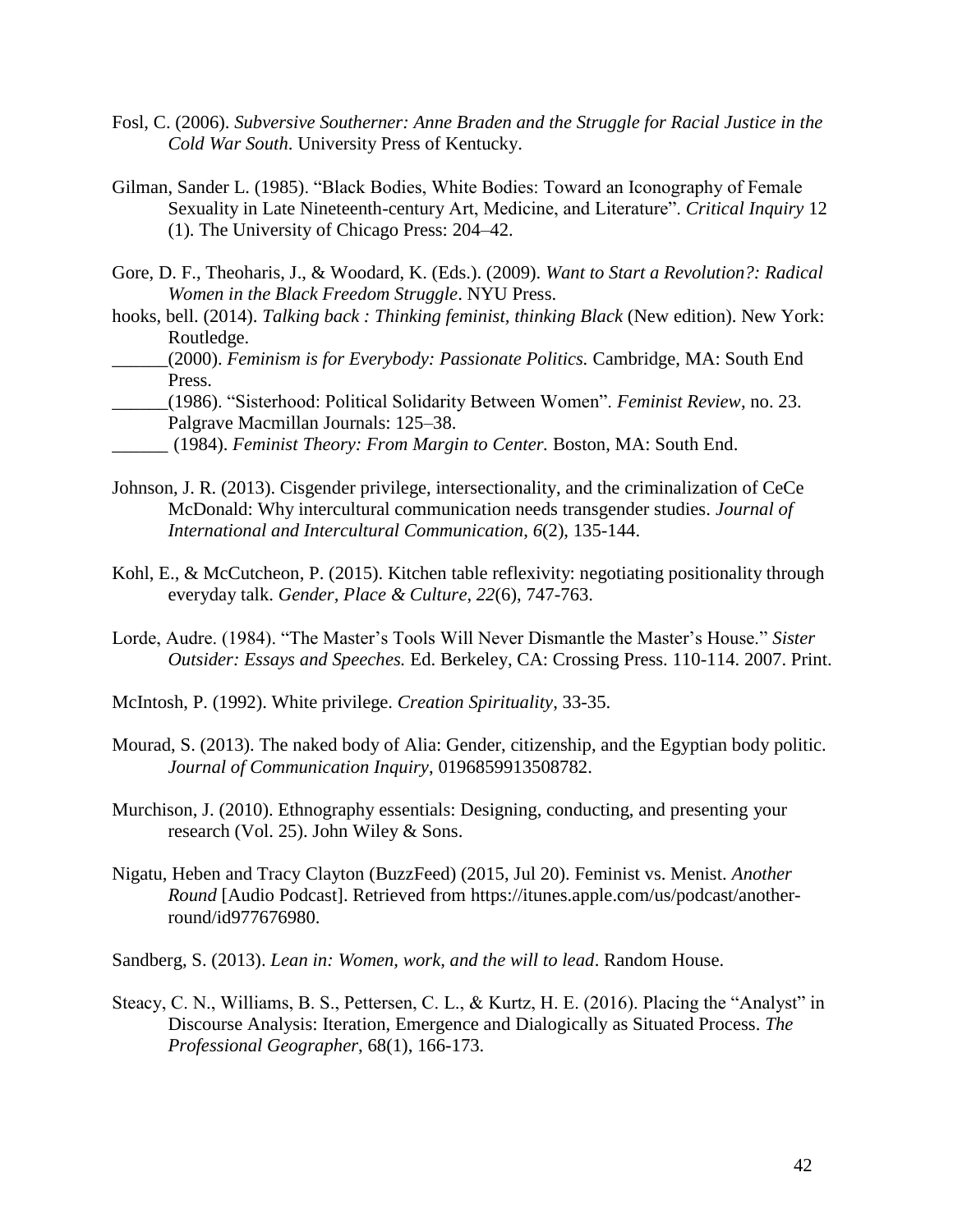Taylor, Jocelyn Maria. (1995). "Testimony of a Naked Woman." *Afrekete: An Anthology of Black Lesbian Writing,* edited by Catherine E. McKinley and L. Joyce DeLancy. New York: Double Day Publishing Group: 29-48.

Wallace, Carla. (2015).*"Showing Up for Racial Justice."* Interview. 6 December 2015. \_\_\_\_\_\_ (2015). Email correspondence. 8 December 2015.

- Wilson, Tikka Jan. (1996). "Feminism and Institutionalized Racism: Inclusion and Exclusion at an Australian Feminist Refuge". *Feminist Review*, no. 52*. Palgrave Macmillan Journals*: 1–26.
- Weitz, R. (1998). "A History of Women's Bodies." *The politics of women's bodies:Sexuality, appearance, and behavior.* New York: Oxford University Press. 3-11.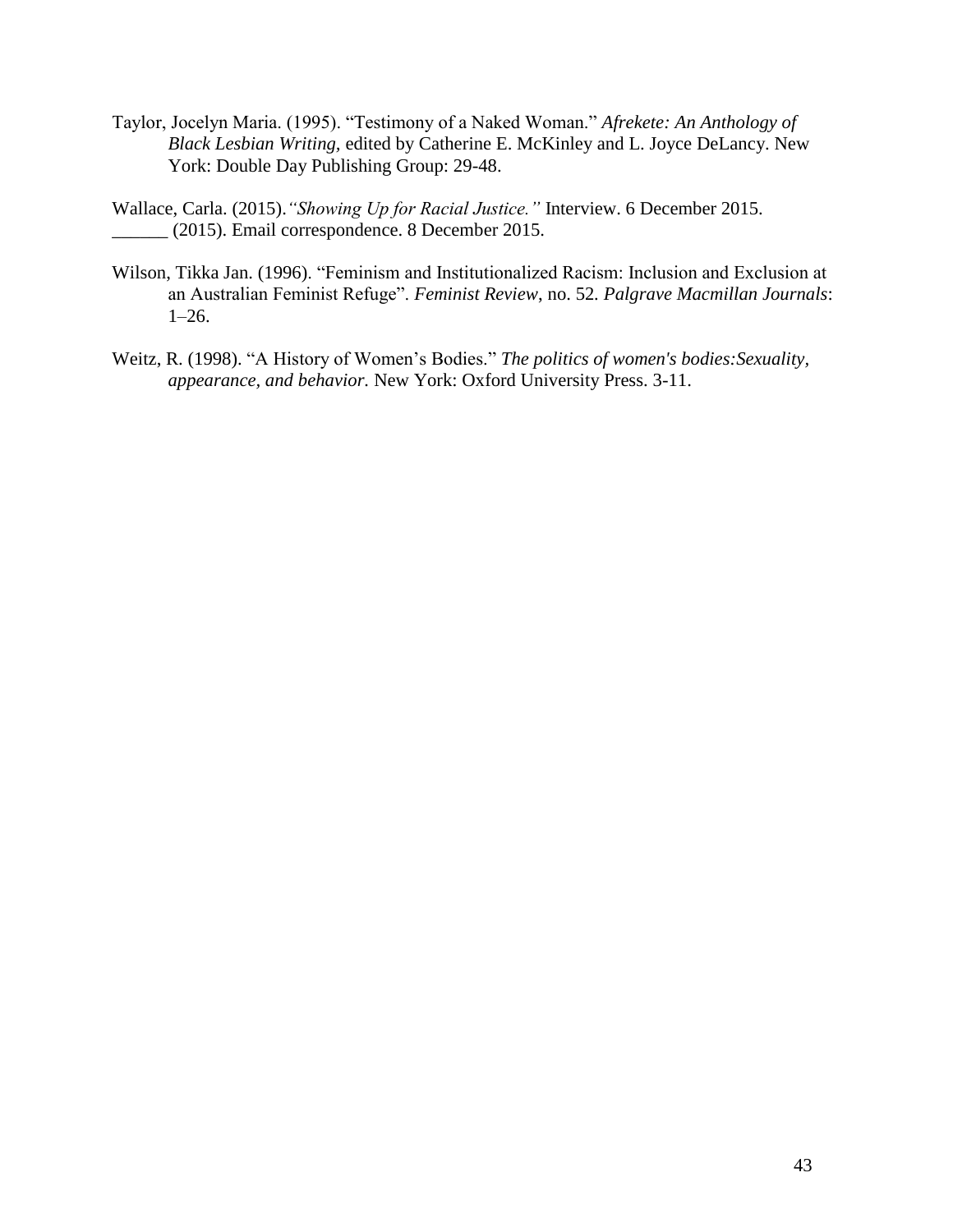# The Wage Gap, by Gender and Race

Find median annual earnings of black men and women, Hispanic men and women, and white women as a percentage of white men's median annual earnings

| Year | White<br>men | <b>Black</b><br>men | <b>Hispanic</b><br>men | White<br>women | <b>Black</b><br>women | <b>Hispanic</b><br>women |
|------|--------------|---------------------|------------------------|----------------|-----------------------|--------------------------|
| 1970 | 100%         | 69.0%               | n.a.                   | 58.7%          | 48.2%                 | n.a.                     |
| 1975 | 100          | 74.3                | 72.1%                  | 57.5           | 55.4                  | 49.3%                    |
| 1980 | 100          | 70.7                | 70.8                   | 58.9           | 55.7                  | 50.5                     |
| 1985 | 100          | 69.7                | 68.0                   | 63.0           | 57.1                  | 52.1                     |
| 1990 | 100          | 73.1                | 66.3                   | 69.4           | 62.5                  | 54.3                     |
| 1992 | 100          | 72.6                | 63.3                   | 70.0           | 64.0                  | 55.4                     |
| 1994 | 100          | 75.1                | 64.3                   | 71.6           | 63.0                  | 55.6                     |
| 1995 | 100          | 75.9                | 63.3                   | 71.2           | 64.2                  | 53.4                     |
| 1996 | 100          | 80.0                | 63.9                   | 73.3           | 65.1                  | 56.6                     |
| 1997 | 100          | 75.1                | 61.4                   | 71.9           | 62.6                  | 53.9                     |
| 1998 | 100          | 74.9                | 61.6                   | 72.6           | 62.6                  | 53.1                     |
| 1999 | 100          | 80.6                | 61.6                   | 71.6           | 65.0                  | 52.1                     |
| 2000 | 100          | 78.2                | 63.4                   | 72.2           | 64.6                  | 52.8                     |
| 2003 | 100          | 78.2                | 63.3                   | 75.6           | 65.4                  | 54.3                     |
| 2004 | 100          | 74.5                | 63.2                   | 76.7           | 68.4                  | 56.9                     |
| 2006 | 100          | 72.1                | 57.5                   | 73.5           | 63.6                  | 51.7                     |
| 2010 | 100          | 74.5                | 65.9                   | 80.5           | 69.6                  | 59.8                     |
| 2013 | 100          | 75.1                | 67.2                   | 78             | 64                    | 54                       |

Source: U.S. Current Population Survey and the National Committee on Pay Equity; also Bureau of Labor Statistics: Weekly and Hourly<br>Earnings Data from the Current Population Survey.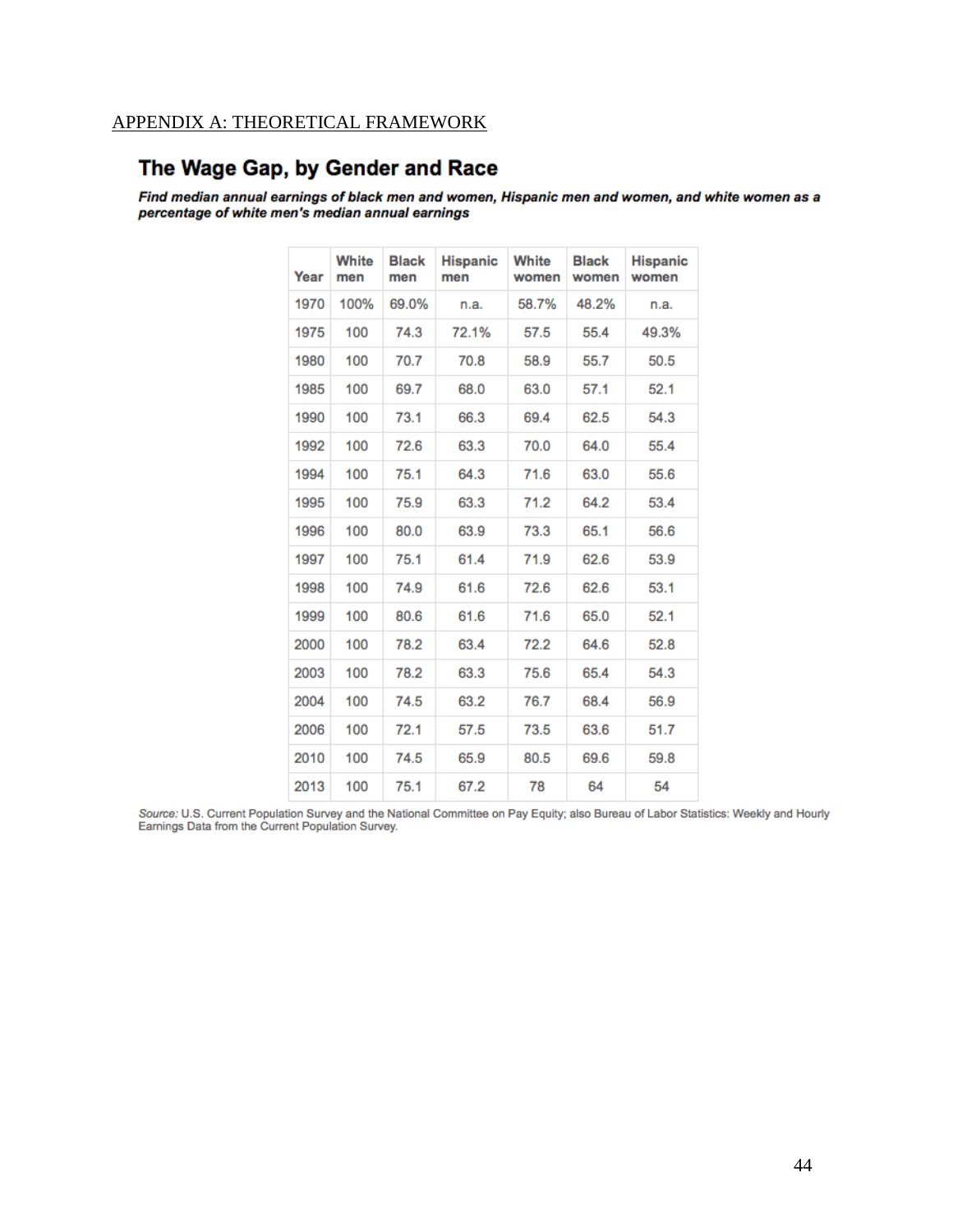# APPENDIX B: METHODOLOGY

| Informant:  | Race         | Gender       | Sexual      | Participant    | Present at other | Active Free the |
|-------------|--------------|--------------|-------------|----------------|------------------|-----------------|
| Pseudonym   |              |              | Orientation | in Topless     | Free the Nipple  | Nipple Kentucky |
|             |              |              |             | Walk           | meeting or event | Member          |
| 1: Jane     | White        | F            | Straight    | Yes            | Yes              | Yes             |
| 2: Caroline | White        | F            | Straight    | Yes            | Yes              | Yes             |
| 3: Sarah    | White        | F            | Bi          | Yes            | N <sub>o</sub>   | N <sub>o</sub>  |
| 4: Samantha | White        | F            | Queer       | No             | N <sub>0</sub>   | N <sub>o</sub>  |
| 5: Jordan   | <b>Black</b> | $\mathbf{F}$ | Queer       | N <sub>o</sub> | Yes              | N <sub>o</sub>  |
| 6: Alicia   | <b>Black</b> | F            | Queer       | N <sub>o</sub> | N <sub>o</sub>   | N <sub>o</sub>  |
| 7: Tracey   | <b>Black</b> | $\mathbf{F}$ | Queer       | N <sub>o</sub> | N <sub>o</sub>   | N <sub>o</sub>  |
| 8: Matt     | White        | M            | Straight    | Yes            | Yes              | Yes             |
| 9: Dan      | White        | M            | Bi          | Yes            | N <sub>o</sub>   | N <sub>o</sub>  |

# Chart on informant involvement:

# Interview Guides:

# Members*: Free the Nipple Kentucky*

- 1. What are you preferred gender pronouns?
- 2. How do you identify your race or ethnicity?
- 3. Have experiences from your past shaped your commitment to feminist action today? In what ways?
- 4. How does your race affect the way you engage in feminist action?
- 5. What does 'everyday' feminism mean to you?
- 6. How did you hear of *Free the Nipple?*
- 7. Have you participated in any or all of *Free the Nipple Kentucky's* action events?
- 8. Do you hold a leadership role in *Free the Nipple KY?*
- 9. Why did you choose to get involved?
- 10. Why do you support the movement?
- 11. What are you critical of?
- 12. What do you think about the criticism, 'its just a white girls' movement'?
- 13. What do you understand the mission of *Free the Nipple* to be?
- 14. Who supports you as you engage in this campaign?
- 15. Who discourages you or is critical of *Free the Nipple?* What are they saying?
- 16. How does being topless shape your understanding of the campaign?
- 17. If you were topless at any of the events, how did that feel?

# Non-members

- 1. What are you preferred gender pronouns?
- 2. How do you identify your race or ethnicity?
- 3. Have experiences from your past shaped your commitment to feminist action today? In what ways?
- 4. How does your race affect the way you engage in feminist action?
- 5. Have you heard of *Free the Nipple?*